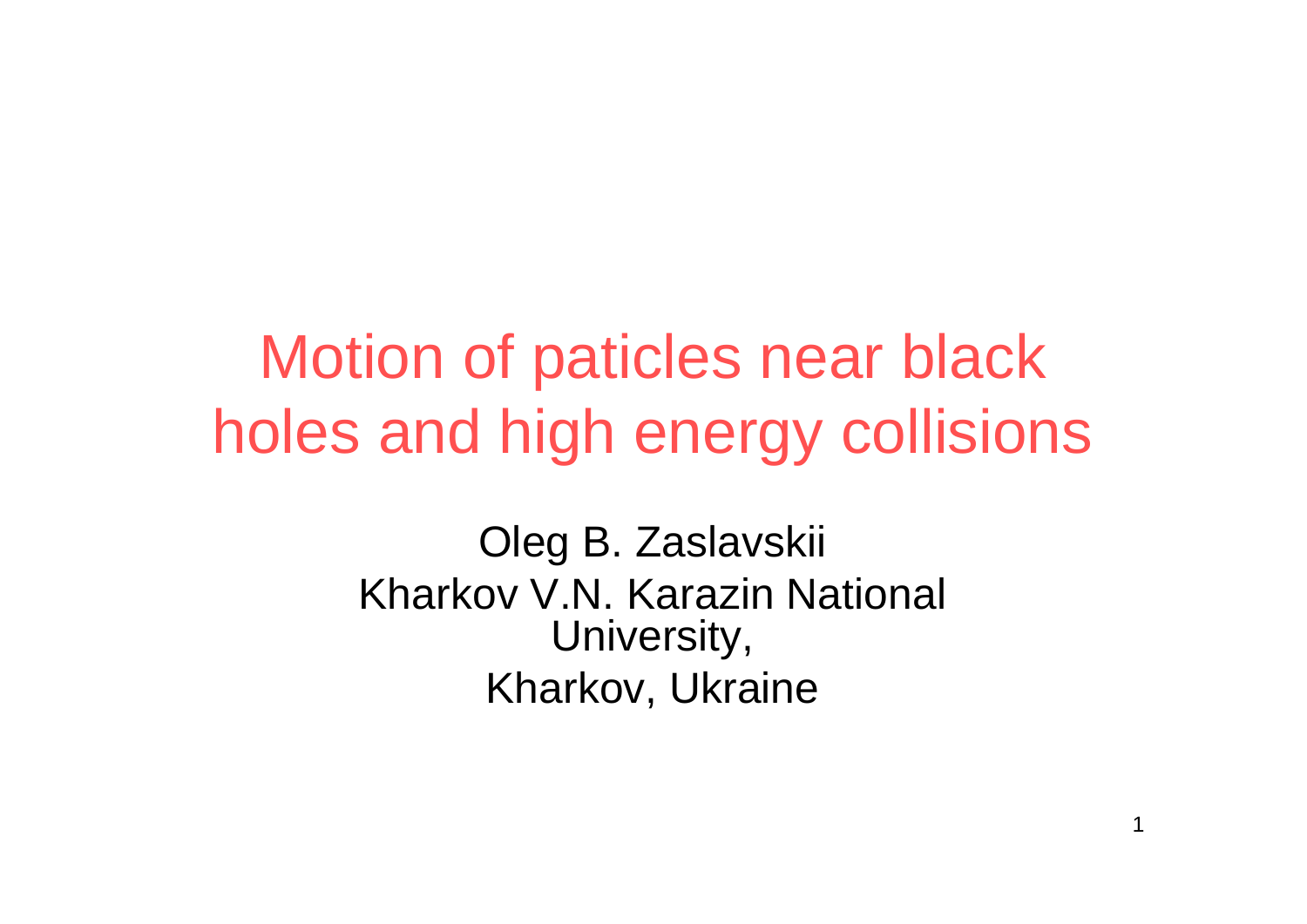## Killing vectors

## Metric is invariant under transformations

$$
x^{\alpha} \to \tilde{x}^{\alpha} = x^{\alpha} + \xi^{\alpha} \delta \lambda \qquad \tilde{g}_{\alpha\beta}(x^{\gamma}) = g_{\alpha\beta}(x^{\gamma})
$$

$$
\xi_{\alpha;\beta}+\xi_{\beta;\alpha}=0
$$

$$
\frac{dI}{d\tau} = 0 \qquad I = u_{\alpha} \xi^{\alpha}
$$

*four-velocity tangent to geodesics* 

$$
\frac{dI}{d\tau} = (u_{\alpha} \xi^{\alpha})_{;\beta} u^{\beta} = \xi^{\alpha} u_{\alpha;\beta} u^{\beta} + u^{\alpha} u^{\beta} \xi_{(\alpha;\beta)} = 0
$$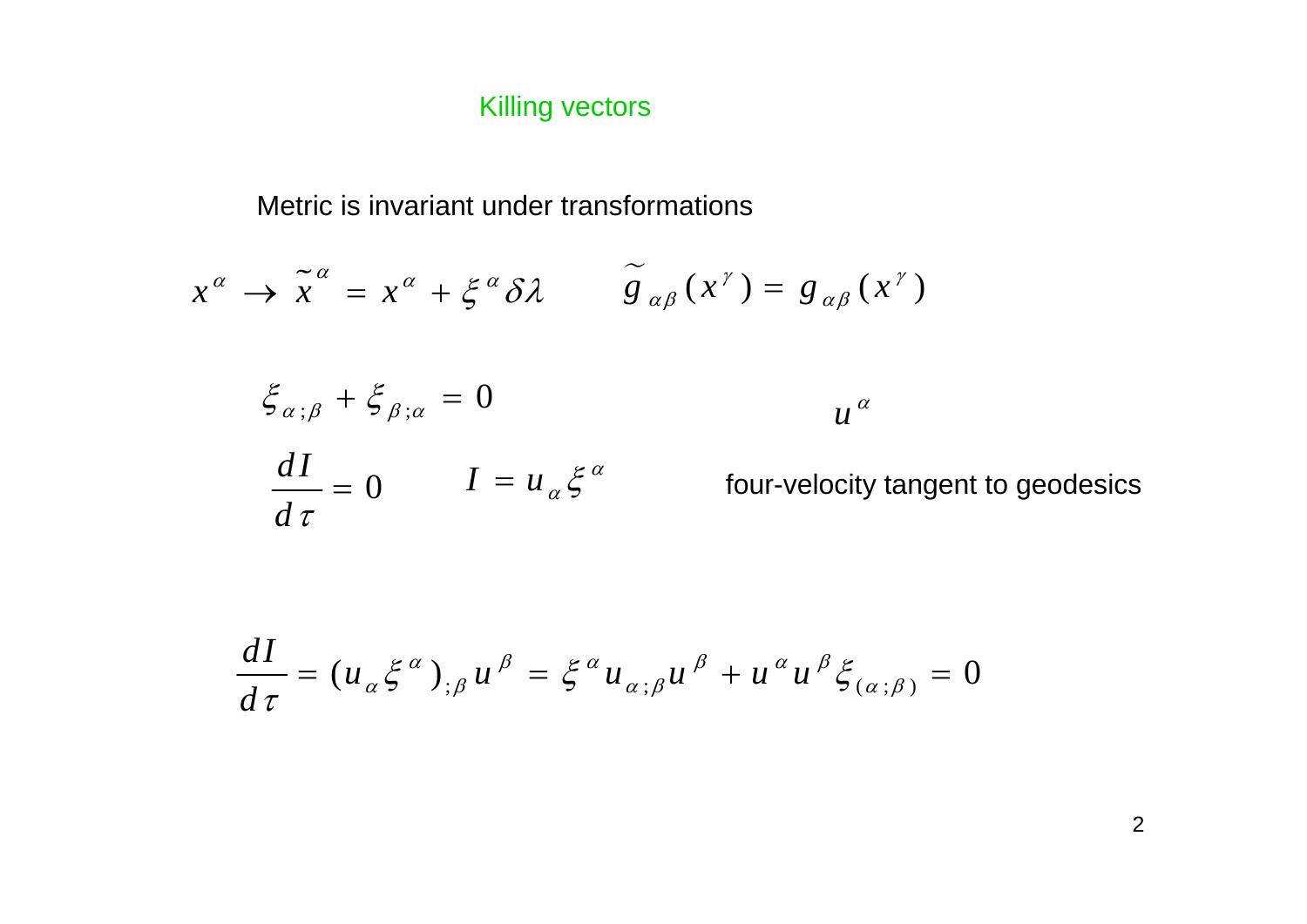$$
ds^2 = -N^2dt^2 + g_{\phi}(d\phi - \omega dt)^2 + \frac{dr^2}{A} + g_{\theta}d\theta^2,
$$

Metric does not depend on $t, \phi$ 

Two integrals of motion $E = - p_{\mu} \xi^{(t)\mu}$ 

Angular momentum

\n
$$
L = p_{\mu} \xi^{(\phi)\mu}
$$

Killing vectors responsible for time translations and rotation

$$
\xi^{(t)\mu} = (1,0,0,0) \qquad \xi^{(\phi)\mu} = (0,1,0,0)
$$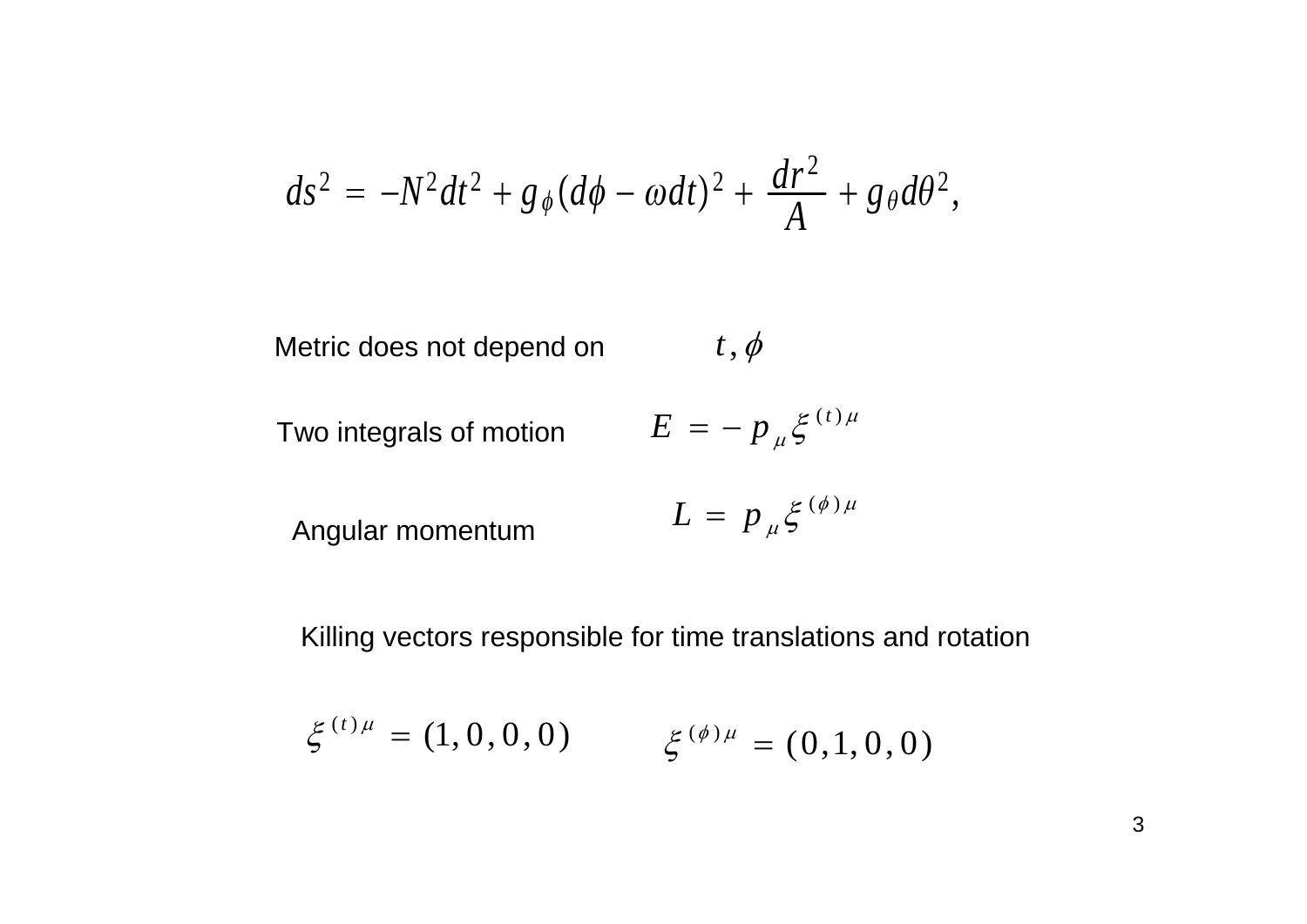#### Event horizon

 $f(t, x^1, x^2, x^3) = 0$ 

 $df \,=\,\partial\,_{\mu}\, f dx^{\,\mu} \,=\, 0 \hspace{1cm} dx^{\,\mu} \hspace{10mm}$  taken within this hypersurface

Normal vector  $n_{\mu} \thicksim \partial_{\mu} f$ 

Lightlike hypersurface  $n_{\mu}n^{\mu}=0$ 

 $n_{\mu} \sim dx^{\mu}$  In this direction,  $ds^{2} = dx^{\mu}dx_{\mu} = 0$ 

tangent to leg of light cone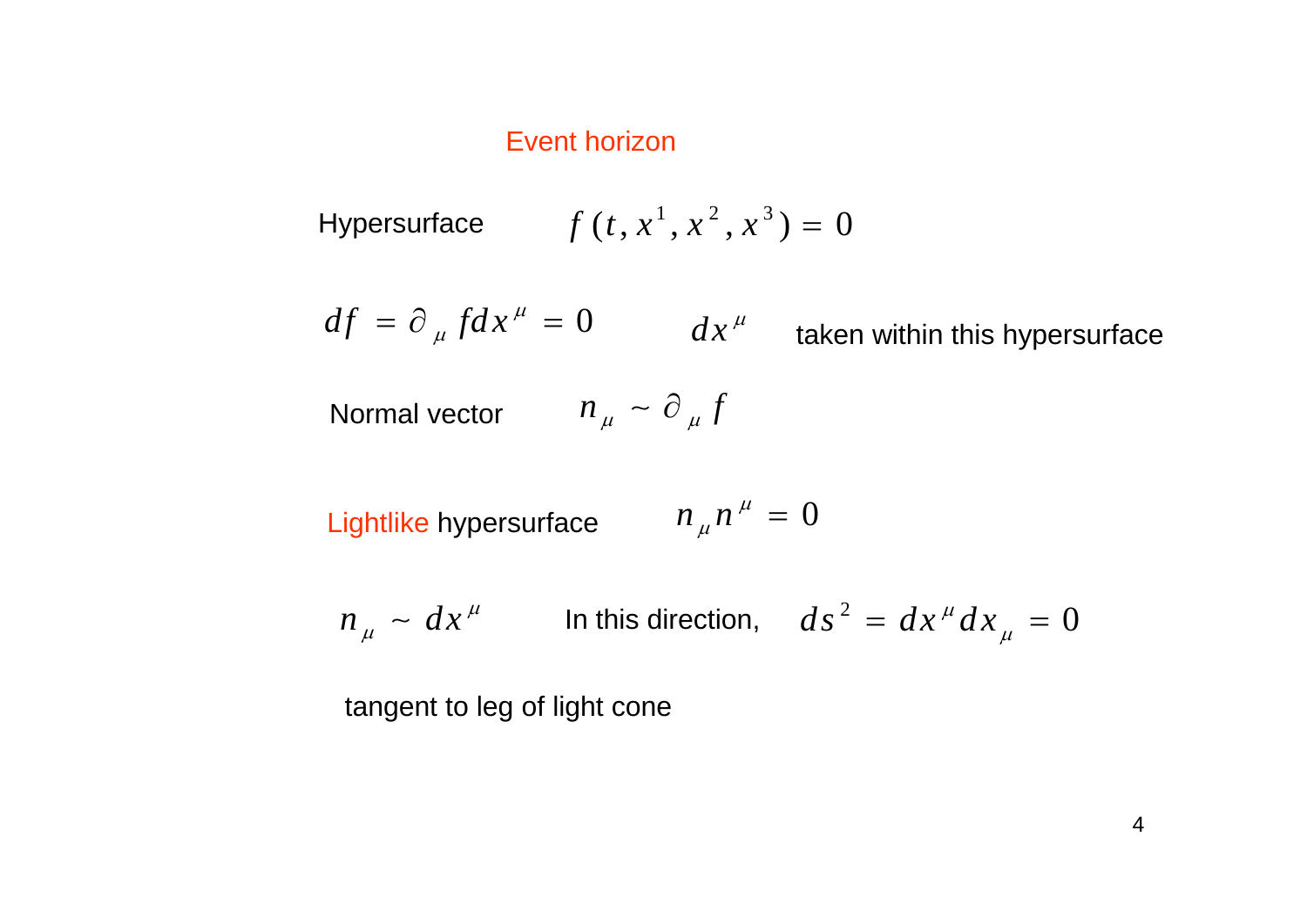

# One-way membrane

Trivial case:

$$
t = \pm x
$$

Nontrivial: closed, r=const

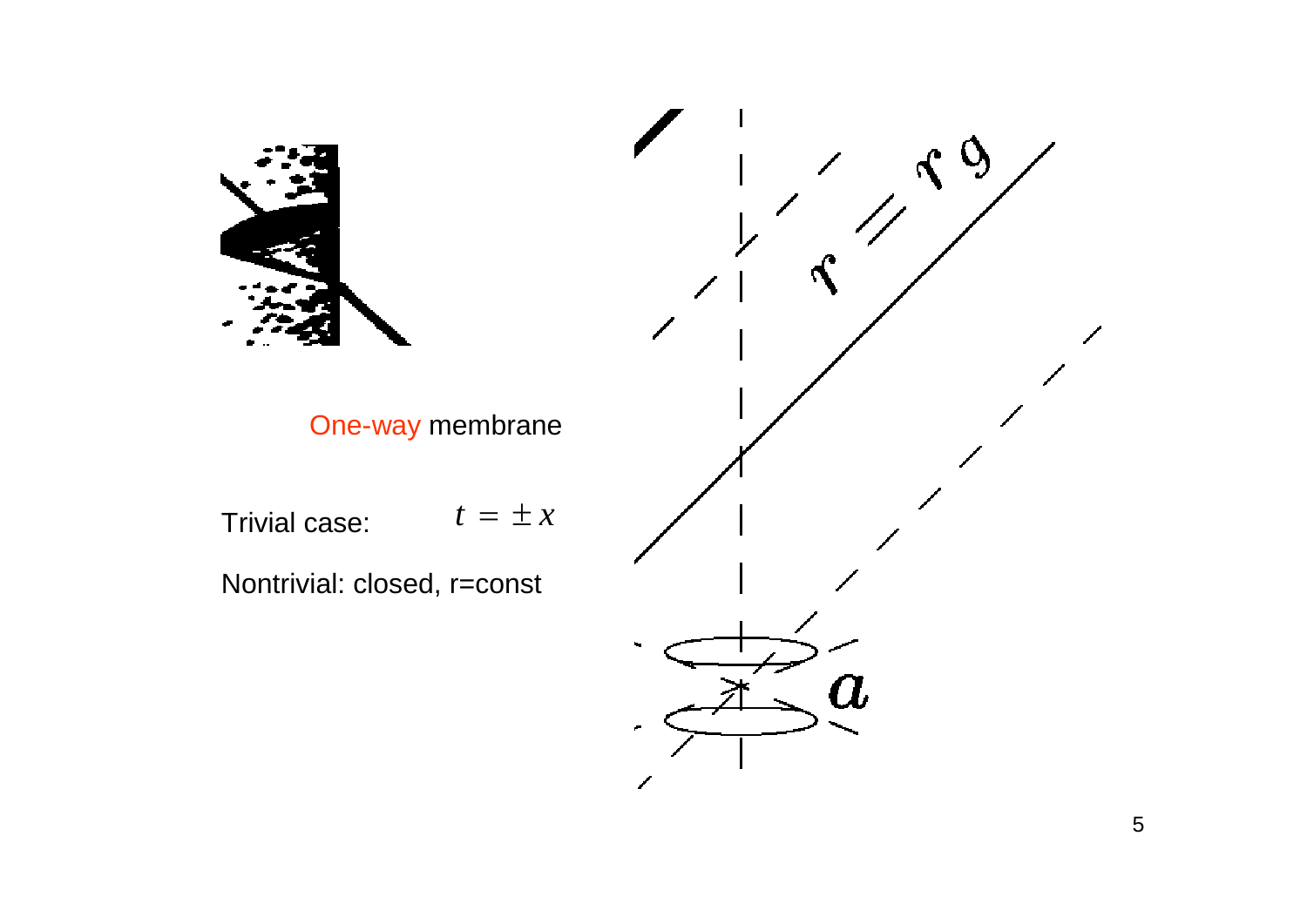#### **Metric**

$$
g_{00} = -N^2 + g_{\phi} \omega^2
$$
  $g_{0\phi} = -\omega g_{\phi}$ 

# Contravariant components

$$
g^{00} = -\frac{1}{N^2}
$$
  $g^{0\phi} = -\frac{\omega}{N^2}$ 

$$
g^{\phi\phi} = \frac{1}{g_{\phi}} - \frac{\omega^2}{N^2}
$$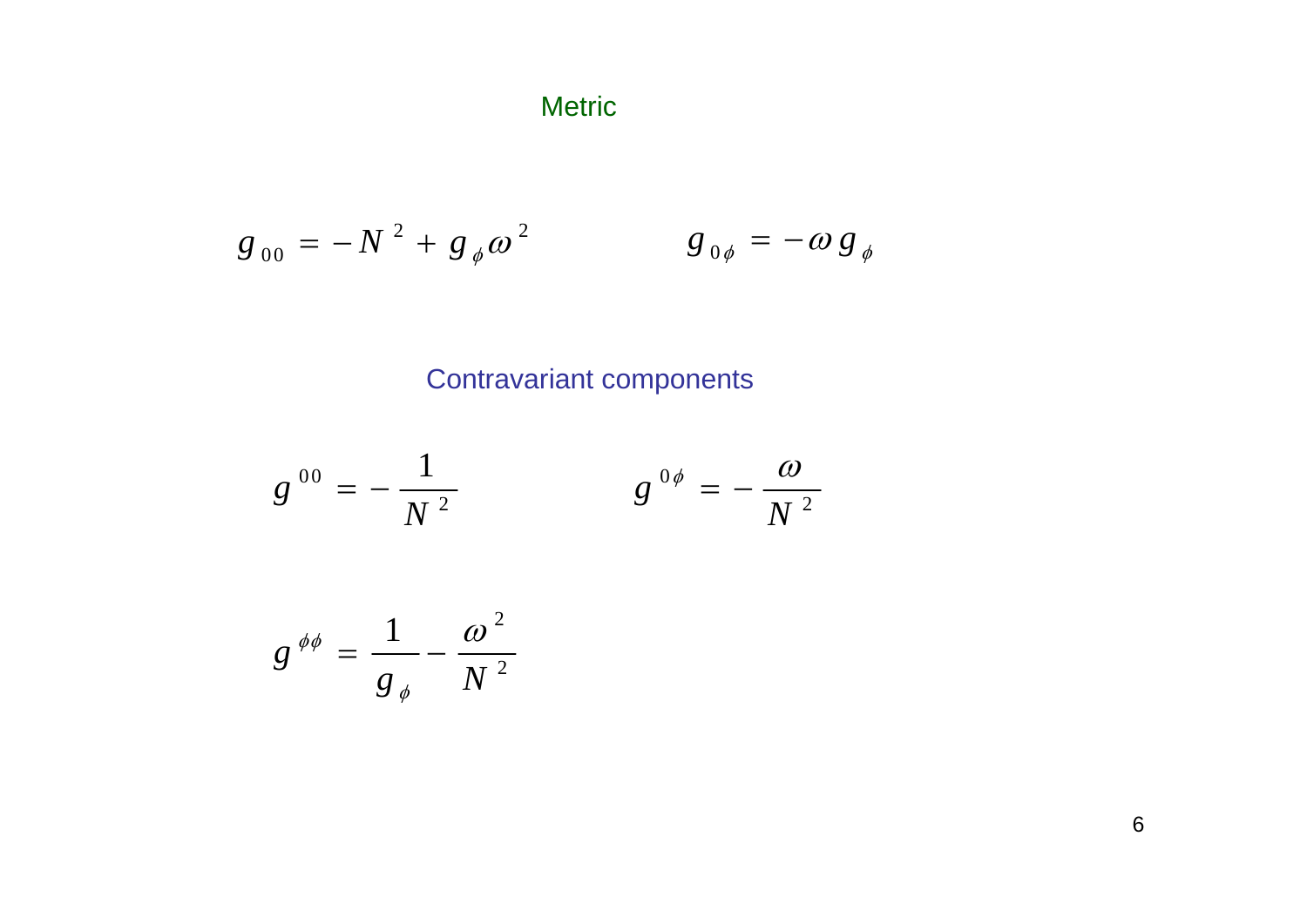# Equations of motion

$$
u^{t} = g^{00} u_{t} + g^{0\phi} u_{\phi}
$$

$$
m u^t = \frac{X}{N^2} \qquad m u^{\phi} = \frac{L}{g_{\phi}} + \frac{\omega X}{N^2}
$$

$$
\frac{d \phi}{d t} = \omega + \frac{L X}{g_{\phi}} N^2 \qquad X = E - \omega L
$$

Observer on circular orbit

$$
u^{\phi}, u^{t} \qquad \theta = const = \frac{\pi}{2}
$$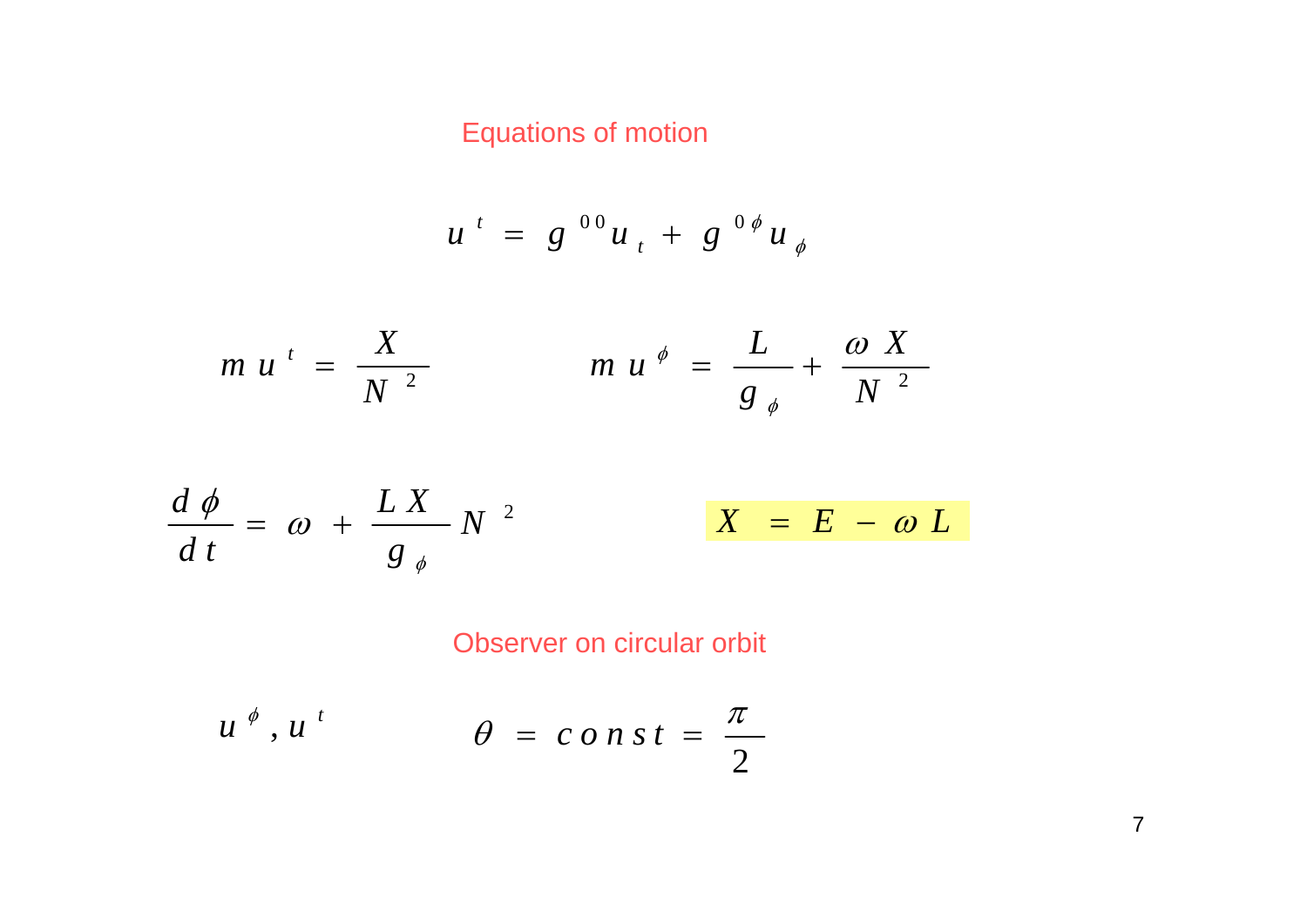$$
\frac{d \phi}{d t} = \omega + \frac{L X}{g_{\phi}} N^2
$$

Zero angular observer (ZAMO)

 $\textrm{L=0}$ 0 <u>d</u> *d <sup>t</sup>* $\phi$  $\frac{1}{t} = \omega$ Locally nonrotating frame (LNRF)

$$
ds^2 = -N^2dt^2 + g_{\phi}(d\phi - \omega dt)^2 + \frac{dr^2}{A} + g_{\theta}d\theta^2,
$$

Dragging effect

$$
L=0 \t but \t \frac{d \phi}{dt} \neq \omega
$$
  
If  $\frac{d \phi}{dt} = 0$   $L \neq 0$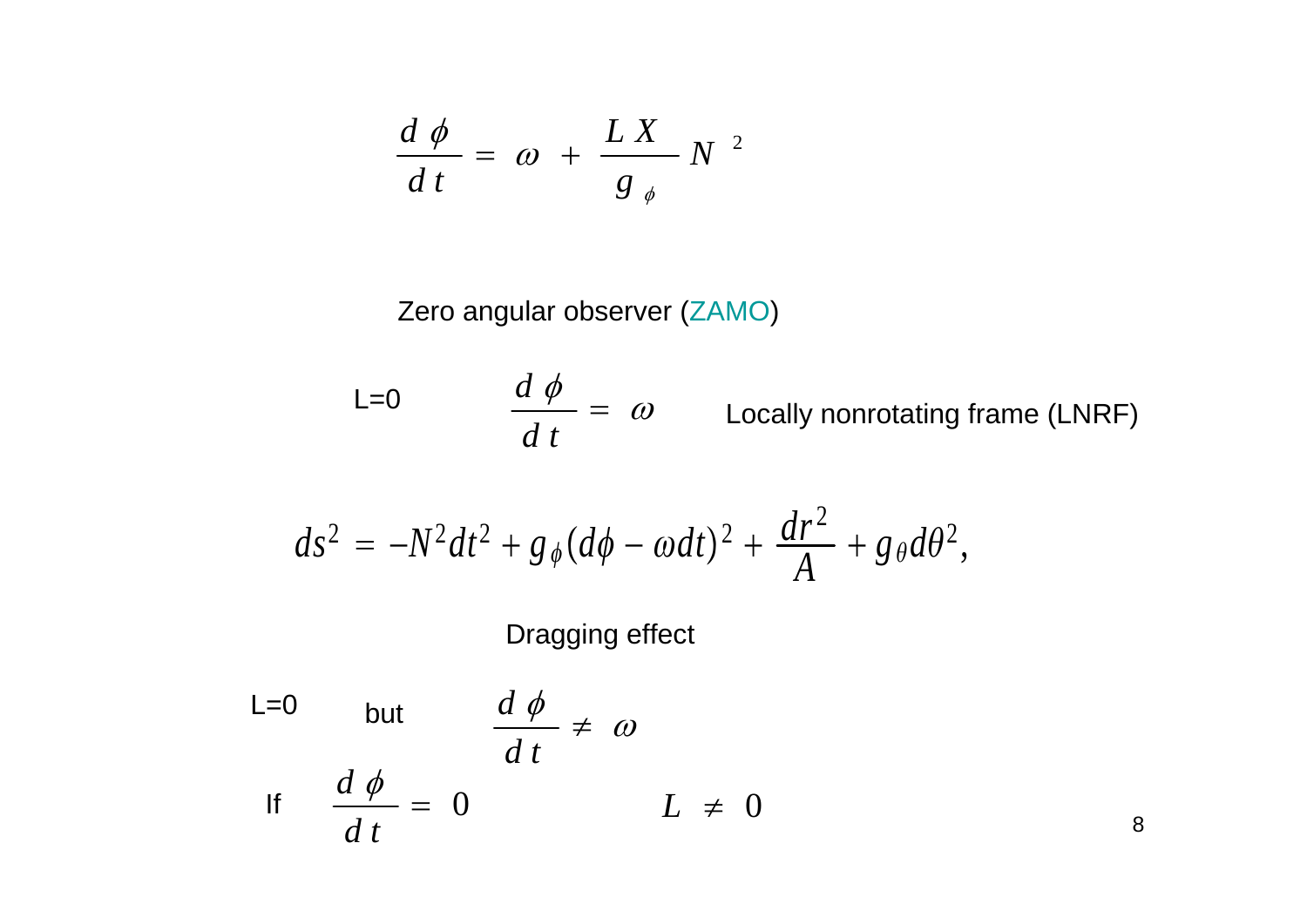More on kinematics in curved space-time

Let a particle (observer) move with the four-velocity  $U^{\mu}$ 

Locally, it defines the hypersurface orthogonal to it  $h_{\!\scriptscriptstyle\mu\nu}$ Induced metric  $h_{\mu\nu} = g_{\mu\nu} + U_\mu U_\nu \qquad \quad h_{\mu\nu} U^\nu = 0 \qquad \quad h_{\mu\nu} h^{\nu\sigma} = h^\nu_\mu$ 

$$
d\tau_{obs} = -d\theta^{\mu} U_{\mu}.
$$
 If  $d\tau_{obs} = 0$  two events are simultaneous

proper distance *dl*

$$
dl^2 = h_{\mu\nu} dx^\mu dx^\nu
$$

$$
ds^2 = g_{\mu\nu} dx^{\mu} dx^{\nu} = dl^2 - d\tau_{obs}^2
$$

Local velocity 
$$
V^2 = \left(\frac{dI}{dt_{obs}}\right)^2. \qquad d\tau^2 = d\tau_{obs}^2 (1 - V^2).
$$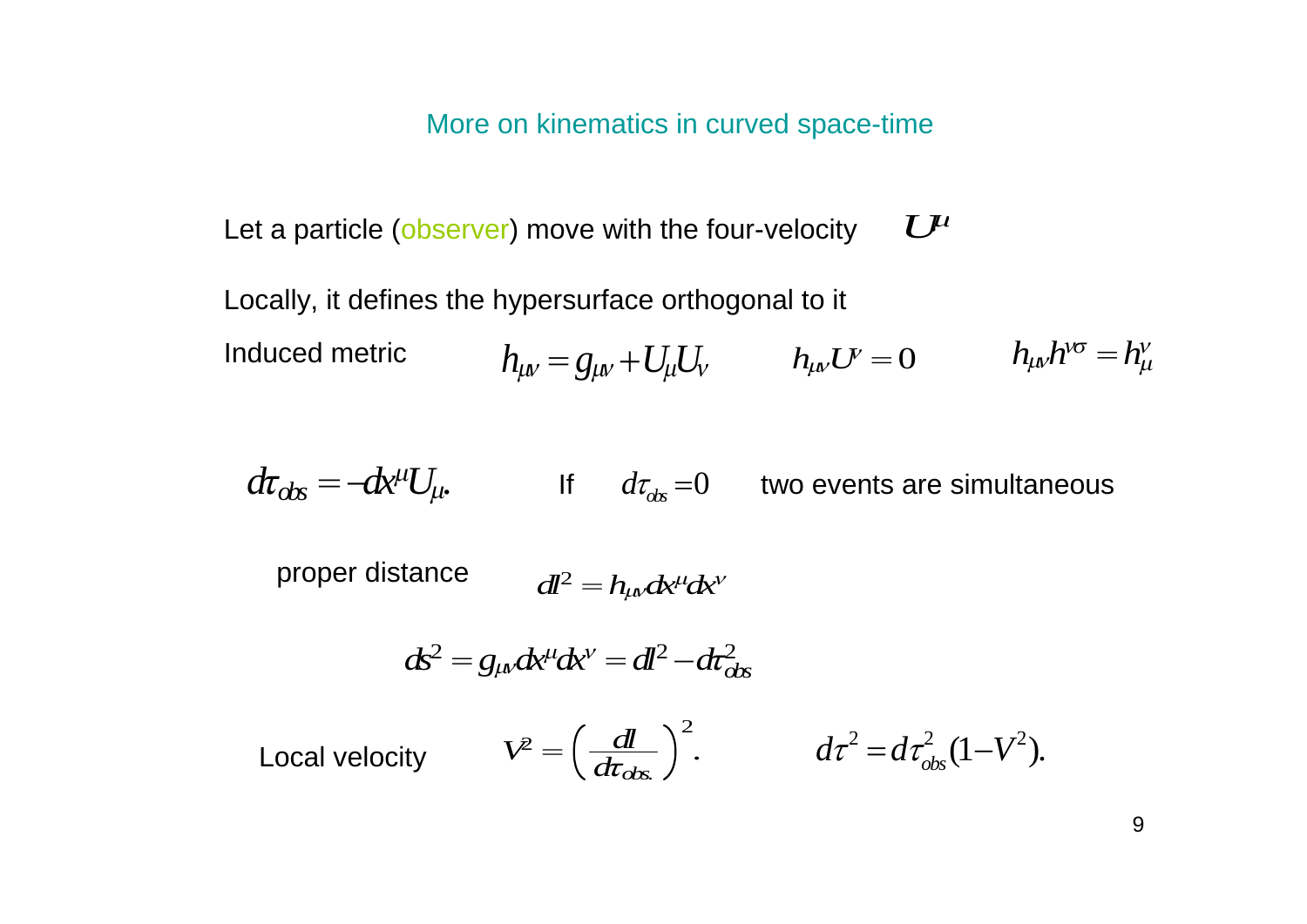Examples of frames.

## Comoving observer

Observer who is sitting at rest with respect to a given coordinate frame:

$$
x^i = const \qquad i = 0, 1, 2, 3
$$

$$
U^{\mu} = (U^0, 0, 0, 0). \qquad \qquad g_{00}(U^0)^2 = -1,
$$

$$
U^{\mu} = \frac{1}{\sqrt{-g\omega}} (1,0,0,0). \qquad U_0 = -\sqrt{-g\omega}, U_i = \frac{g_0}{\sqrt{-g\omega}}. \qquad h_0 = 0, \qquad h_0 = 0,
$$

$$
h_{ik} = g_{ik} - \frac{g_{0i}g_{0k}}{g_{00}}
$$
 condition of simultaneity  

$$
dt = -dx^i \frac{g_{0i}}{g_{00}}
$$
  
Landau and Lifshitz eq. 84.7 eq. (84.14)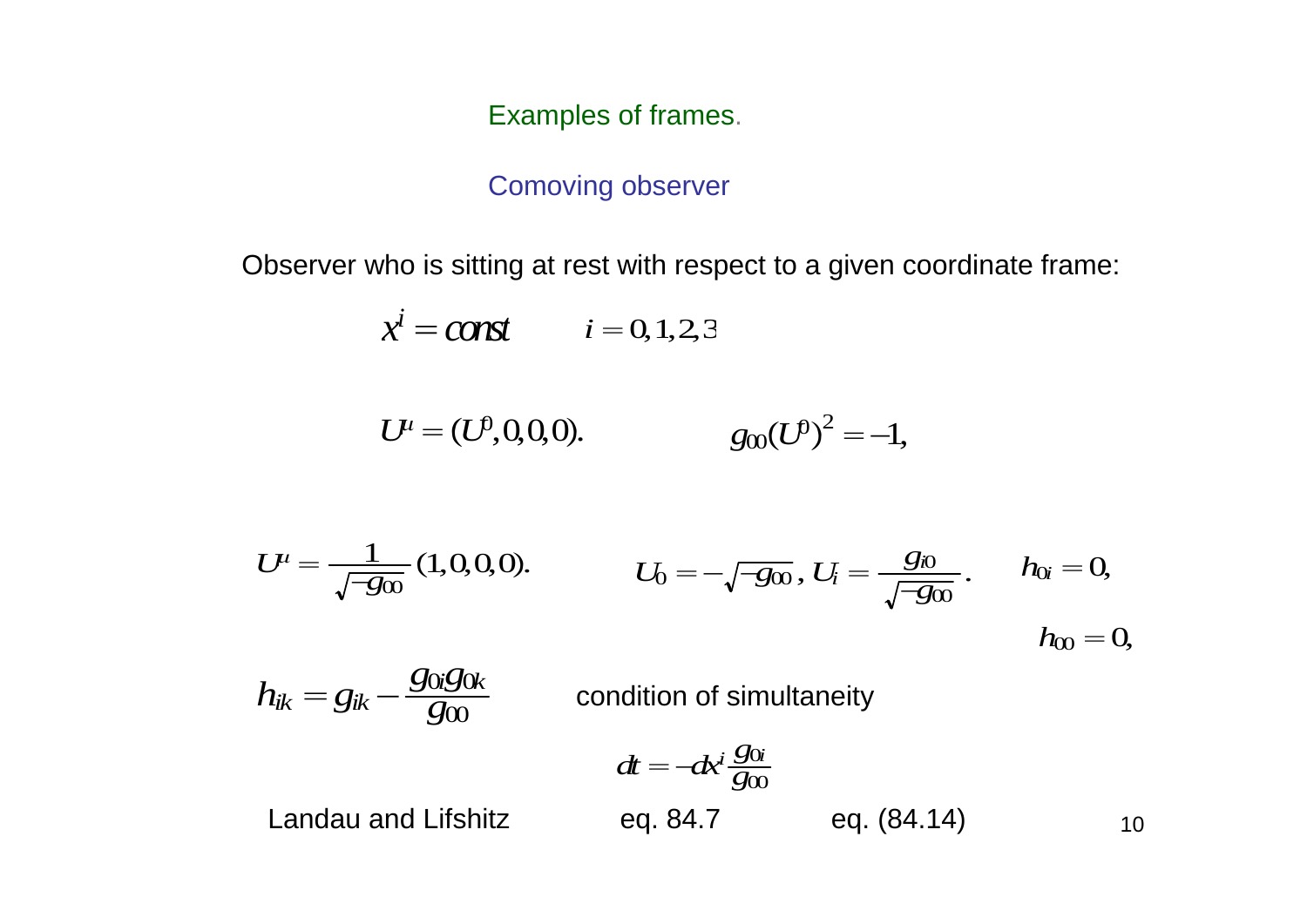ZAMO frame (zero angular momentum observer)

and its properties

By definition $U_i = \text{C}$  If i is angular variable, standard ZAMO

Normalization condition gives us

$$
U^{\mu} = \frac{1}{N}(1, N^i, 0, 0) \qquad \qquad V^i = \frac{U}{U^0} = N^i = \left(\frac{dx^i}{dt}\right)_{\text{osb}}.
$$

 $d\tau_{obs} = -dx^{\mu}U_{\mu} = Ndt.$  $U_{\mu} = -N(1,0,0,0).$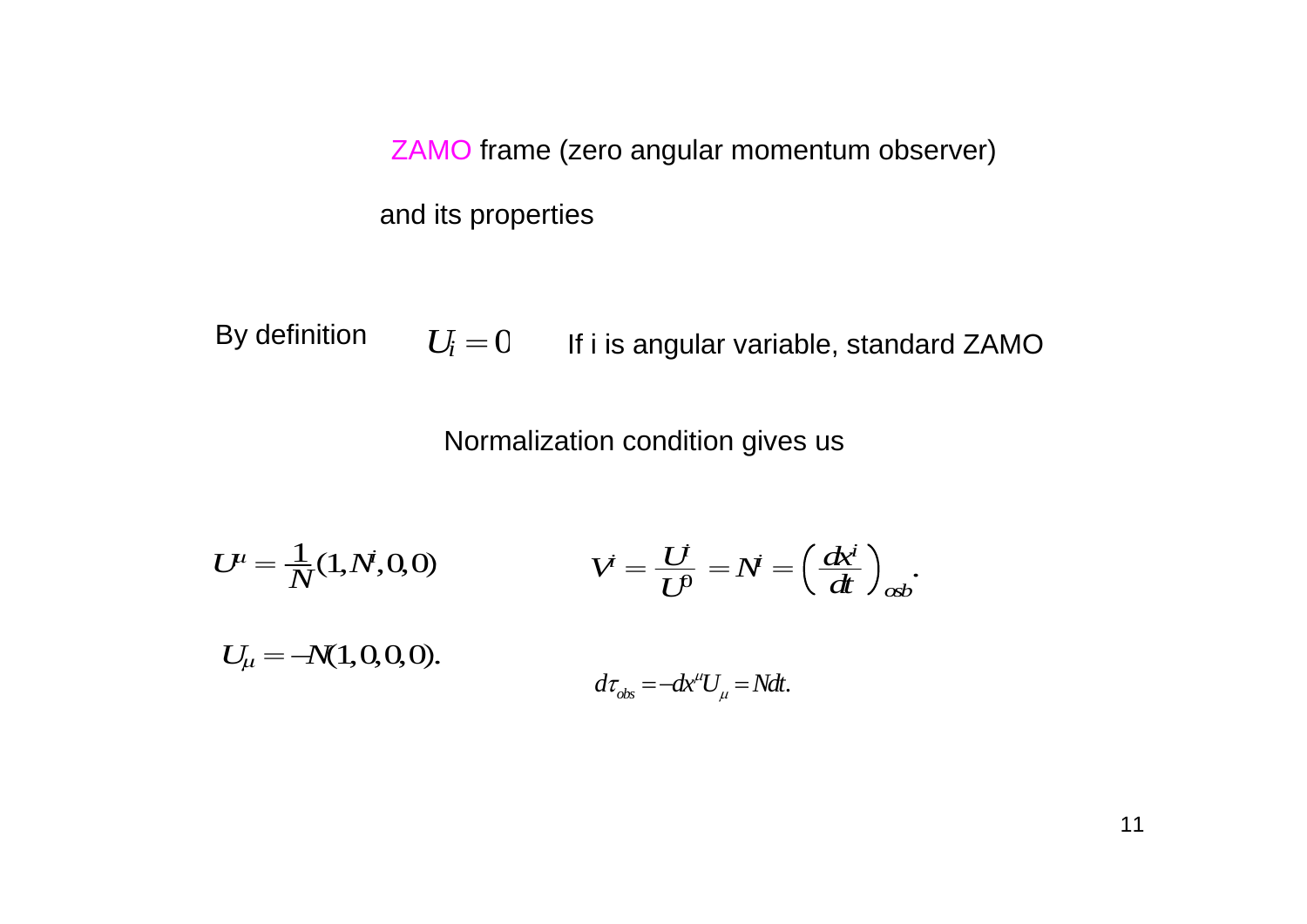From 
$$
U_i = \frac{g_{i0}}{N} + \frac{g_{ik}N^k}{N} = 0
$$

we find

$$
g_{0i} = -g_{ik}N^{k} \qquad \qquad U_{0} = -N = \frac{g_{00}}{N} + \frac{g_{0i}N^{i}}{N}
$$

$$
g_{00} = -N^2 + g_{0i}NN^k.
$$

**Result:** 

$$
ds^2 = -dt^2N^2 + g_{ij}(dx^i - Ndt)(dx^j - Ndt)
$$

$$
h_{00} = g_{00} + N^2, h_{0i} = g_{0i}, h_{ik} = g_{ik}.
$$

$$
ds2 = -dt2N2 + g\phi\phi(d\phi - \omega dt)2 + g\alphadr2 + g\theta\phid\theta2.
$$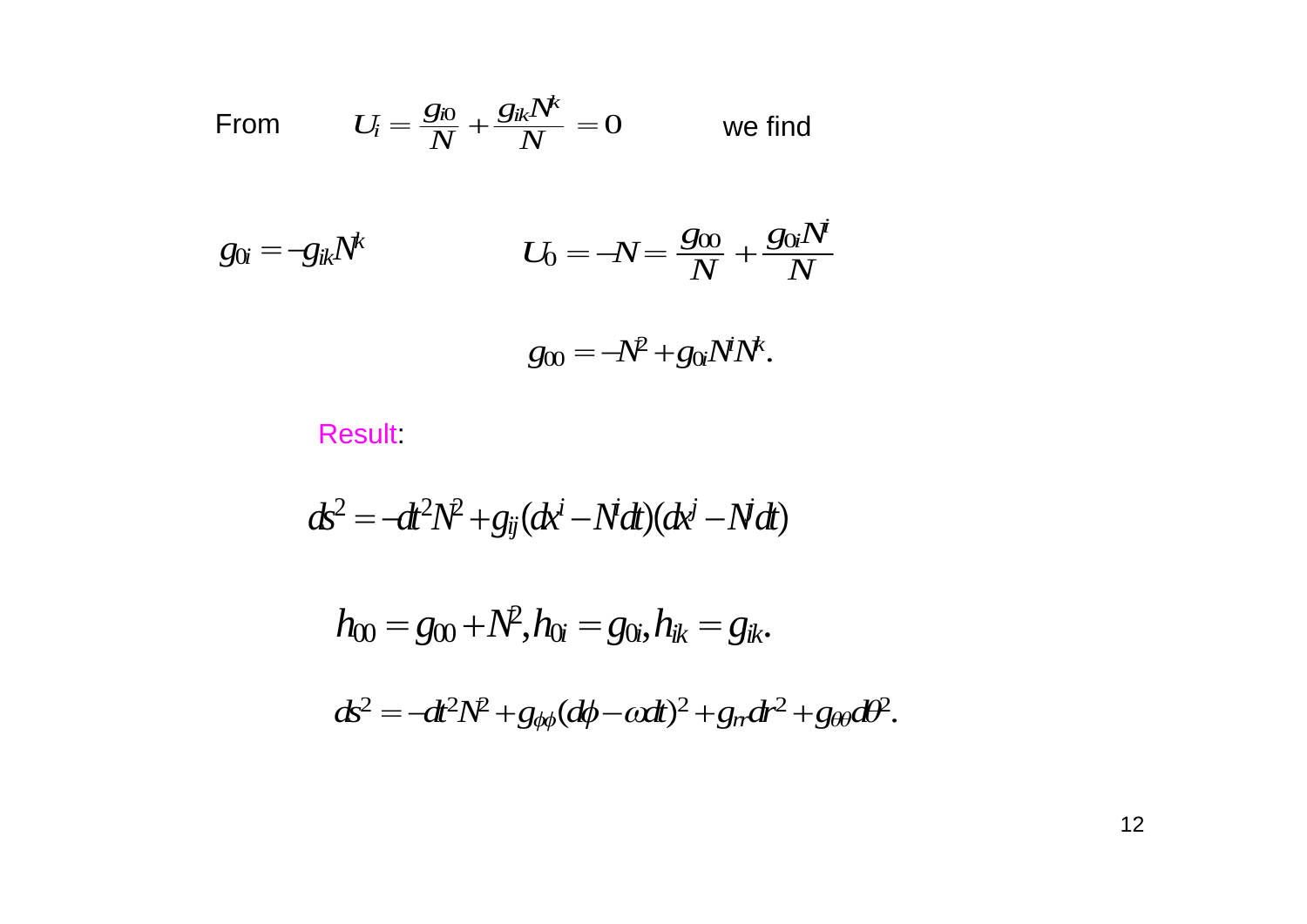$$
g_{0\phi} = -g_{\phi\phi}\omega, \qquad h_{00} = \omega^2 g_{\phi\phi}, h_{0\phi} = g_{0\phi}, h_{\phi\phi} = g_{\phi\phi}
$$

$$
N^{\phi} = \omega, N = N^{\theta} = 0.
$$

world line of the ZAMO is orthogonal to the hypersurface t=const Proof  $n_{\mu} \thicksim t_{,\mu}$   $\qquad$   $n_{i} = 0$  Thus vectors  $\bm{n}_{\mu}$  and  $U_{_\mu}$ Within this hypersurface,  $n_{\mu}dx^{\mu} = n_{i}dx^{i} = 0.$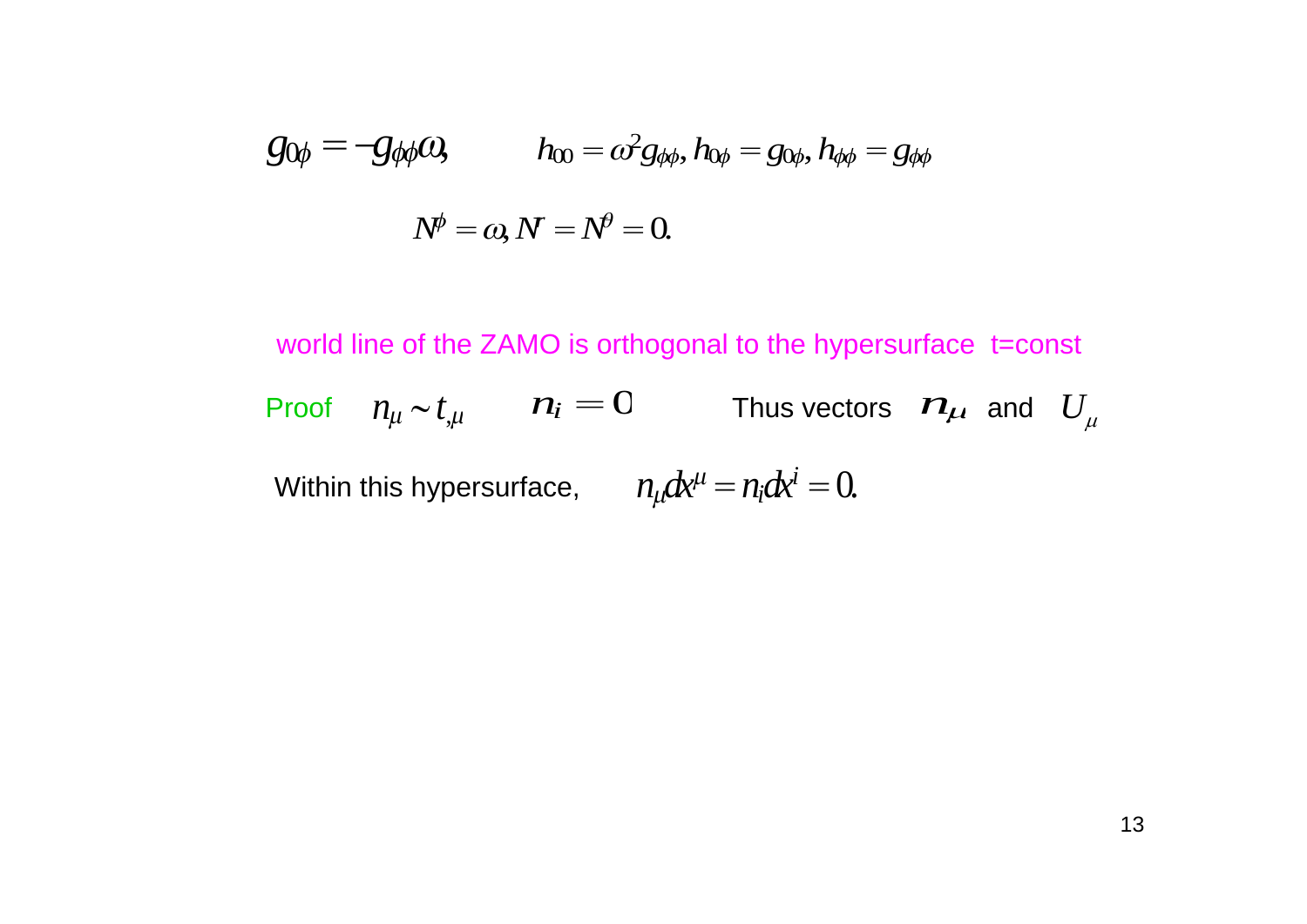Energy and momentum in different frames

 $E\!=\!$ <sup>−</sup>*mu* −*mu*0 # Killing energy, observer at infinity

Energy, measured by local observer with four-velocity  $\,\,\bm{U_{\!\mu}}\,$ 

$$
E_{rel.} = -m\mu_{\mu}U^{\mu} \equiv m\gamma = -m(\mu_0 U^0 + \mu_i U^i),
$$

whence 
$$
E - mu_i V^i = \frac{E_{rel.}}{U_0}
$$
  $V^{-i} = \frac{U^{-i}}{U_0}$ 

Energy in terms of relative velocity

$$
\gamma = -u_{\mu}U^{\mu} = \frac{U^{\mu}dx_{\mu}}{d\tau} = \frac{d\tau_{obs}}{d\tau} \qquad d\tau^{2} = d\tau_{obs}^{2}(1-V^{2}).
$$

$$
\gamma=\frac{1}{\sqrt{1-\mathcal{w}^2}}, E_{rel.}=\frac{m}{\sqrt{1-\mathcal{w}^2}}
$$

. #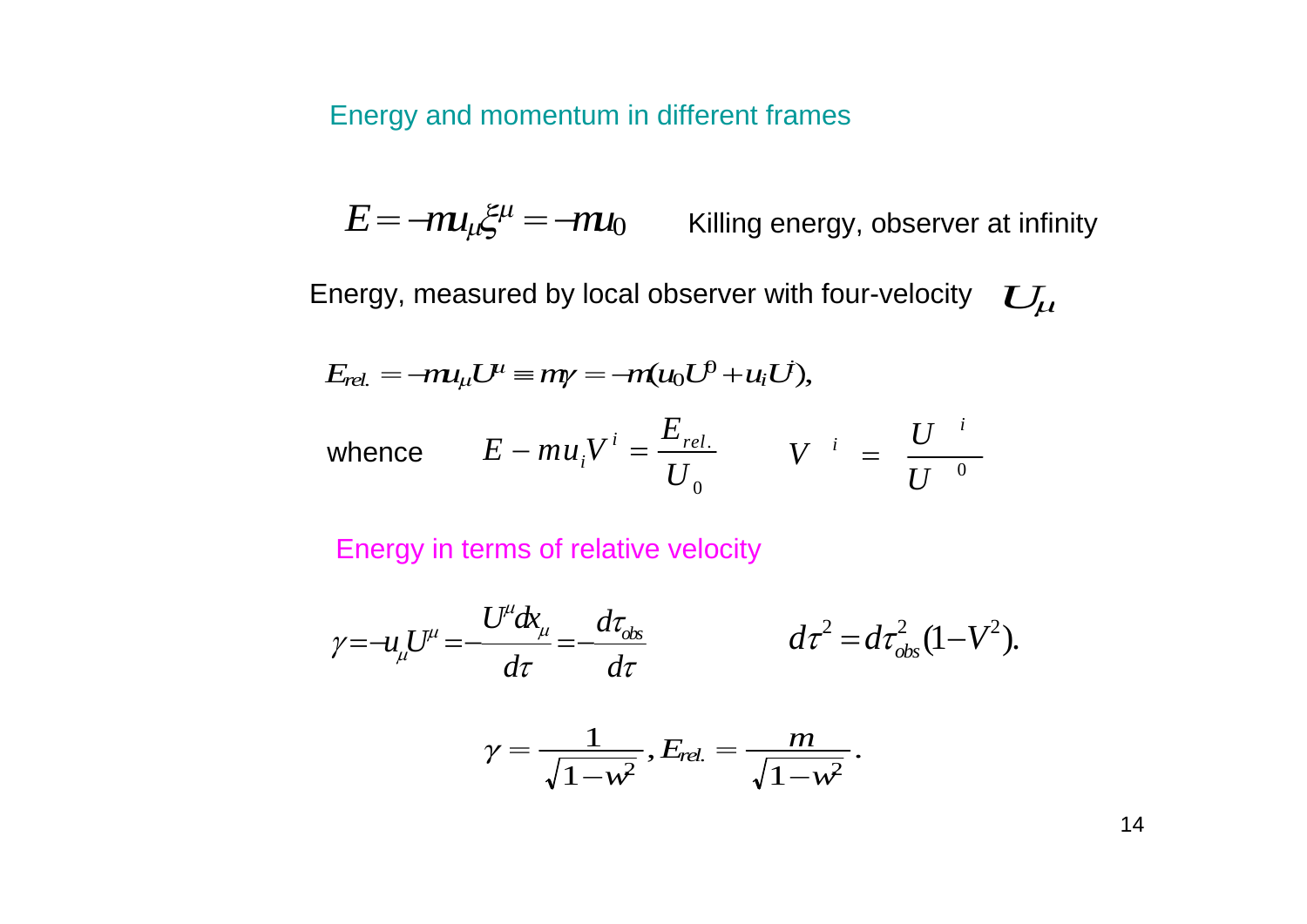$$
E-p_iV^i=\frac{m}{\sqrt{1-w^2}}\frac{1}{U_0},\qquad p^{\mu}=m\ell^{\mu}
$$

# Flat spacetime

$$
U^0=\tfrac{1}{\sqrt{1-{\cal V}^2}}=\gamma
$$

$$
E_{(0)} = \frac{m}{\sqrt{1 - w^2}} = \left(E - \vec{p}\vec{V}\right)\gamma,
$$

Static observer

$$
E = E_{\text{rel.}}\sqrt{-g_{\text{O}}} = \frac{m\sqrt{-g_{\text{O}}}}{\sqrt{1 - w^2}}
$$

eq. (88.9) of Landau and Lifshiitz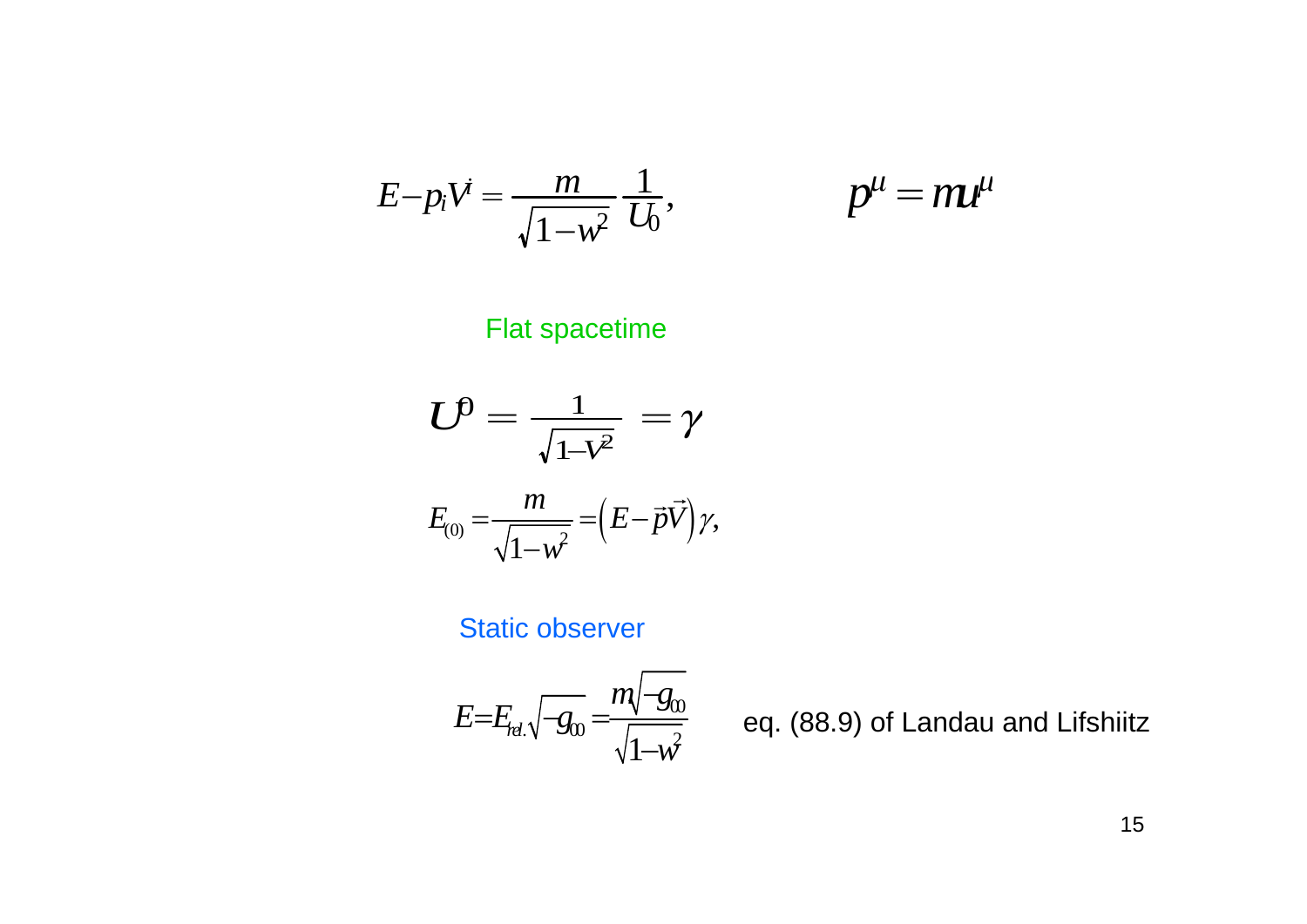#### ZAMO observer

$$
E-mu_iV^i=E_{rel}N=\frac{mN}{\sqrt{1-v^2}}
$$

In the axially symmetric case, the angular momentum of a particle

is conserved*mu*

$$
m_{\phi}=L
$$

$$
E\text{-}\omega\textcolor{red}{L}=E_{rel.}N\textcolor{red}{=}\frac{m\textcolor{red}{N}}{\sqrt{1\textcolor{red}{-n^2}}}.
$$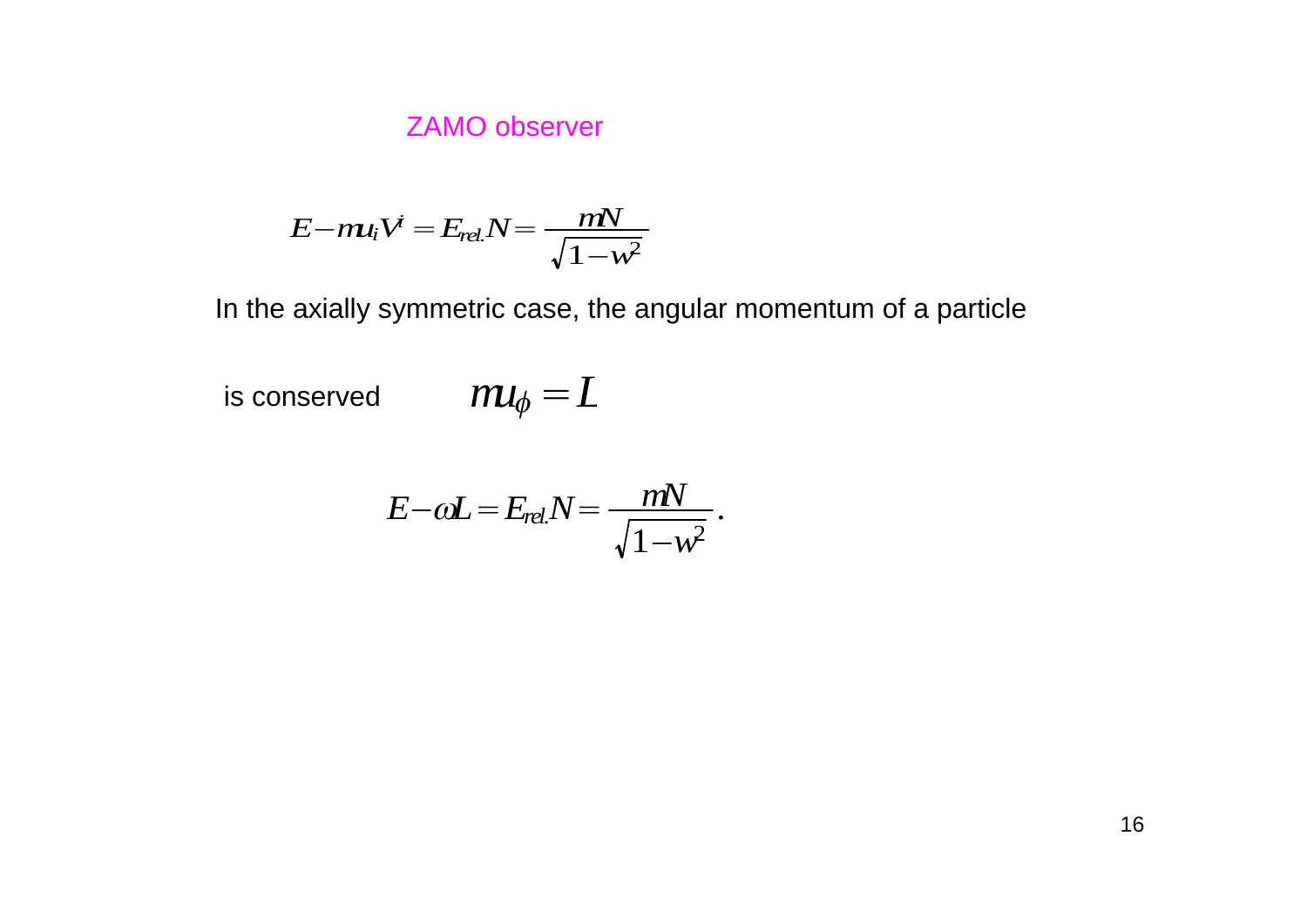$$
ds^2 = -N^2dt^2 + g_{\phi}(d\phi - \omega dt)^2 + \frac{dr^2}{A} + g_{\theta}d\theta^2,
$$

Is it possible for particle to have  $\qquad \phi = const \qquad$  ?

$$
ds^2 = g_{00}dt^2 + \frac{dr^2}{A} + g_\theta d\theta^2,
$$

In ergoregion,all terms positive Interval spacelike, impossible

Outside ergoregion  
\n
$$
g_{00} < 0
$$

\n $E = E_{rd} \sqrt{-g_0} = \frac{m \sqrt{-g_0}}{\sqrt{1 - w^2}} > 0$ 

\nBut inside,  $g_{00} > 0$  this formula does not work

\nEnergy can be positive or negative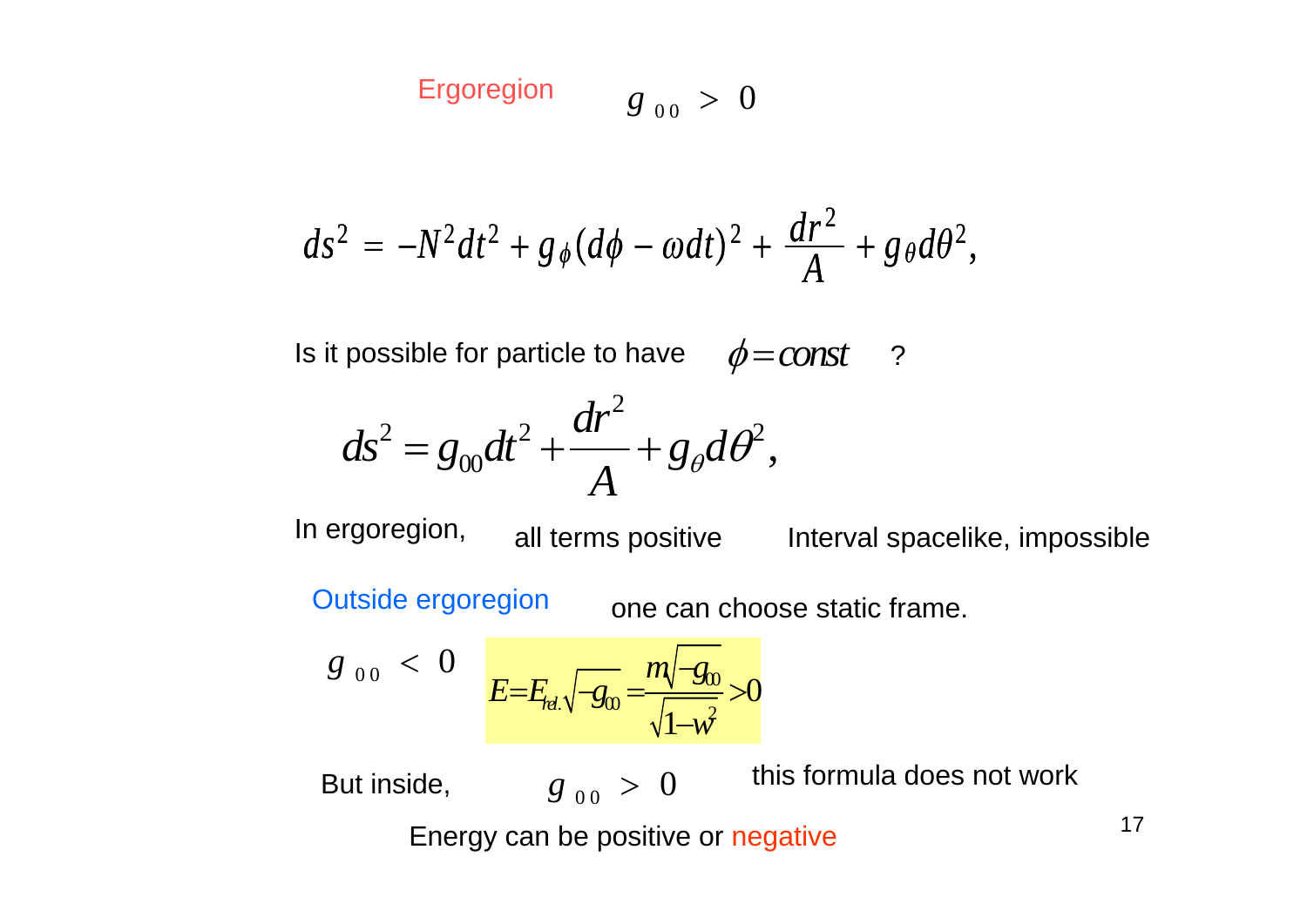

But for moving observer this is not so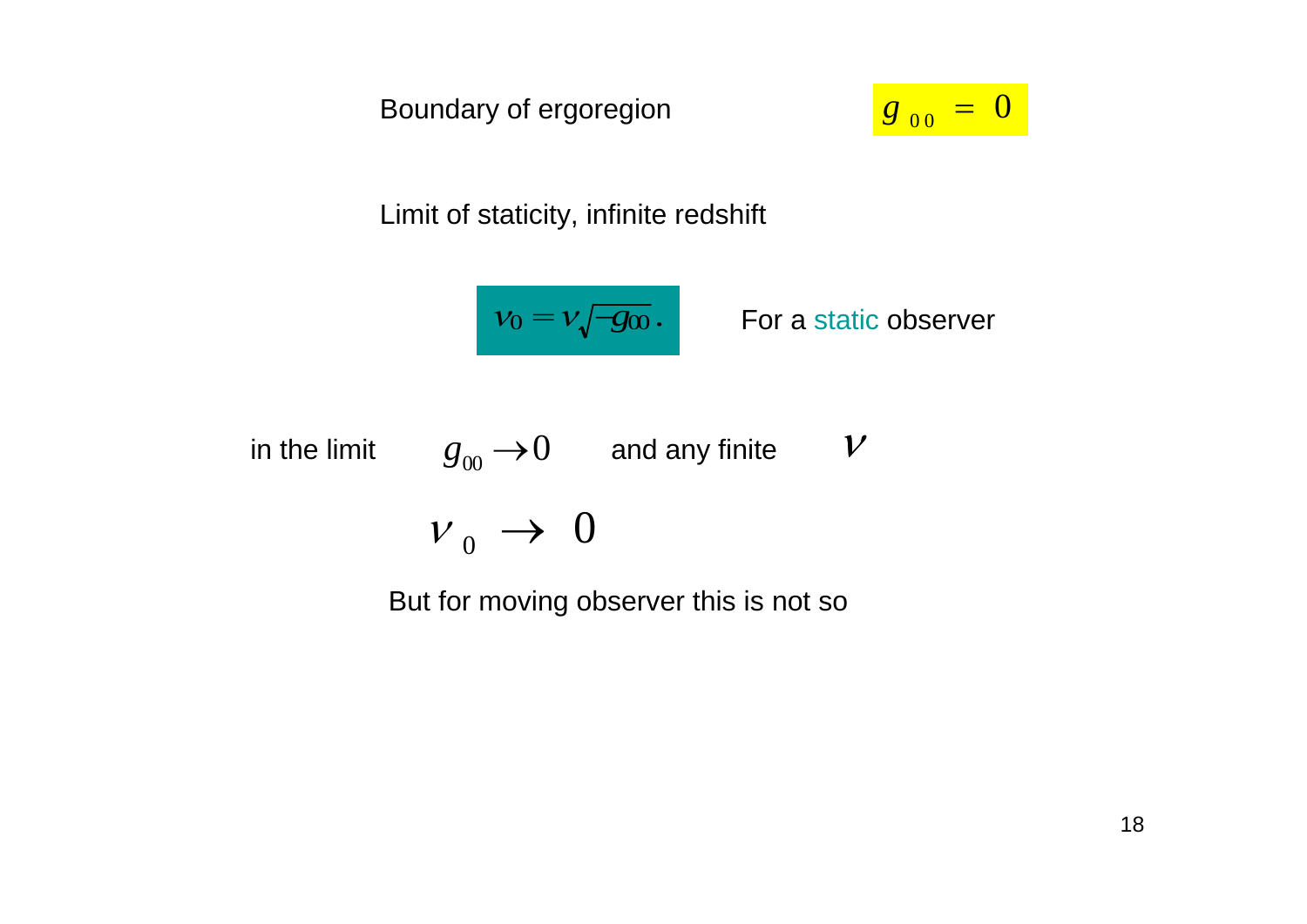

Penrose process. A particle 0 enters the ergosphere and decays there into two particles, 1 and 2.

One of them with a negative energy (2) falls into the black hole. The other one (1) escapes the ergosphere with an energy exceeding an energy of the original particle.

$$
Penrose process \t E_0 = E_1 + E_2 \t E_2 < 0, E_1 > E_0
$$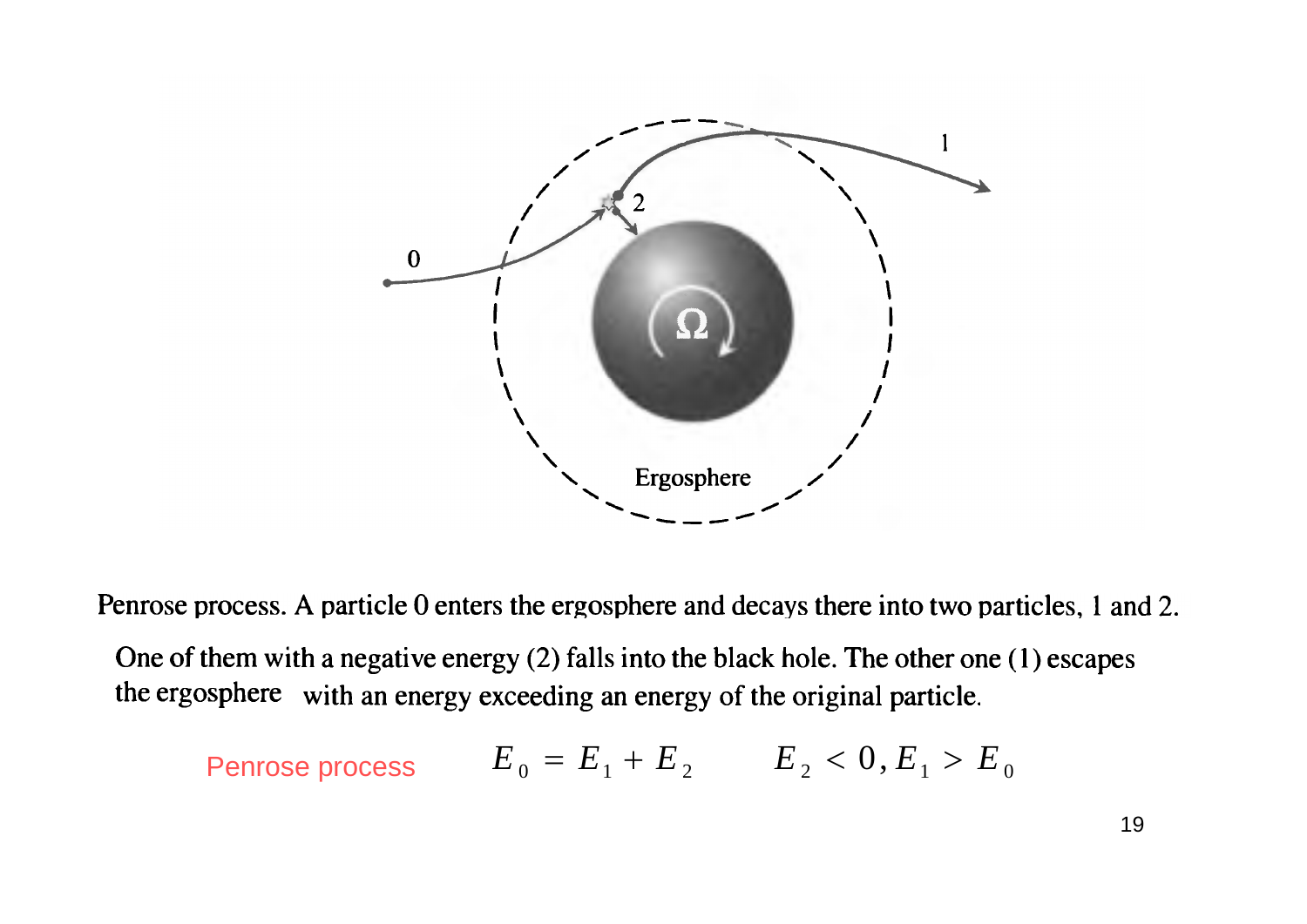#### Circular orbits



$$
u^{\mu} = \frac{1}{\sqrt{-\eta_{\alpha}\eta^{\alpha}}}
$$
\n
$$
u^t u^{\phi} \neq 0
$$
\n
$$
\frac{d\phi}{dt} = \frac{u^{\phi}}{u^t} = \Omega
$$

 $\eta^{\mu} = \xi_{(t)}^{\mu} + \Omega \xi_{(\phi)}^{\mu}$ 

Surface at which  $^{\mu}u_{\mu} = 0$ 

$$
\xi_{(t)}^{\mu} \xi_{(t)\mu} + 2\Omega \xi_{(\phi)}^{\mu} \xi_{(t)\mu} + \Omega^2 \xi_{(\phi)}^{\mu} \xi_{(\phi)\mu} = 0
$$

$$
\xi_{(t)}^{\mu} \xi_{(t)\mu} = g_{\mu\nu} \xi_{(t)}^{\mu} \xi^{\mu}_{(t)} = g_{00} \qquad \xi_{(t)}^{\phi} \xi_{(t)\phi} = g_{\mu\nu} \xi_{(\phi)}^{\mu} \xi^{\mu}_{(\phi)} = g_{\phi}
$$

$$
\xi_{(t)}^{\mu} \xi_{(\phi)\mu} = g_{\mu\nu}^{\mu} \xi_{(t)}^{\mu} \xi^{\mu}{}_{(\phi)} = g_{0\phi}
$$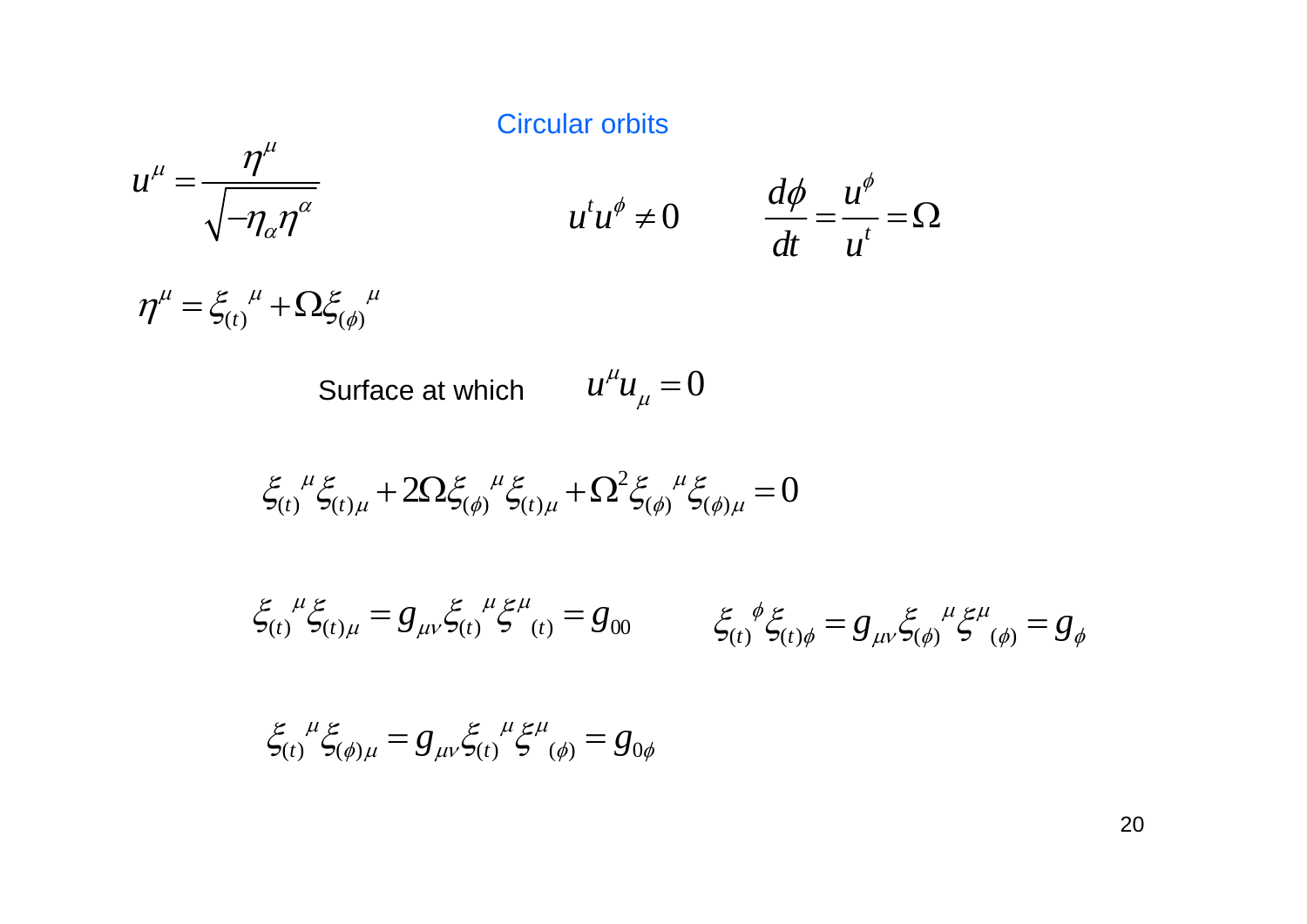$$
g_{00} + 2\Omega g_{0\phi} + \Omega^2 g_{\phi\phi} = 0
$$
  

$$
\Omega_{\pm} = -\frac{g_{0\phi}}{g_{\phi}} \pm \frac{\sqrt{g^2 - g_{00}g_{\phi}}}{g_{\phi}}
$$
  

$$
\frac{g_{00}}{g_{\phi}} = g_{\phi} \frac{\partial g_{\phi}}{\partial g_{\phi}} = 0
$$

$$
g^2_{\phi} - g_0 g_{\phi} = g_{\phi} N^2 \qquad \qquad \Omega_{\pm} = \omega \pm \frac{N}{\sqrt{g_{\phi}}}
$$

$$
u^{\mu}u_{\mu} \sim (\Omega - \Omega_{+})(\Omega - \Omega_{-})
$$

Time-like 
$$
u^{\mu}u_{\mu} < 0
$$
 if

 $\Omega_{\text{L}} < \Omega < \Omega_{\text{L}}$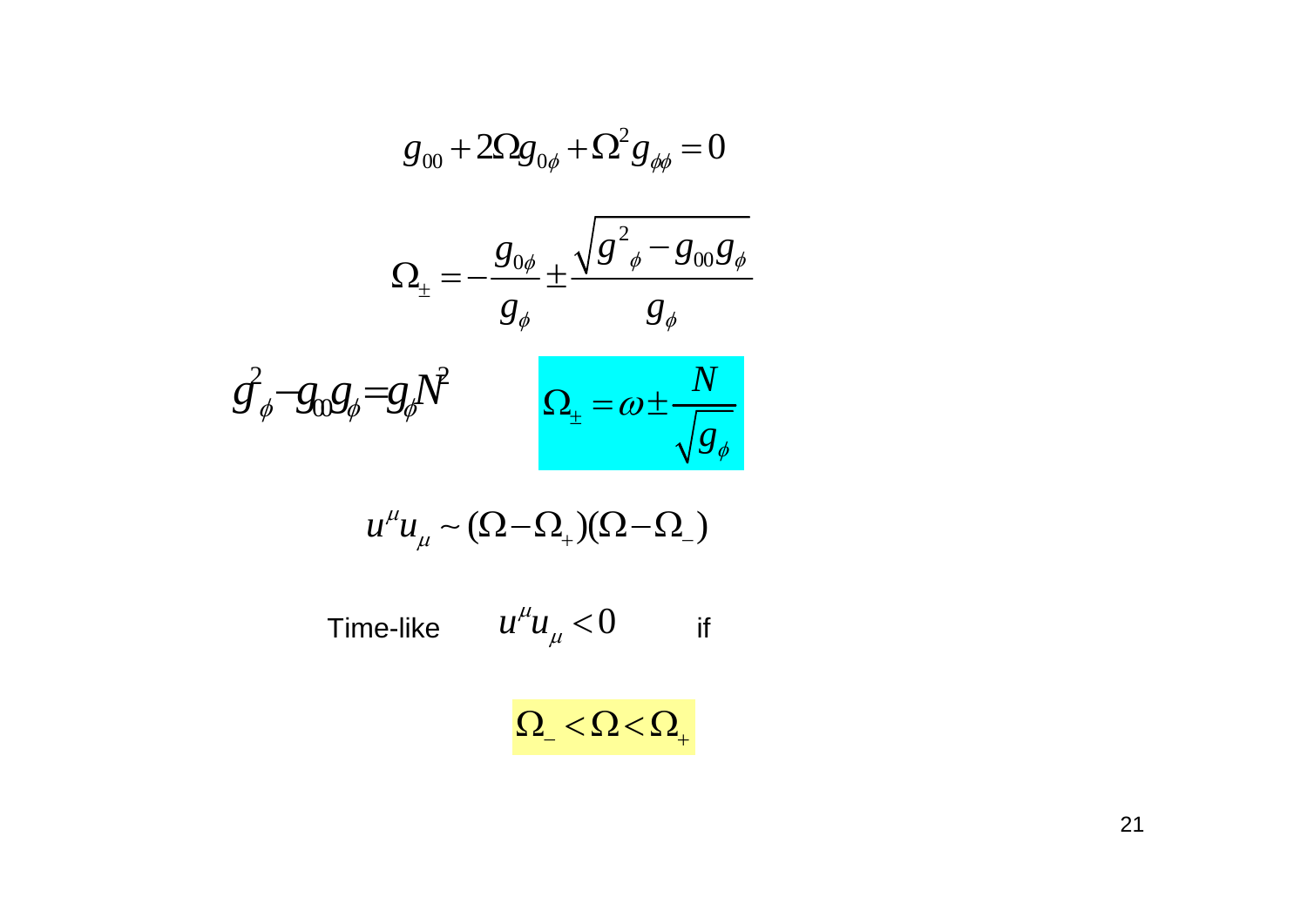

Outside ergoregion,

$$
g_{00} = -N^2 + \omega^2 g_{\phi} < 0
$$

$$
\Omega_{-}<0\,,\Omega_{+}>0
$$

Ωcan have any sign

Corotate or counterrotate

Inside ergoregion

$$
\Omega_{-} > 0, \Omega_{+} > 0
$$

 $\Omega > 0$  Only corotates with black hole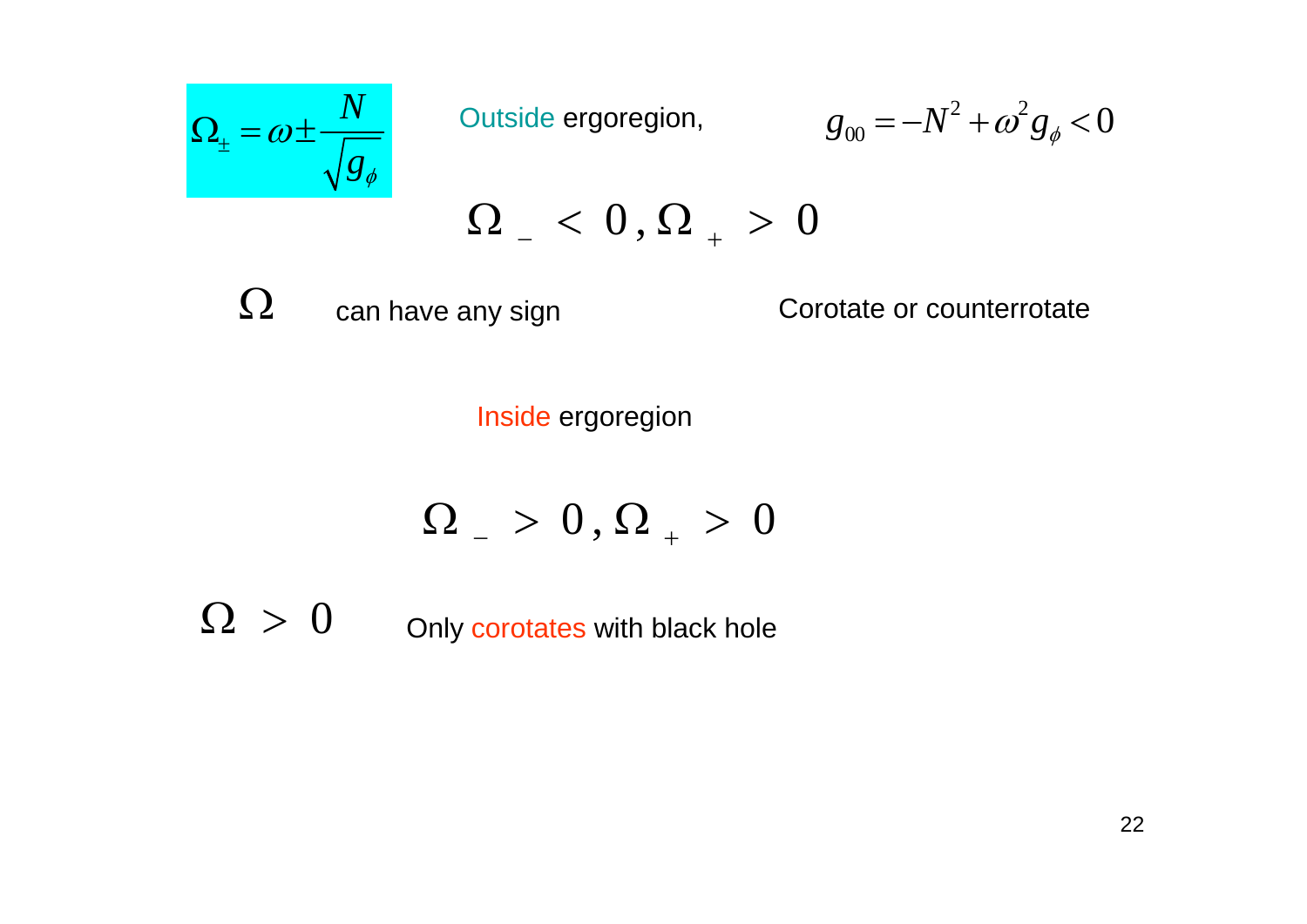$$
u^{\mu} \sim \eta^{\mu} + \alpha h_{(r)}^{\mu} + \beta h_{(\theta)}^{\mu}
$$

$$
g_{00} + \alpha^2 + \beta^2 + 2\Omega g_{0\phi} + \Omega^2 g_{\phi\phi} = 0
$$
  

$$
\Omega_{\pm} = -\frac{g_{0\phi}}{g_{\phi}} \pm \frac{\sqrt{g_{\phi}^2 - g_{00}g_{\phi}}}{g_{\phi}}
$$

$$
\widetilde{g}_{00} = g_{00} + \alpha^2 + \beta^2 \qquad \qquad \Omega_{-} > 0
$$

corotates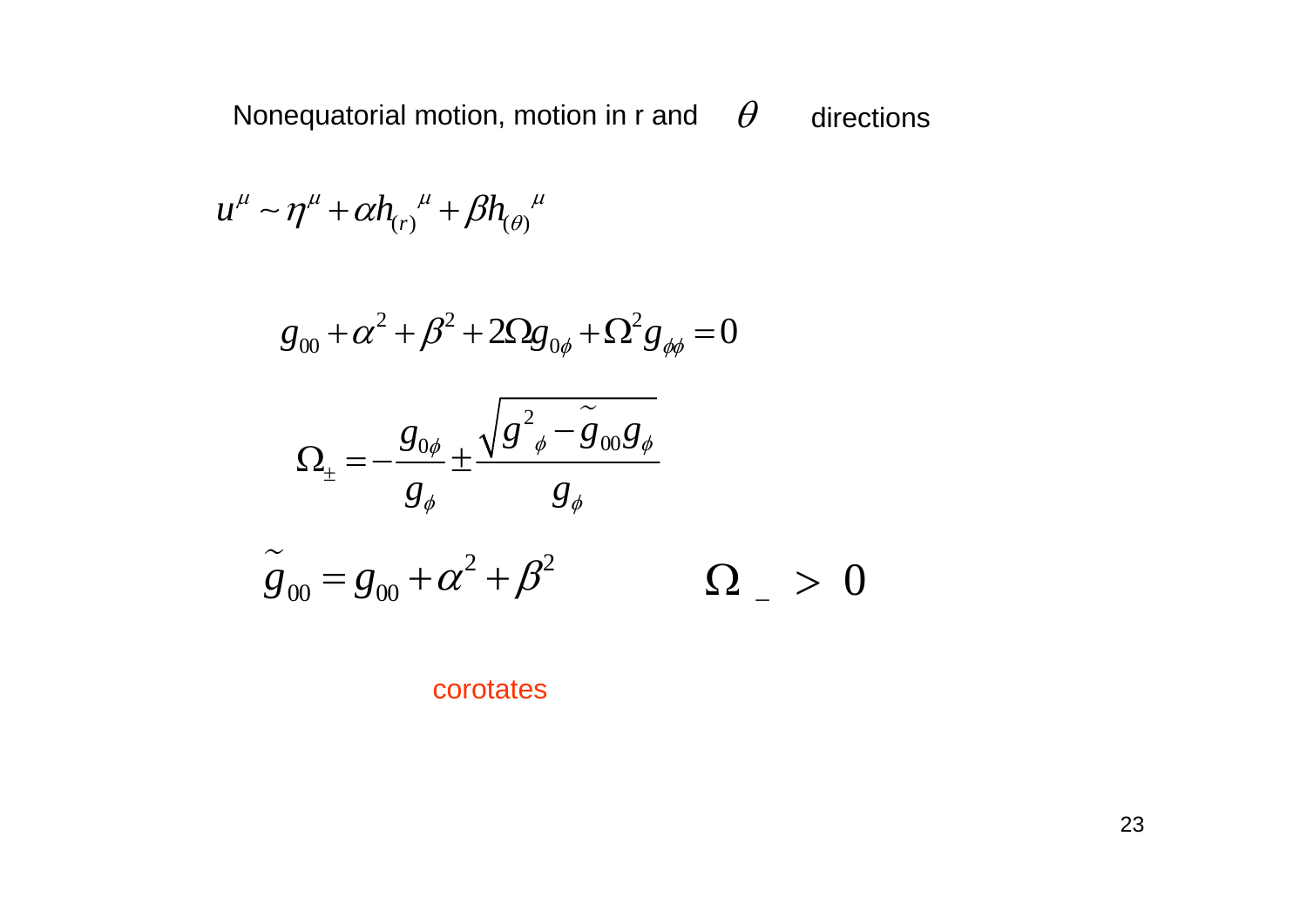## Kerr metric

$$
ds^{2} = -dt^{2}(1 - \frac{r_{g}r}{\rho^{2}}) + (r^{2} + a^{2} + \frac{r_{g}ra^{2}}{\rho^{2}}\sin^{2}\theta)\sin^{2}d\theta^{2} + \frac{\rho^{2}dr^{2}}{\Delta} + \rho^{2}d\theta^{2} - \frac{2r_{g}r}{\rho^{2}}a\sin^{2}\theta d\phi dt
$$

$$
r_g = 2M \t\t \Delta^2 = r^2 - rr_g + a^2 \t\t \rho^2 = r^2 + a^2 \cos^2 \theta
$$

At large distances 
$$
-g_{00} \approx 1 - \frac{2M}{r}
$$

$$
-g_{0\phi} \approx \frac{r_g a}{r} \sin^2 \theta \approx \frac{2J}{r} \sin^2 \theta \qquad J = Ma
$$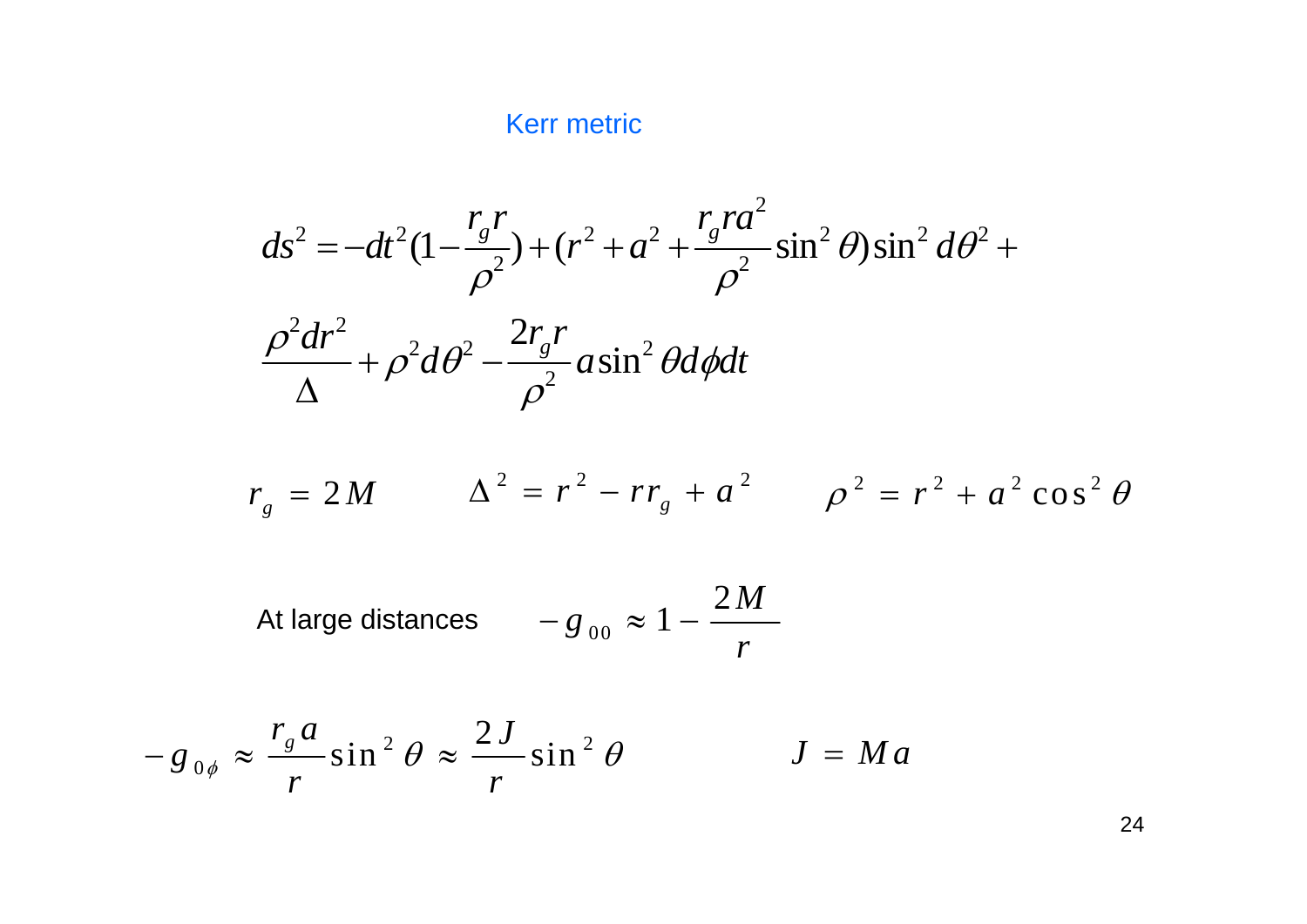$$
r_{+} = M + \sqrt{M^{2} - a^{2}}
$$
  $a < M$  Nonextremal black holes  
 $r_{-} = M - \sqrt{M^{2} - a^{2}}$   $a = M$  Extremal black holes  
 $r_{+} = r_{-}$ 

 $a > M$ 

No black hole, naked singularity

$$
a = 0
$$
 Schwarzschild metric  $r_{+} = r_{g} = 2M$   

$$
ds^{2} = -dt^{2}(1 - \frac{r_{g}}{r}) + \frac{dr^{2}}{1 - \frac{r_{g}}{r}} + r^{2} \sin^{2} \theta d\phi^{2} + r^{2} d\theta^{2}
$$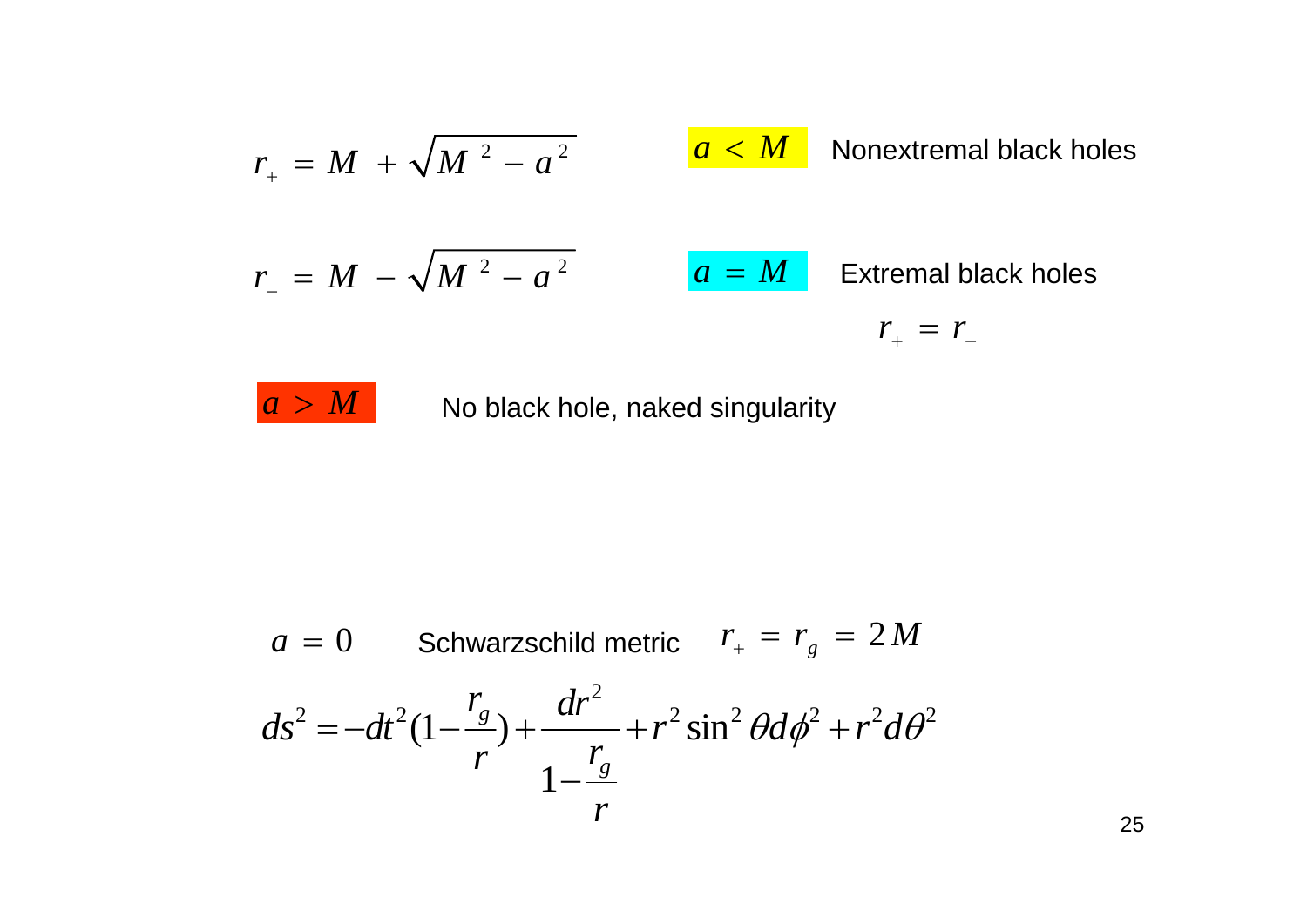$$
-g_{00} = 1 - \frac{r_g r}{\rho^2}
$$
 Ergosphere:  $g_{00} = 0$   

$$
rr_g = \rho^2
$$

*rr*

 $=$   $\rho$ 

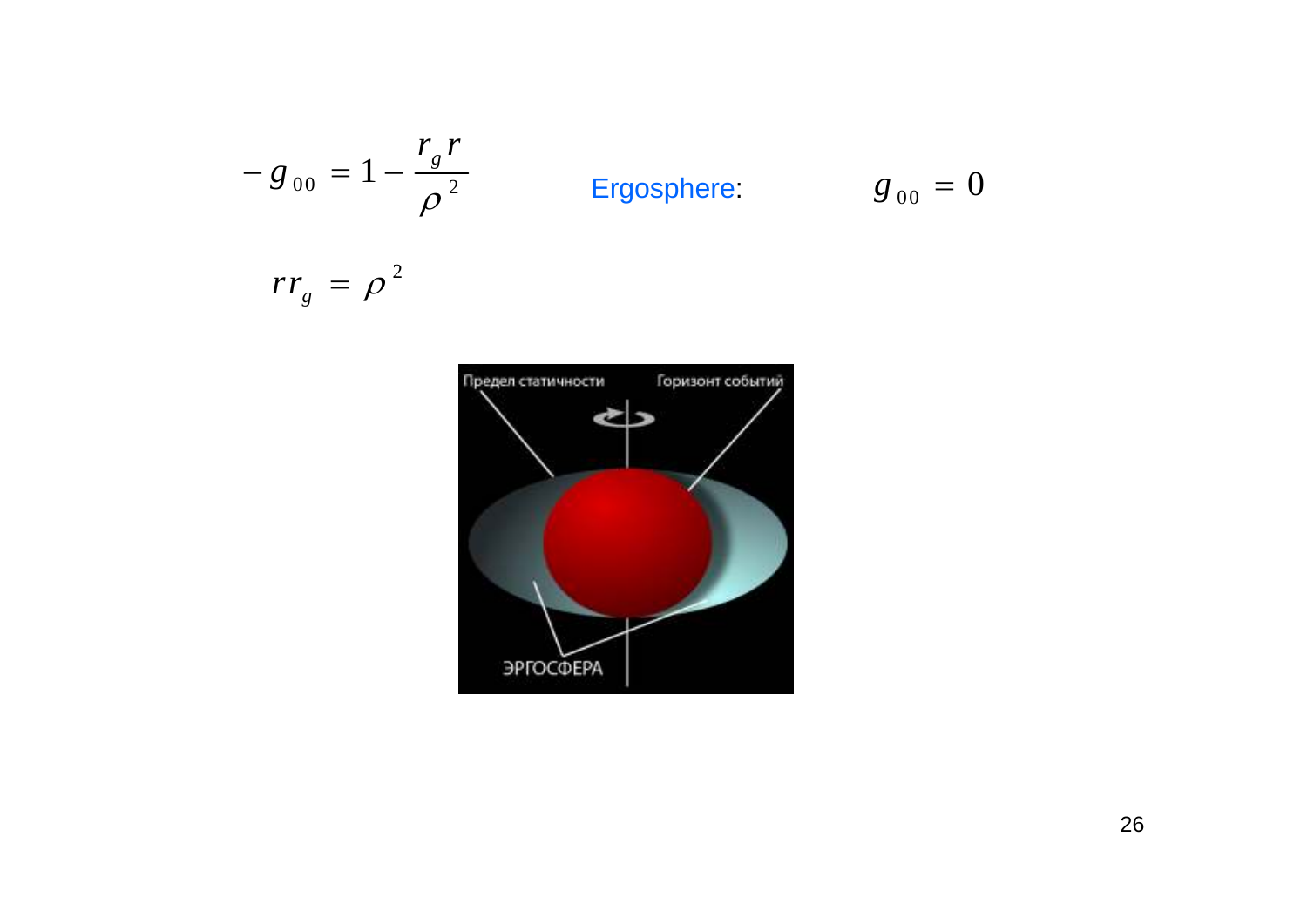#### Effective potential

$$
m u^{t} = \frac{X}{N^{2}}
$$
  $m u^{\phi} = \frac{L}{g_{\phi}} + \frac{\omega X}{N^{2}}$ 

 $X = E - \omega L$ 

Equatorial motion

$$
\theta = c \text{ on } st = \frac{\pi}{2}
$$

 $\overline{a}$ 

$$
g_{\mu\nu} u^{\mu} u^{\nu} = -1
$$

$$
g_{rr}\left(\frac{dr}{d\tau}\right)^2 + \ldots = -1
$$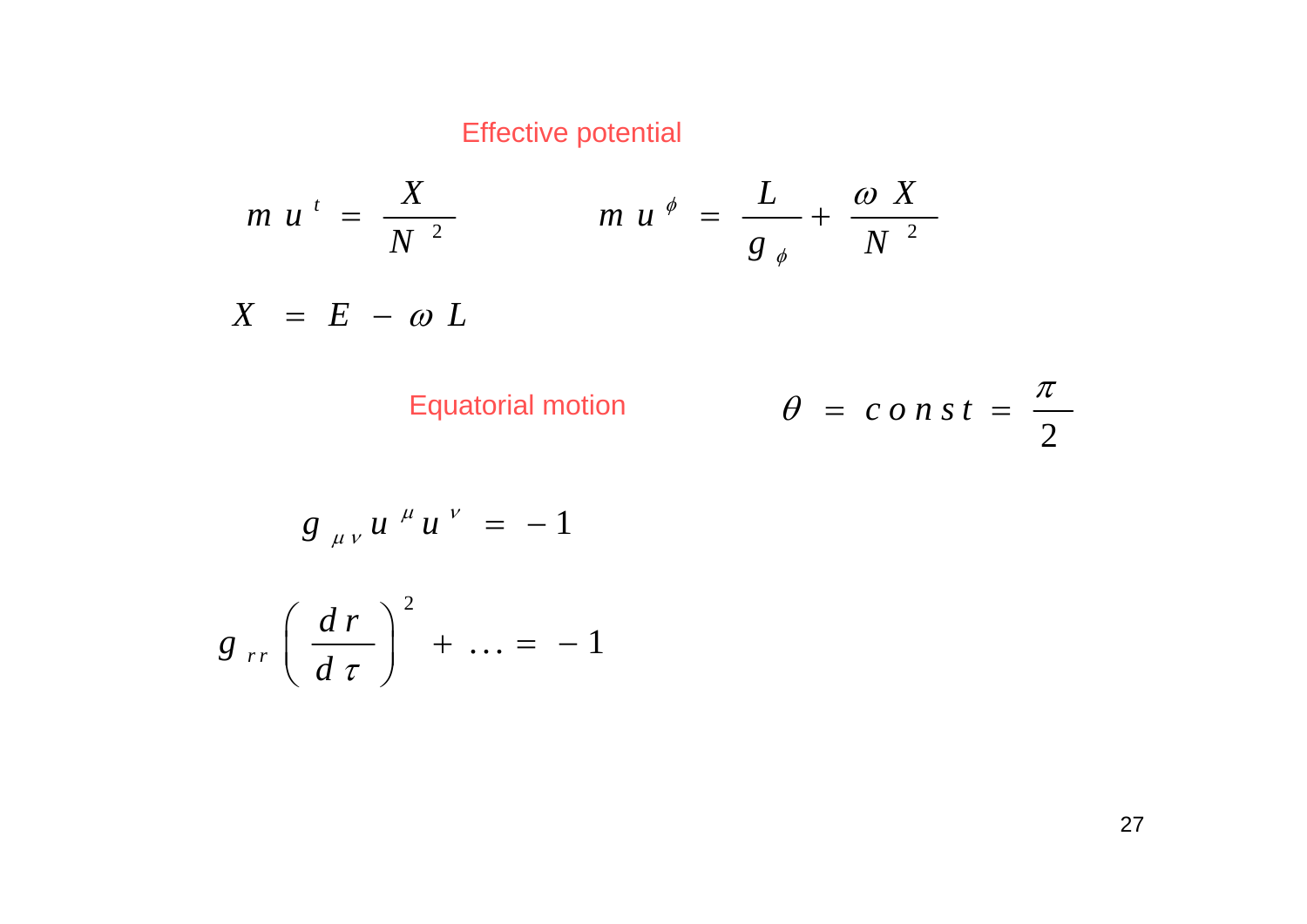$$
\left(\frac{dr}{d\tau}\right)^2 + V_{\text{eff}} = 0
$$

$$
-V_{eff} = \varepsilon^{2} + \frac{2M}{r^{3}}(a \varepsilon - L)^{2} + \frac{a^{2} \varepsilon^{2} - L^{2}}{r^{2}} - \frac{\Delta}{r^{2}} \delta
$$

 $E = m \varepsilon, J = m L$   $\delta = 1$  for time-like geodesics

$$
\delta = 0
$$
 for light-like geodesics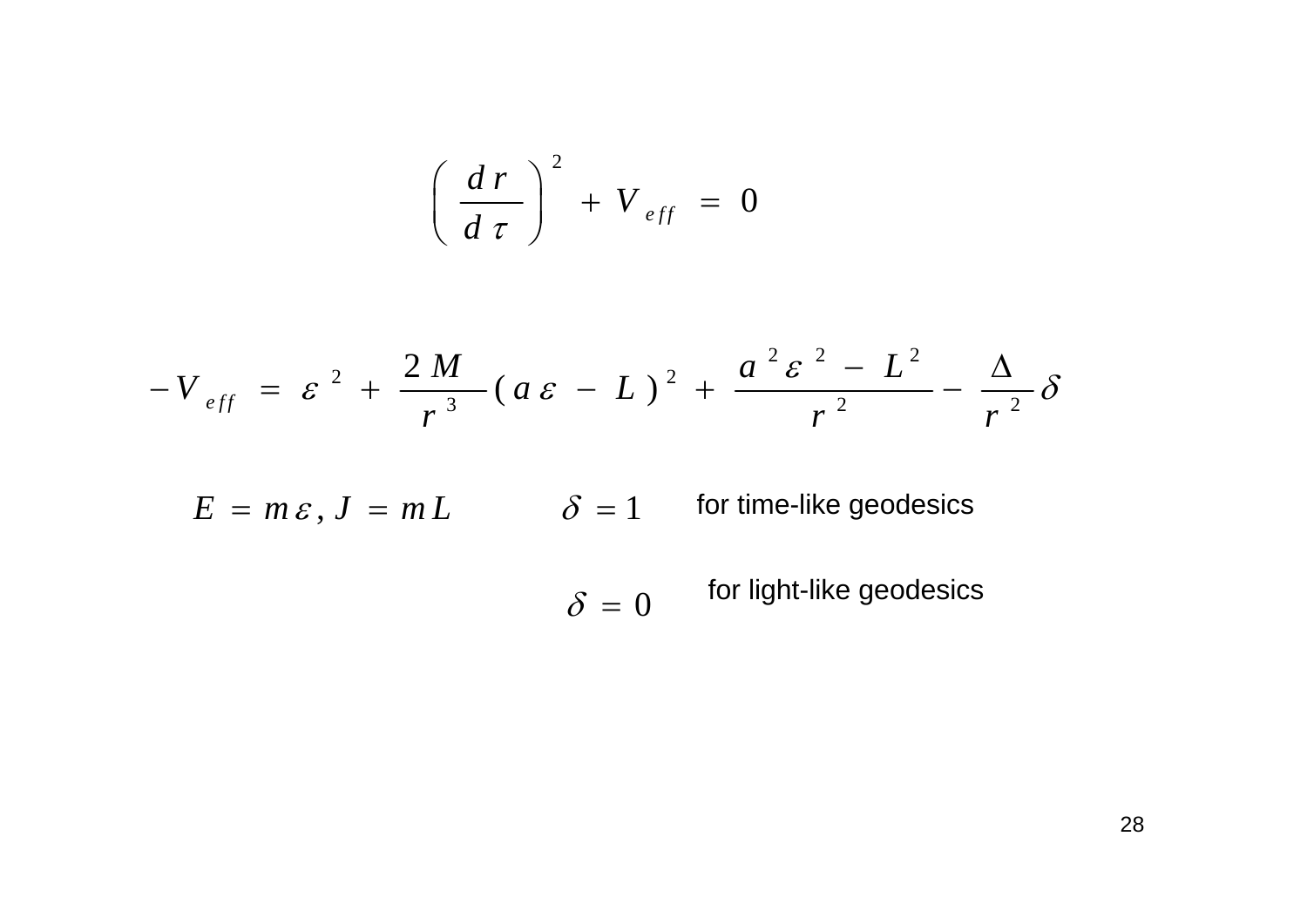If particle falls from infinity with E=m I can reach horizon provided

$$
l_L \le l \le l_R
$$
  $l = \frac{L}{M}$   $A = \frac{a}{M} \le 1$   
 $l_L = -2(1 + \sqrt{1 + A})$   $l_R = 2(1 + \sqrt{1 - A})$ 



The effective potential for  $A = 0.95$  and  $l_R \approx 2.45$ ,  $l =$ 2.5,  $l_H \approx 2.76$ . Allowed zones for  $l = 2.5$  are shown by the gray color.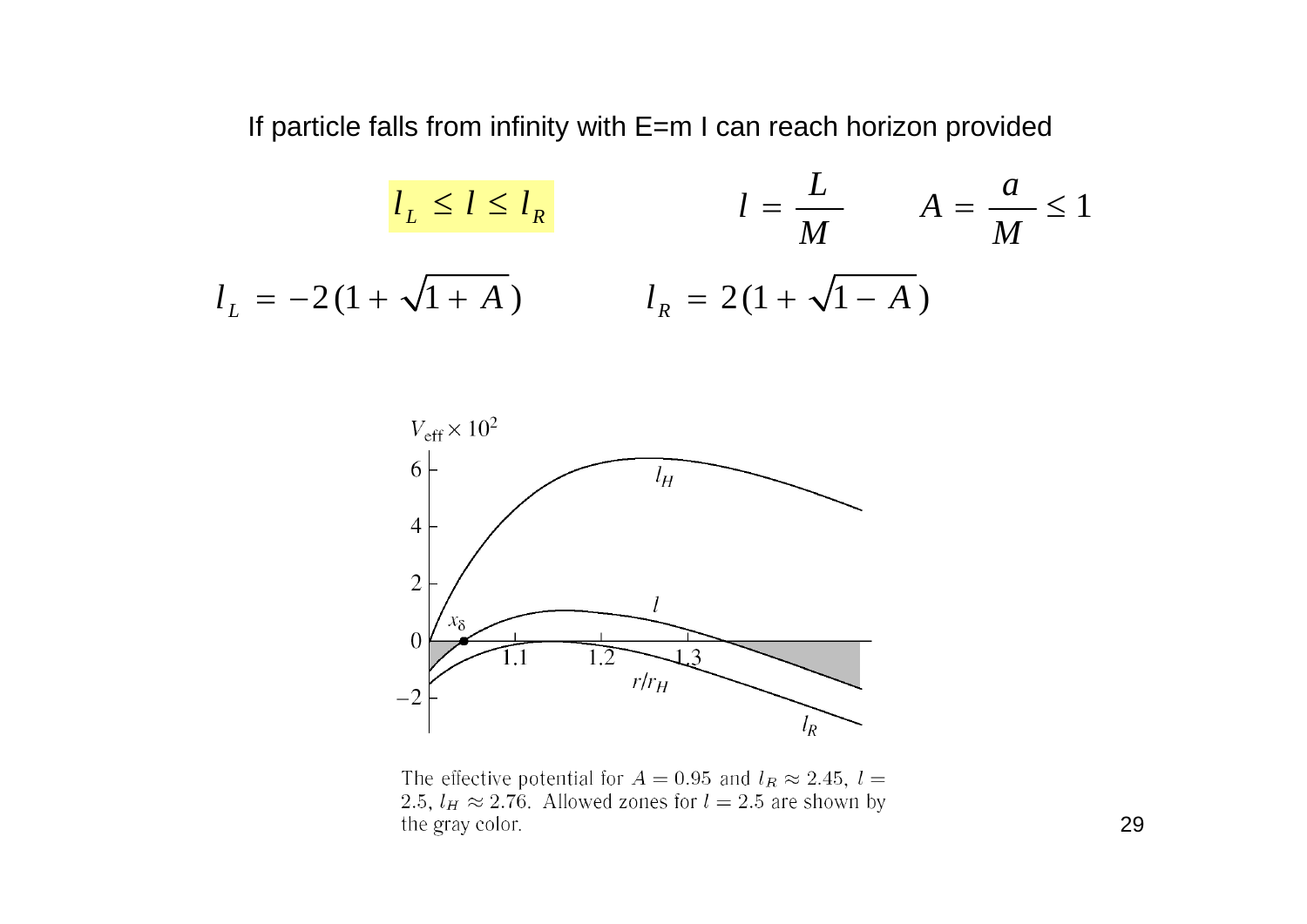High energy processes near BHs

Key quantity: energy in centre of mass frame

 $m^2 = |P_{\mu}P^{\mu}|$  $\mu$ 1 particle

2 particles colliding in some point

$$
E^2_{\ \ cm} = \left| P_\mu P^{\ \mu} \right|
$$

Total momentum 
$$
P_{\mu} = p^{(1)}_{\mu} + p^{(2)}_{\mu}
$$

$$
P_a = (E_{c.m.}, 0, 0, 0) \qquad u^{\mu} u_{\mu} = -1
$$

Individual E finite, energy in CM frame unbound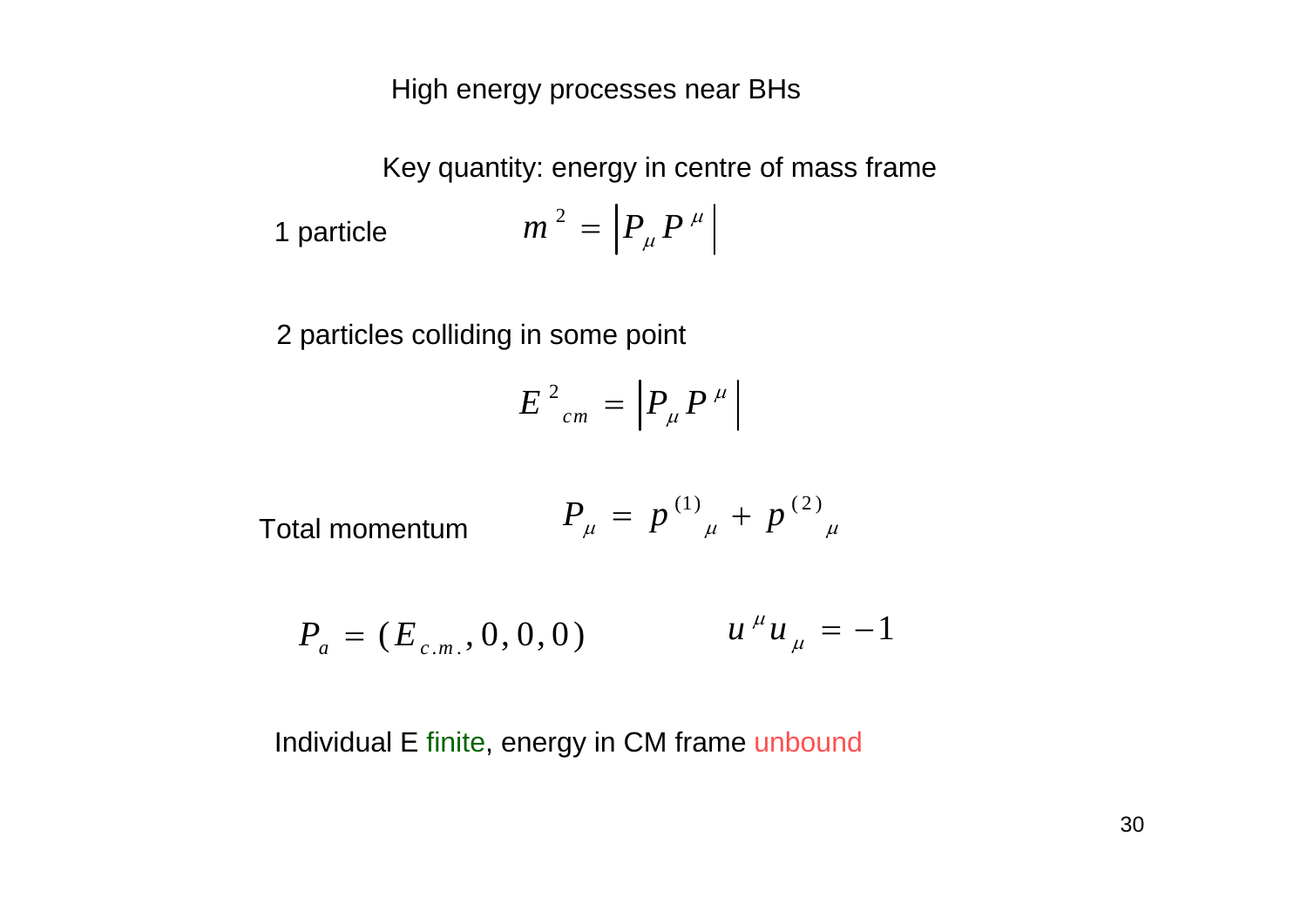### Two different kinds of energy

Killing energy

\n
$$
E = -p_{\mu} \xi^{\mu} \qquad \xi^{\mu} \qquad \text{Killing vector}
$$



Energy in the CM frame

$$
E \left[ \begin{array}{ccc} 0 & \cdots & 0 \\ \cdots & \cdots & 0 \\ 0 & \cdots & 0 \end{array} \right]
$$

not conserved. Moreover, it is defined in one point only.point of collision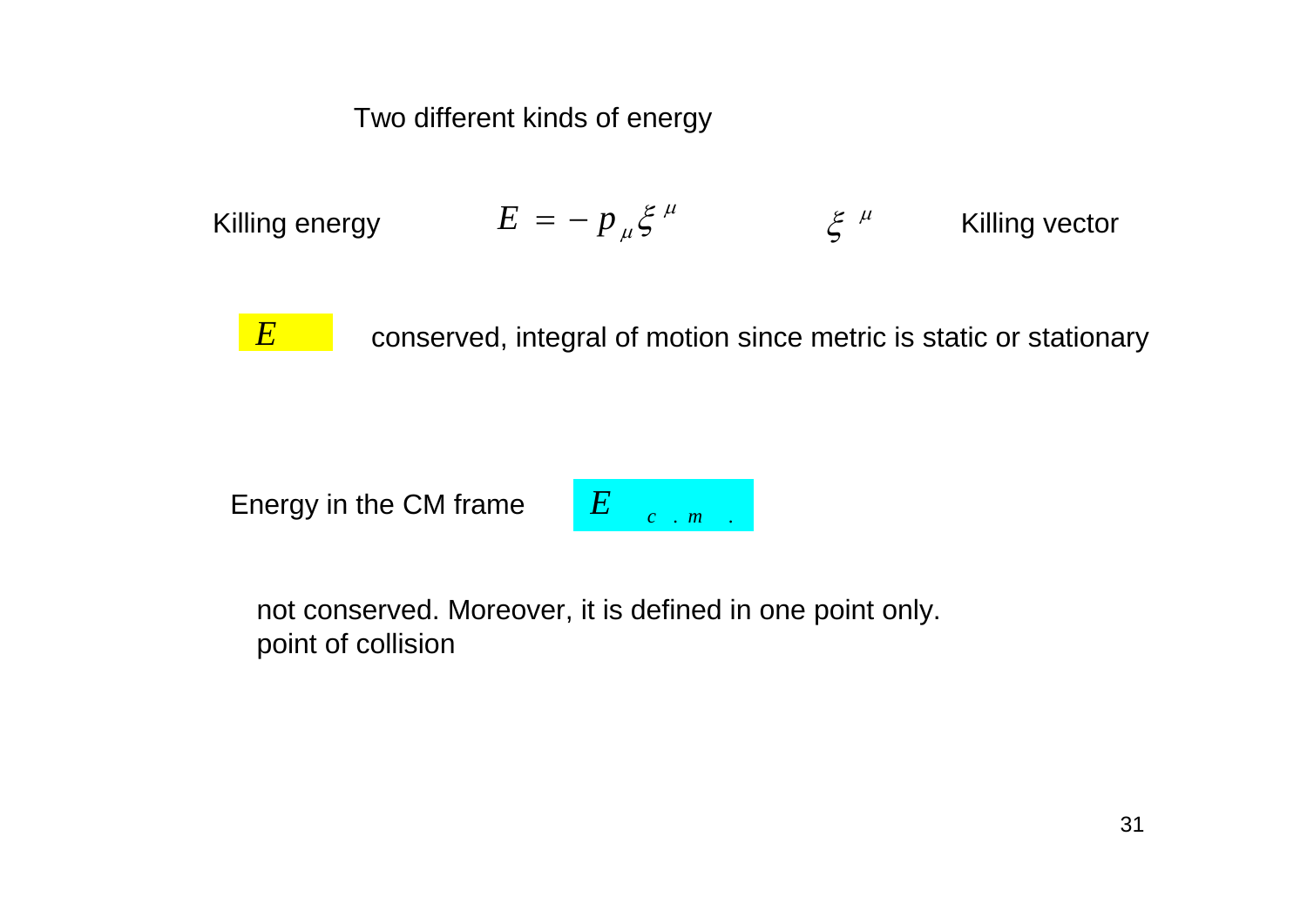Collision of two particles: general formulas

$$
E_{cm}^2 = -P^{\mu}P_{\mu} \qquad P^{\mu} = p_1^{\mu} + p_2^{\mu}
$$

$$
E_{cm}^2 = m_1^2 + m_2^2 + 2m_1 E_{rel.}(2,1) = m_1^2 + m_2^2 + 2m_2 E_{rel.}(1,2),
$$

$$
E_{rel.}(1,2)=m_1\gamma\qquad E_{rel.}(2,1)=m_2\gamma\qquad \gamma=-u_1^{\mu}u_{2\mu},
$$

## Local three-velocity

In special relativity 
$$
u^{\mu} = \frac{dx^{\mu}}{ds} = (1, v^i)\gamma, \gamma = \frac{1}{\sqrt{1 - v^2}}.
$$
  
\n $v^i = u^i \sqrt{1 - v^2}$   $v^i = \frac{dx^i}{dt_{obs}}, \qquad d\tau^2 = d\tau_{obs}^2 (1 - v^2).$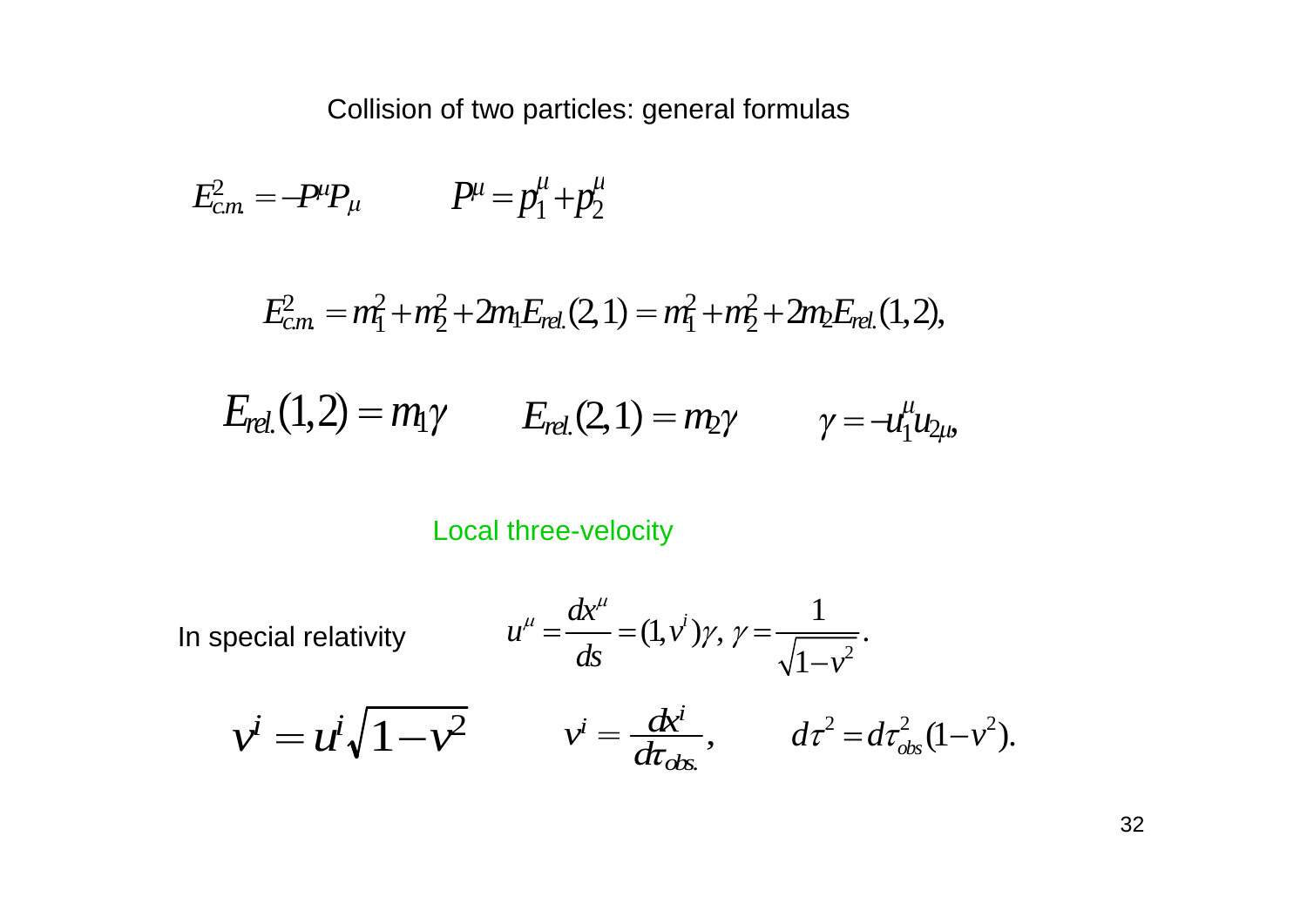## Curved space-time

tetrad basiss  $h^{\mu}_{(a)}$  Let  $U^{\mu} = h^{\mu}_{(0)}$  and  $h^{\mu}_{(i)}$  be orthogonal to it  $\nu^{(i)}=$  $=\frac{\displaystyle h^{(i)}_{\mu}dx^{\mu}}{\displaystyle -U^{ \nu}dx_{\mu}},$ Natural definition $\nu^{i} =$  $=\frac{d\vec{x}}{dt_{obs.}},$ Special relativity

$$
\nu^{(i)} = \frac{\nu^\mu h^{(i)}_\mu}{-\nu^\mu h_{(0)\mu}}.
$$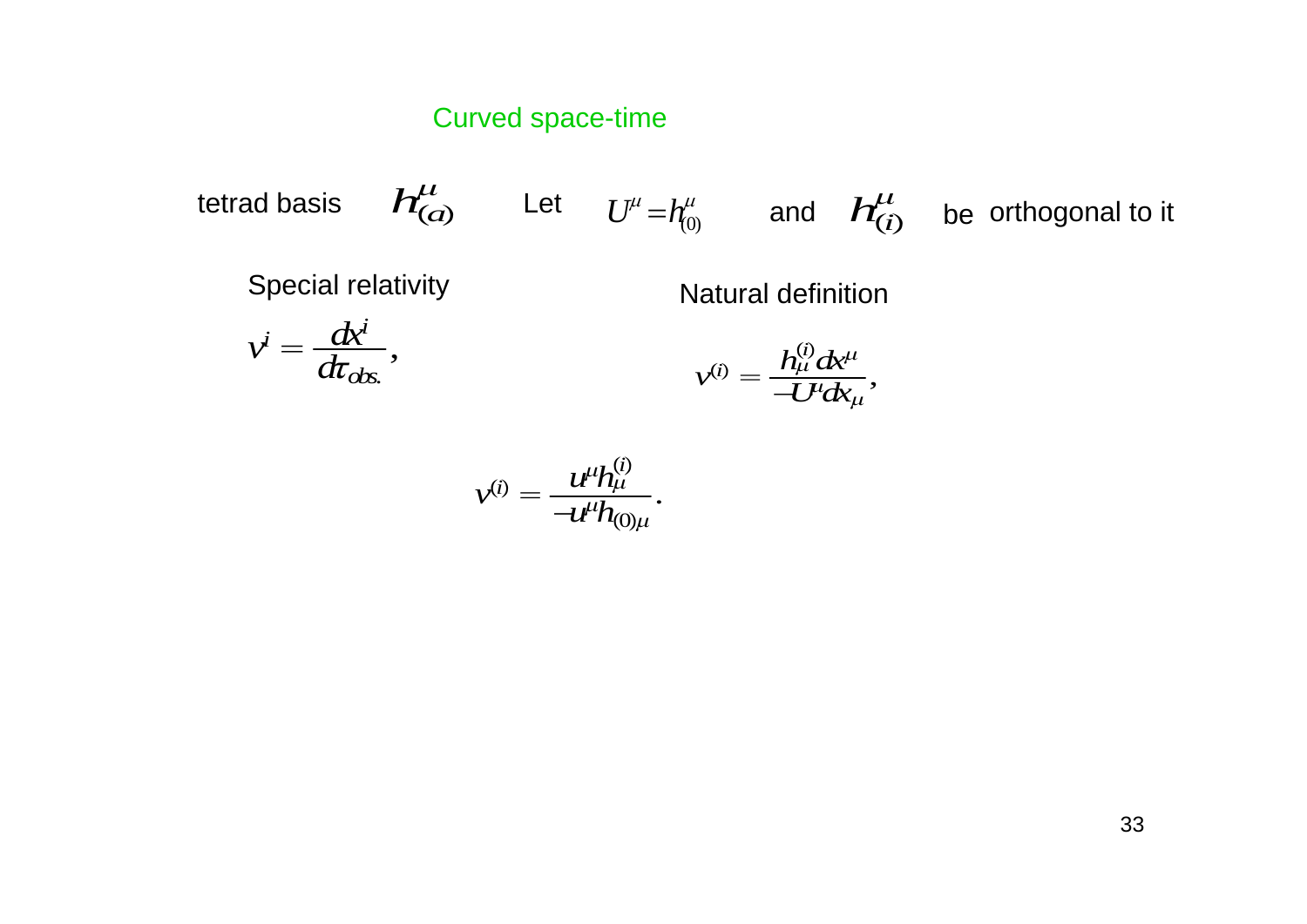#### Massless case

No comoving frame, v=c=1, m=0  $\hspace{1.6cm}E$  $E = \hbar v$ 

Photon with wave four-vector  $\;$   $\mathcal{K}_{\mu}$ 

 $\nu_0 = \! - \! k_\mu \xi^\mu \!\!$  is conserved along the trajectory

 $\nu_0 - k_i V^i = \frac{V}{U^0}, \qquad \nu = -k_\mu U^\mu$  velocity of observer  $U^\mu$ 

for static observer  $\boldsymbol{V}^i = 0$   $\boldsymbol{U}^0 = \frac{1}{\sqrt{-g_{00}}}$   $\boldsymbol{V}_0 = \boldsymbol{V}_{\!\sqrt{-g_{00}}}$ .

For ZAMO observer  $V^\phi = \alpha$   $k_\phi = L$ 

 $U^0 = \frac{1}{N}$   $V_0 - \omega L = \nu N$ .

 $\blacktriangledown$ has the meaning of frequency.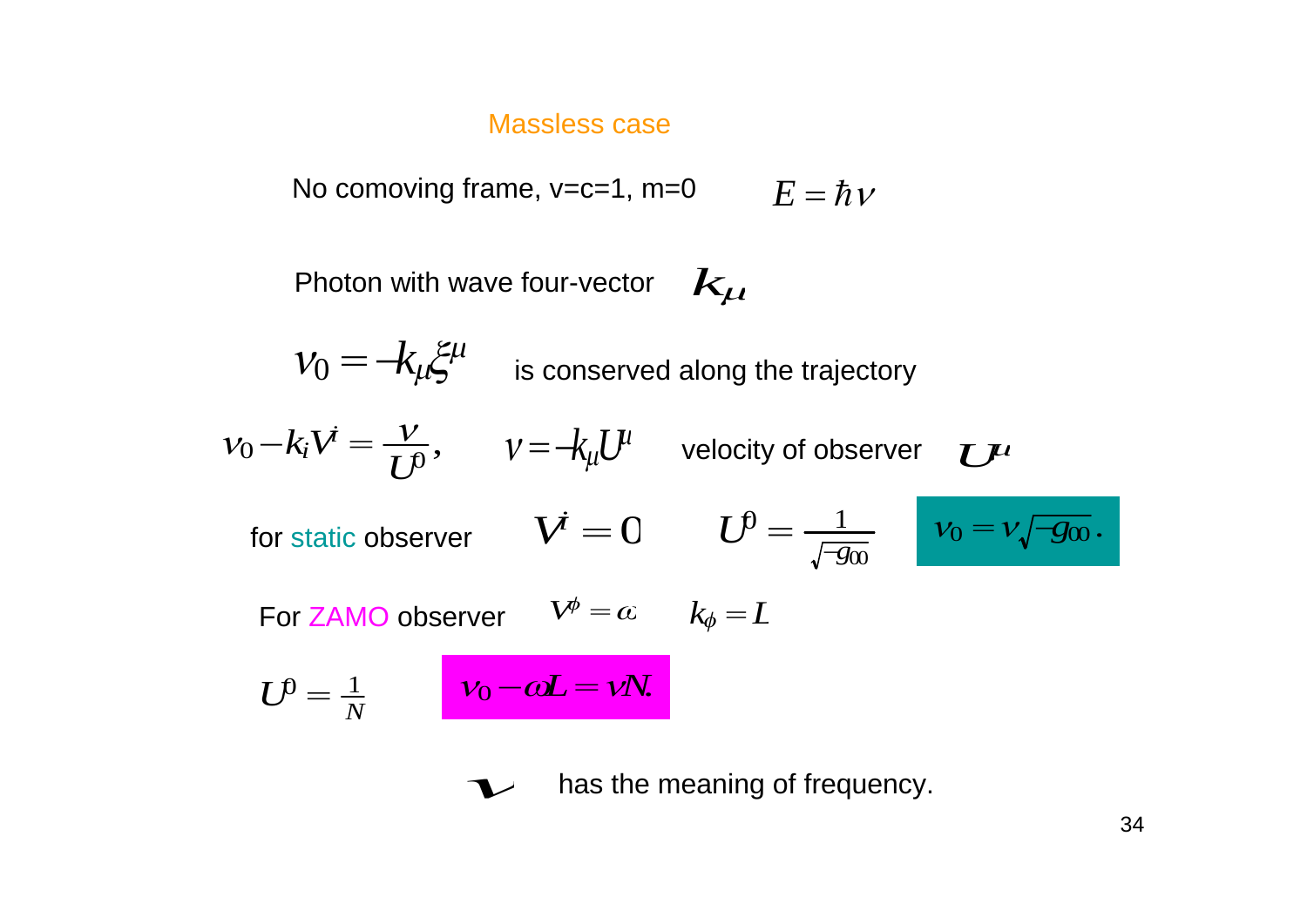Head-on collisions Motion towards black hole (BSW)Intermediate case: circular orbits

Head-on collision

1975 - 1977 T. Piran, J. Katz and J. Shanam

Two particles move in opposite directions near BH

Almost infinite relative blue shift

E in CM frame almost diverges

Special scenario. Particle near black (not white) hole moving away fromhorizon and colliding with another particle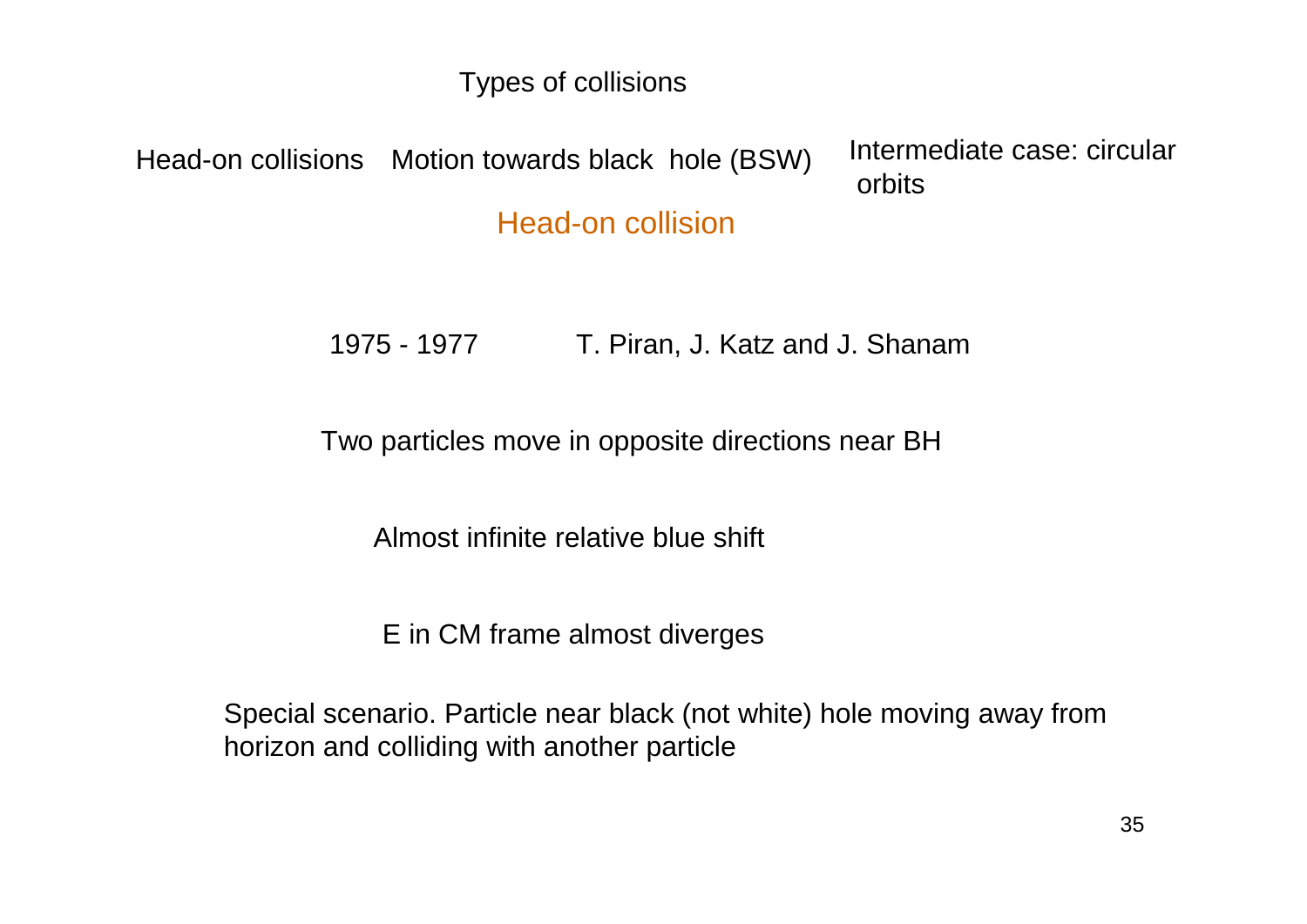## BSW effect, its physical explanation and properties

Universal character of BSW effect near BH

Kinematic nature of the BSW effect. Role of critical trajectories

BSW effect and acceleration horizons

Geometric explanation

Kinematic explanation for collisions inside BH

Extremal versus nonextremal BHs

BKinematic censorship

BSW effect versus Penrose process: what can be seen at infinity?

Role of self-force due to gravitational radiation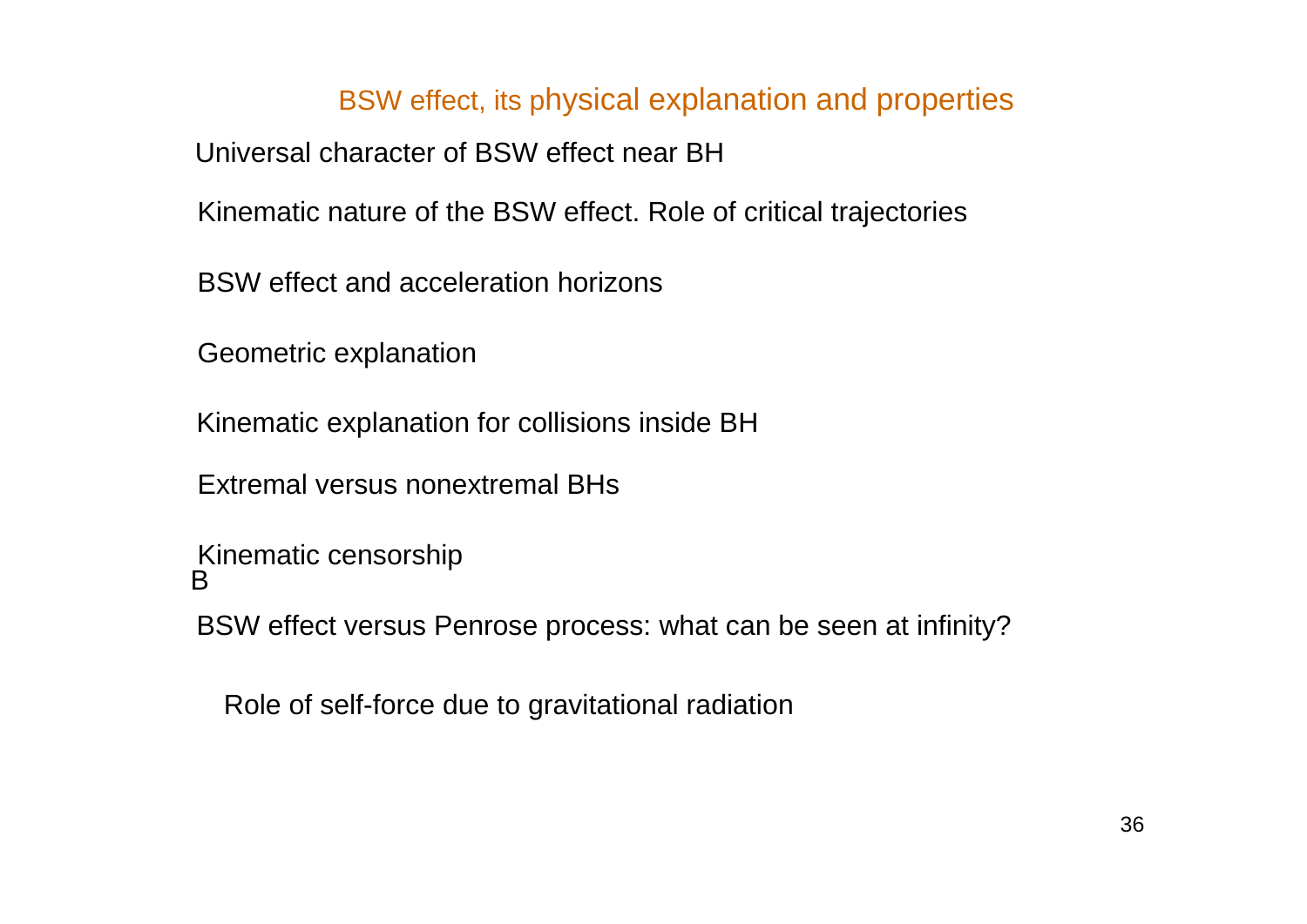M. Banados, J. Silk, and S. M. West PRL 2009



Both particles experience blue shift, centre of mass frame is in free fall.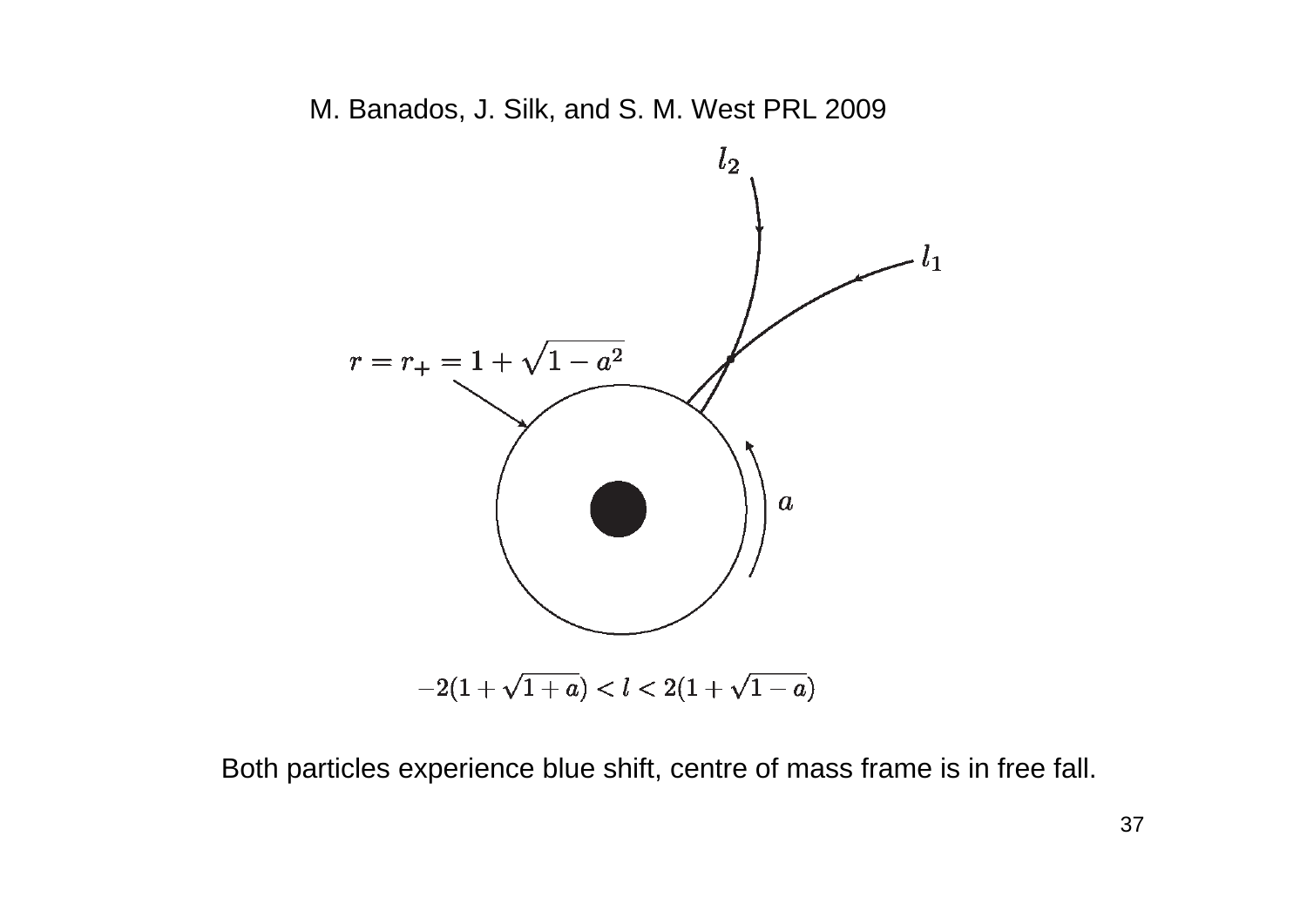$$
(E_{\text{c.m.}}^{\text{Kerr}})^2 = \frac{2m_0^2}{r(r^2 - 2r + a^2)} [2a^2(1 + r) - 2a(l_2 + l_1) - l_2l_1(-2 + r) + 2(-1 + r)r^2 - \sqrt{2(a - l_2)^2 - l_2^2r + 2r^2}\sqrt{2(a - l_1)^2 - l_1^2r + 2r^2}].
$$

 $M=1$ ,  $I=L/mM$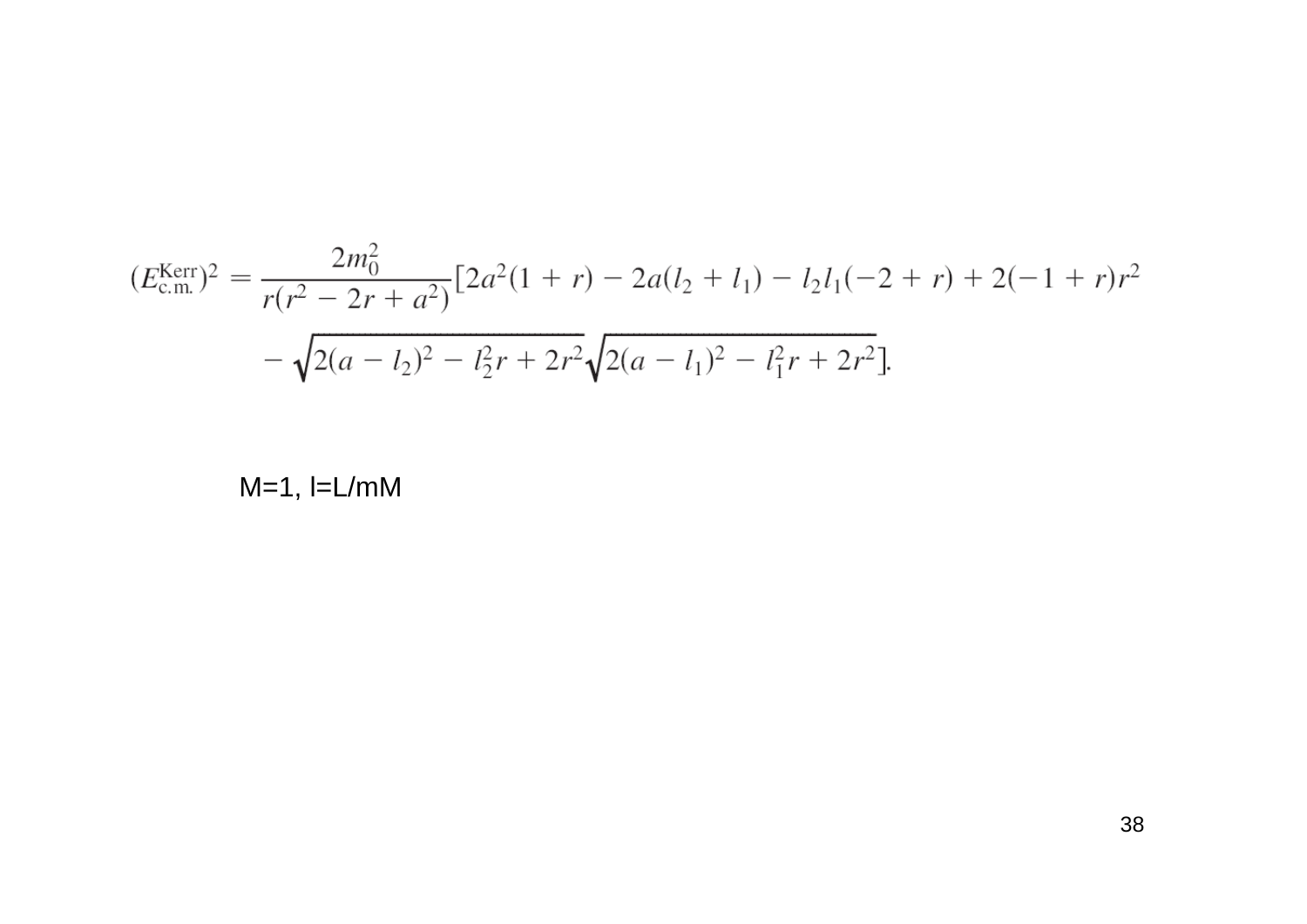# Acceleration of particles as universal property of rotating black holes

## O. Z., PRD 2010

Role of horizon

Universality of black hole physics

Unified approach to nonextremal versus extremal black holes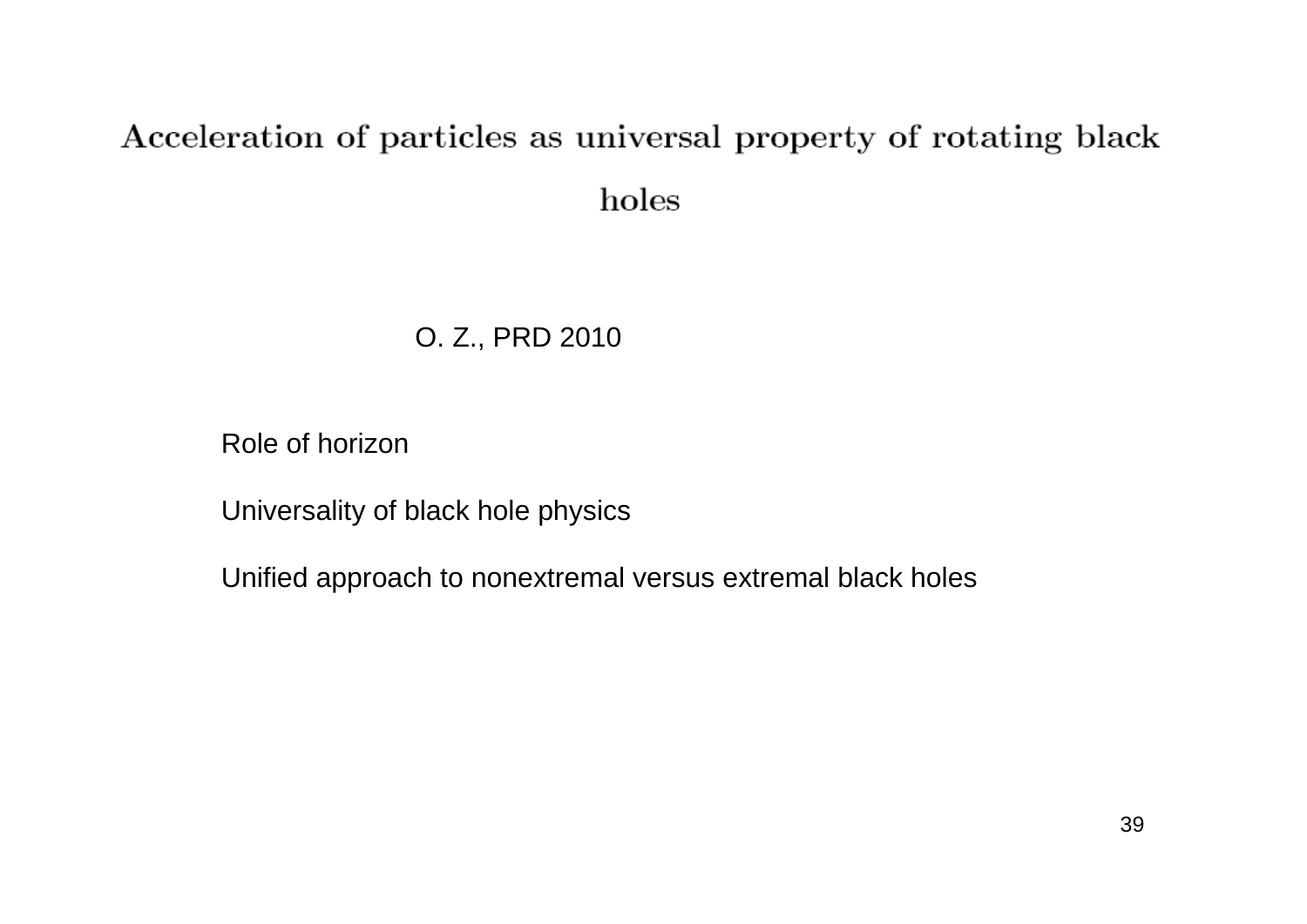Energy in CM frame

$$
E_{c.m.}^{2} = -(m_1 u^{\mu} + m_2 u^{\mu}{}_{2})(m_1 u_{1\mu} + m_2 u_{2\mu})
$$
  
\n
$$
E_{c.m.}^{2} = m^2{}_1 + m_2{}^2 + 2m_1 m_2 \gamma
$$
  
\n
$$
\gamma = -(u_1 u_2)
$$
  
\n
$$
ds^2 = -N^2 dt^2 + g_{\phi} (d\phi - \omega dt)^2 + \frac{dr^2}{A} + g_{\theta} d\theta^2,
$$
  
\nequatorial plane  $\theta = \frac{\pi}{2}$  (*z* = 0) Is a symmetry one  
\n
$$
u_0 = -E \qquad u_{\phi} = L \qquad \text{conserved quantities}
$$

Integrals of geodesic equations

$$
g_{\mu\nu}u^{\mu}u^{\nu}=-1
$$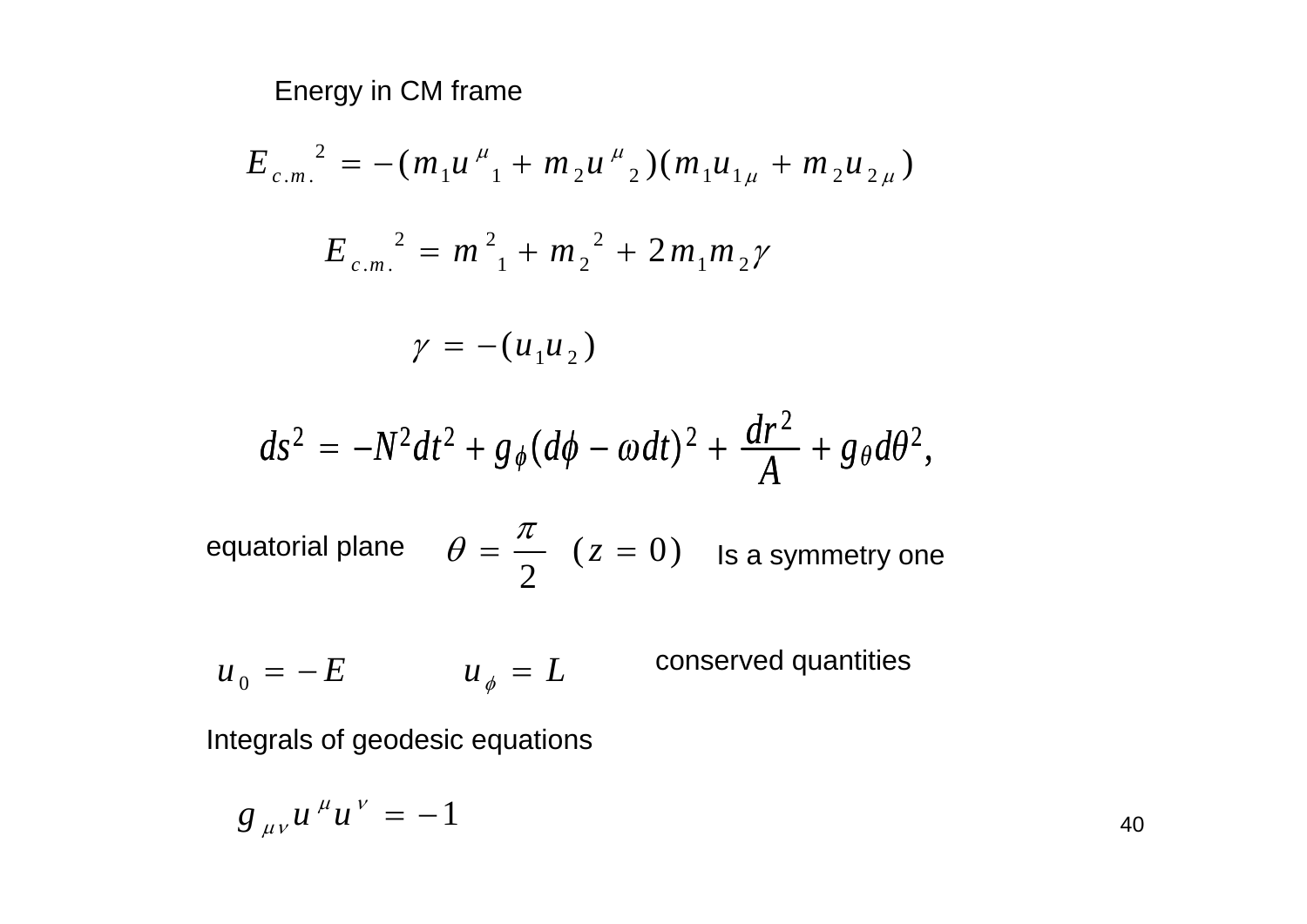$$
\dot{t} = u^0 = \frac{E - \omega L}{N^2} = \frac{X}{N^2}.
$$

Forward in time condition 0 or  $X=0$  If  $N=0$  (horizon)

$$
\dot{\phi} = \frac{L}{g_{\phi\phi}} + \frac{\omega X}{N^2}, \qquad i^2 = \frac{(E - \omega L)^2}{N^2} - 1 - \frac{L^2}{g_{\phi\phi}}.
$$
 for timelike trajectories

$$
\frac{E_{c.m.}^{2}}{2m^{2}} = \frac{X_{1}X_{2} - \varepsilon_{1}\varepsilon_{2}Z_{1}Z_{2}}{N^{2}} + 1 - Y, \qquad Z_{i} = \sqrt{(E_{i} - \omega L_{i})^{2} - N^{2}b_{i}}, b_{i} = 1 + \frac{L_{i}^{2}}{g_{\phi\phi}},
$$
\n
$$
Y = \frac{L_{1}L_{2}}{g_{\phi\phi}}.
$$



for particle moving towards horizon



away from horizon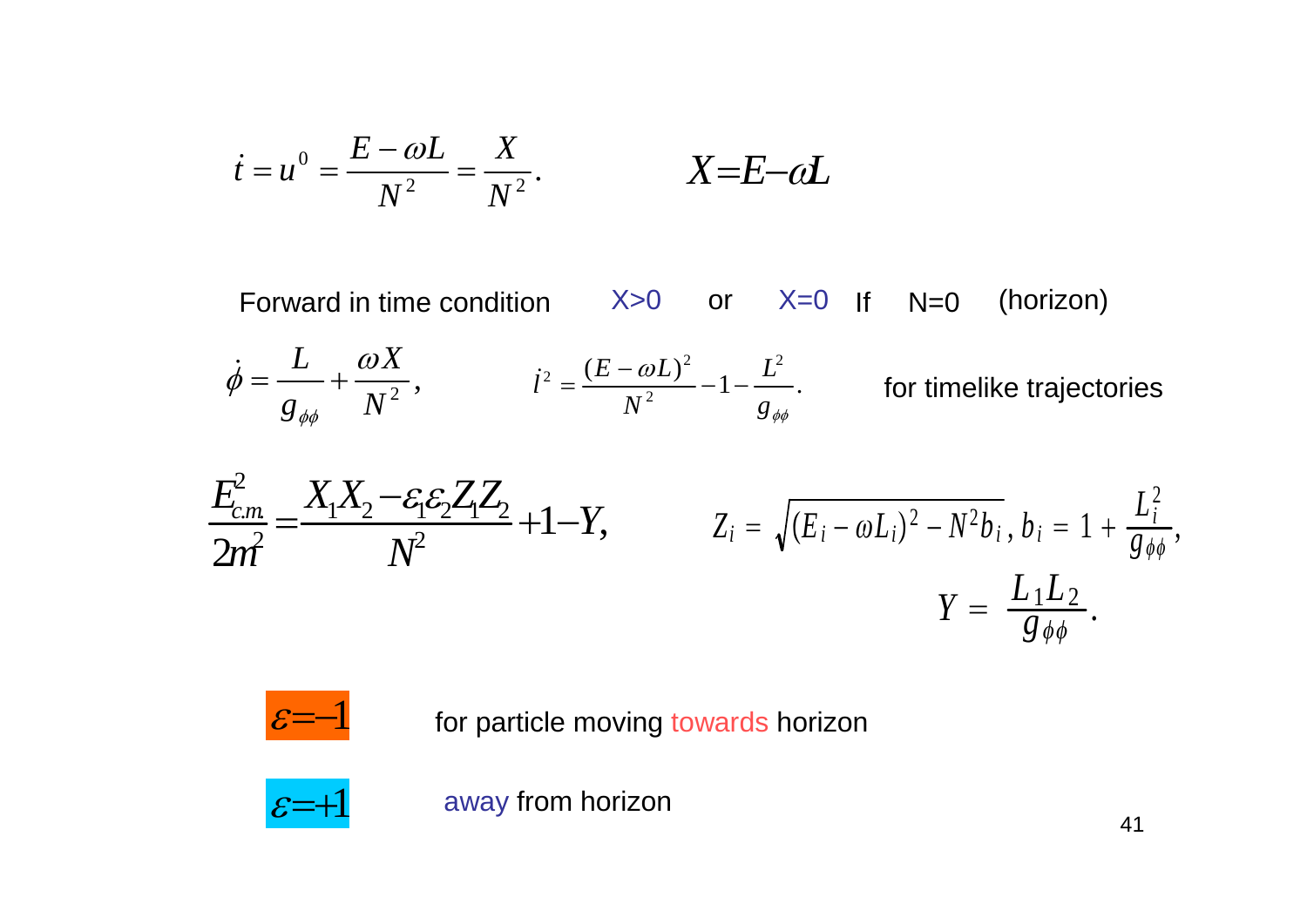

head-on collision, Piran et al

$$
\frac{E_{cm}^{2}}{2m^{2}} = \frac{X_{1}X_{2} + Z_{1}Z_{2}}{N^{2}} + 1 - Y,
$$

$$
E_{c.m.}^2
$$
 always unbound near horizon

For any relationship between energies and angular momenta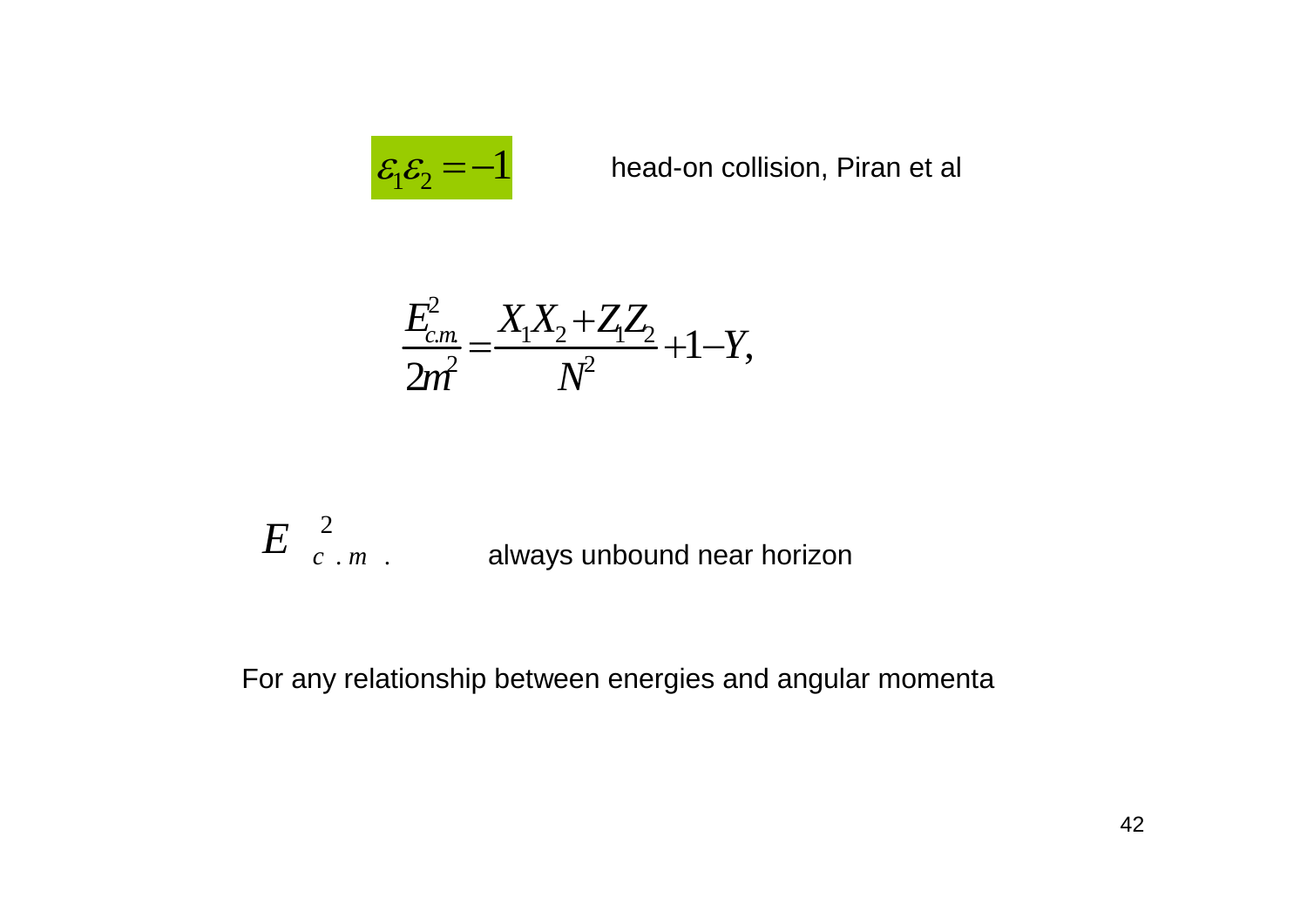

$$
Z_i = \sqrt{(E_i - \omega L_i)^2 - N^2 b_i}, b_i = 1 + \frac{L_i^2}{g_{\phi\phi}}, \qquad \qquad Y = \frac{L_1 L_2}{g_{\phi\phi}}.
$$

In general case,  $E_{c.m.}^{\,2}$  remains bound in horizon limit  $N\rightarrow 0$  $E_{c,m}^2$ 

Special conditions for unbound

Two kinds of particles (trajectories)

Usual

0 *X*<sub>*H*</sub> ≡  $E - \omega_H L \neq 0$ 

**Critical** 

 $X_H \equiv E - \omega_H L = 0$ 

43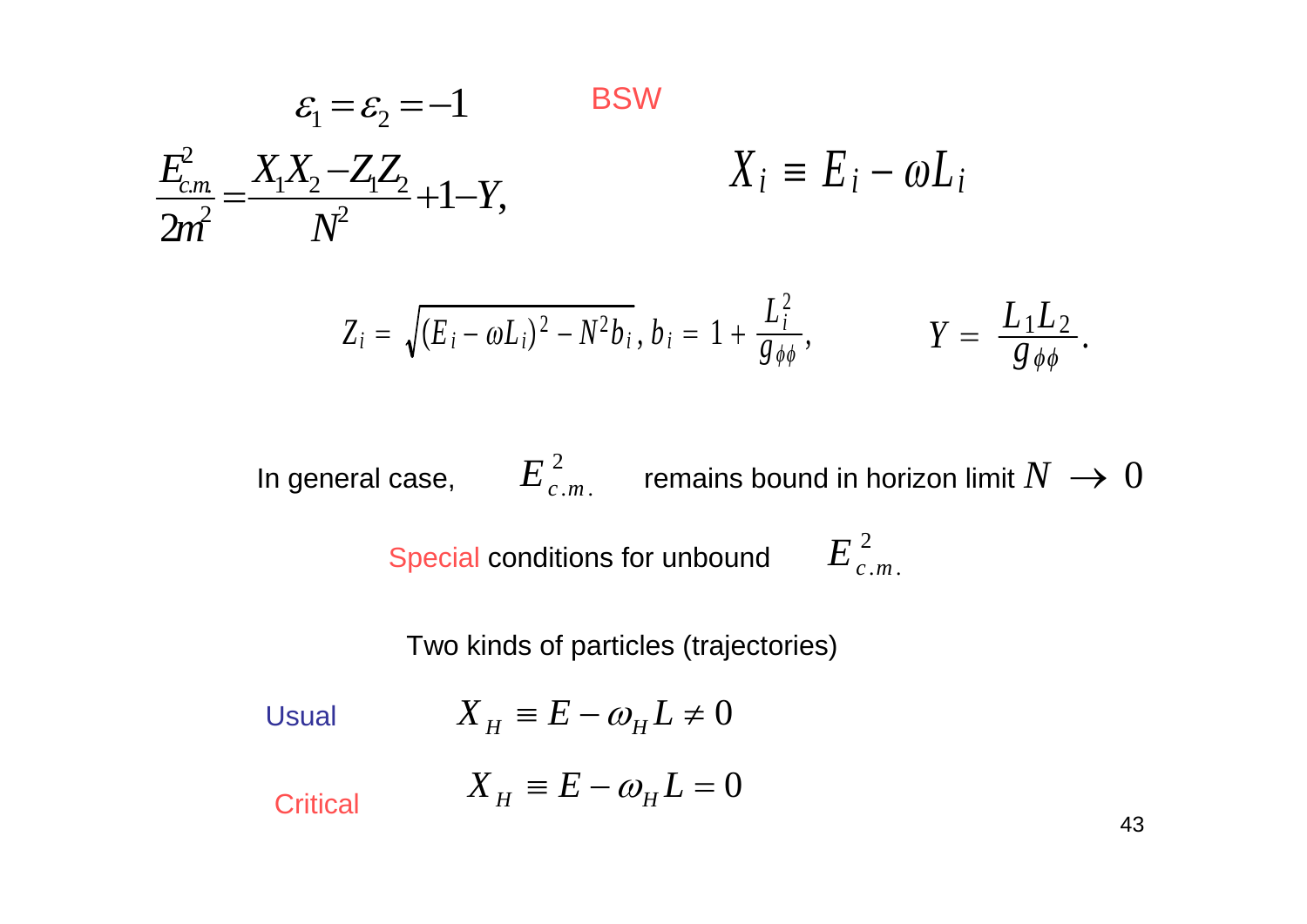## Different limiting transitions

1)Let, for generic  $\,L_i\quad$  one approaches the horizon, so  $\,$   $\,N\rightarrow 0\,$ 

$$
\left(\frac{E_{c.m.}^2}{2m^2}\right)_H = 1 + \frac{b_{1(H)}(L_{2(H)}-L_2)}{2(L_{1H}-L_1)} + \frac{b_{2(H)}(L_{(1)H}-L_1)}{2(L_{2(H)}-L_2)} - \frac{L_1L_2}{(g_{\phi\phi})_H}, L_{i(H)} = \frac{E_i}{\omega_H}.
$$

$$
I_{\mathbf{f}} = I_{\mathbf{f}(H)}(1-\varepsilon)
$$

$$
\left(\frac{E_{c.m.}^2}{2m^2}\right)_H \approx \frac{b_{1(H)}(L_{2(H)} - L_2)}{2L_{1(H})\varepsilon}.
$$
  $\lim_{L_1 \to L_{1(H)}}$ 

$$
\lim_{L_1 \to L_{1(H)}} \lim_{N \to 0} E_{cm} = \infty.
$$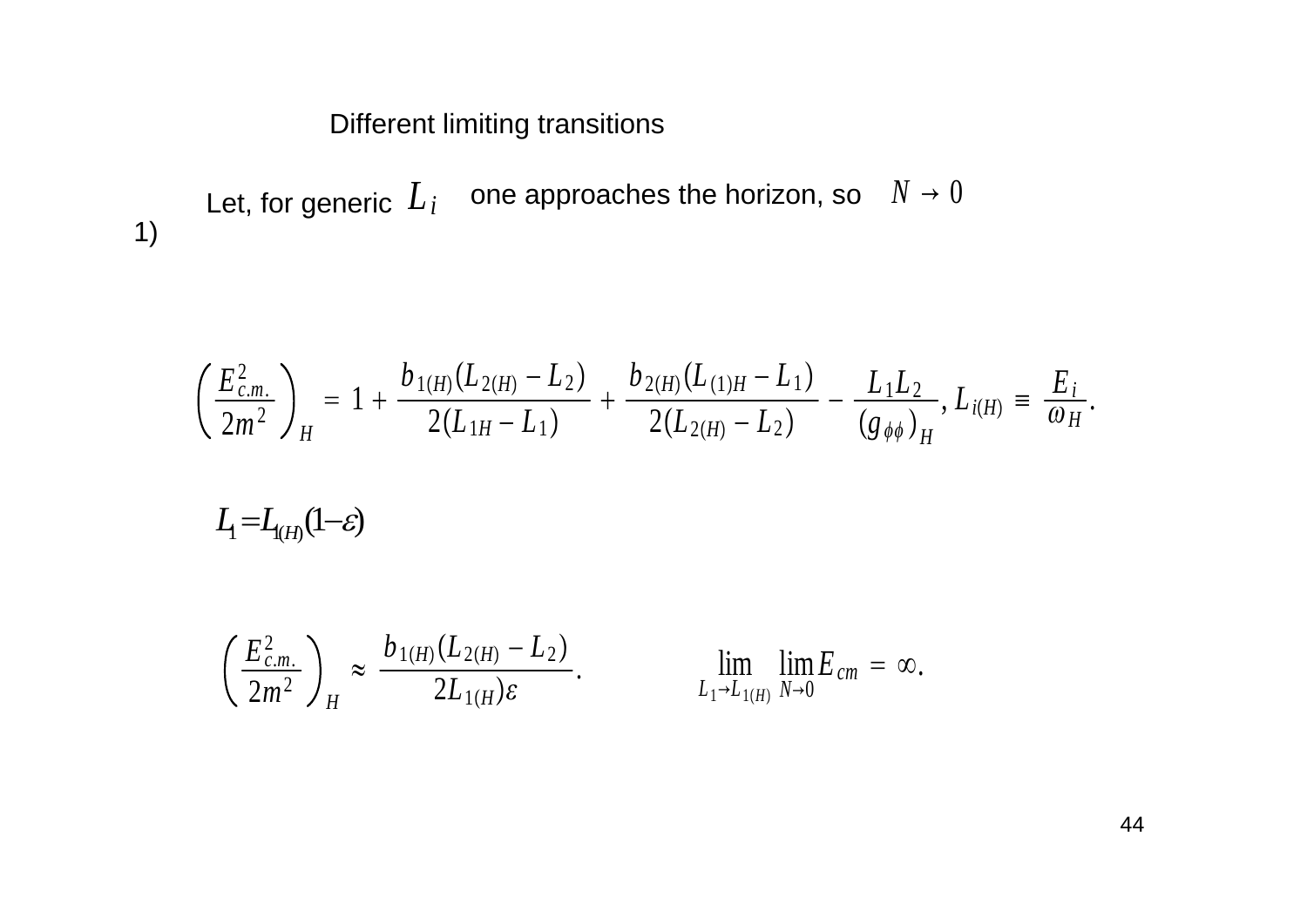2) Let us take  $|L_1 \rightarrow L_{1(H)}|$  first and, then, consider the limit *N*  $N \rightarrow 0$ 

$$
\frac{E_{c.m.}^2}{2m^2} \approx \frac{(E_2 - \omega_H L_2)}{N} [B_1 \frac{E_1}{\omega_H} - \sqrt{(\frac{E_1^2}{\omega_H^2} B_1^2 - b_1)}].
$$

$$
\lim_{N \to 0} \lim_{L_1 \to L_{1(H)}} E_{cm} = \infty.
$$
  
1 usual particle and 1 (near) critical

Proper time to approach horizon:

$$
\tau \sim \int \frac{dN}{Z} \sim l \to \infty
$$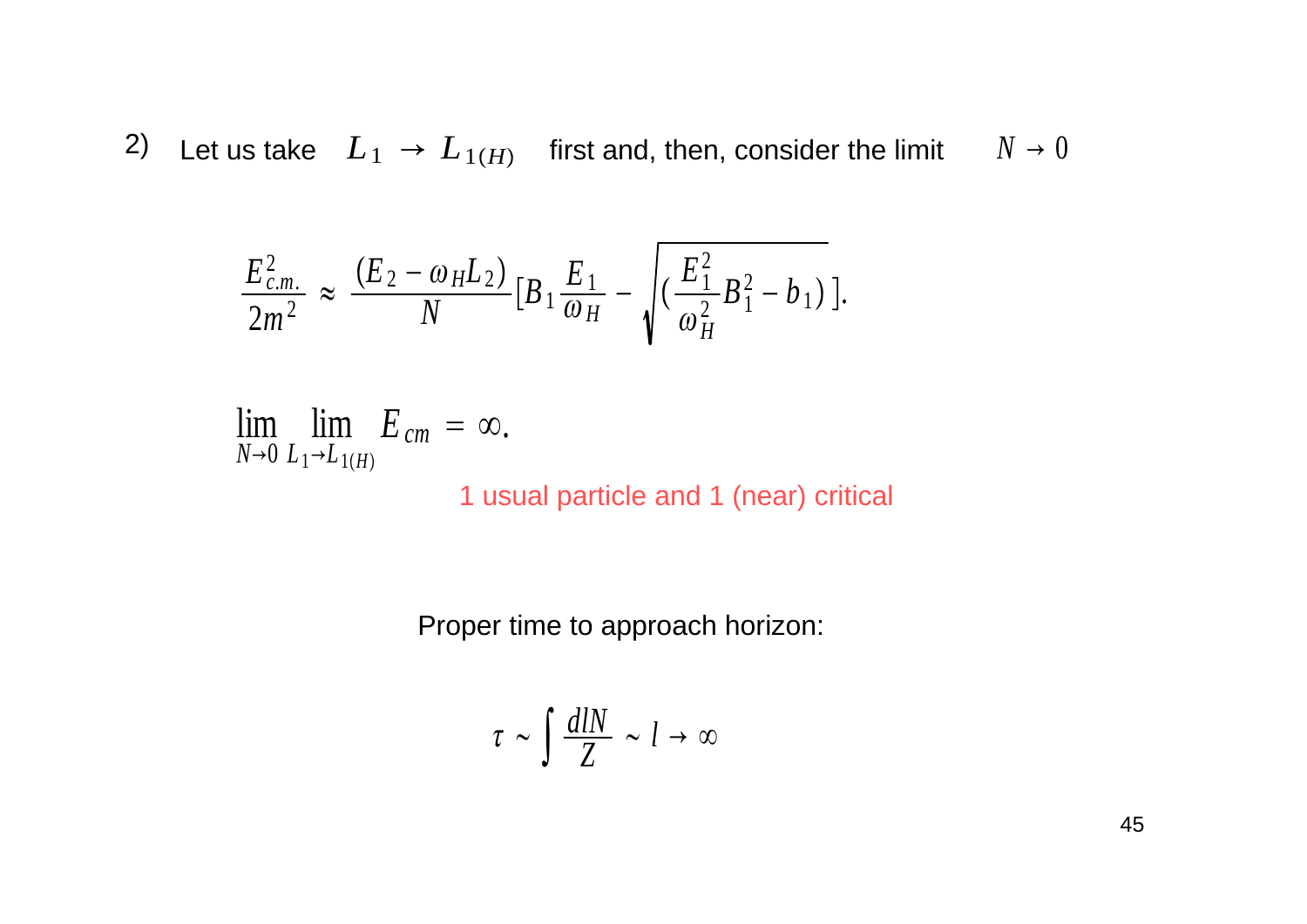#### Extremal versus nonextremal

Problems with attaining extremality, a=0,998 (Thorne)

Jacobson et al, Berti at al: difficulties in realization

Grib and Pavlov: nonextremal Kerr

Extremal case: collision near horizon

$$
E_{c.m.} \approx \frac{m}{\sqrt{\delta}} \sqrt{\frac{2(L_{H} - L_{2})}{1 - \sqrt{1 - a^{2}}}} \qquad L_{1} = L_{(H)} - \delta
$$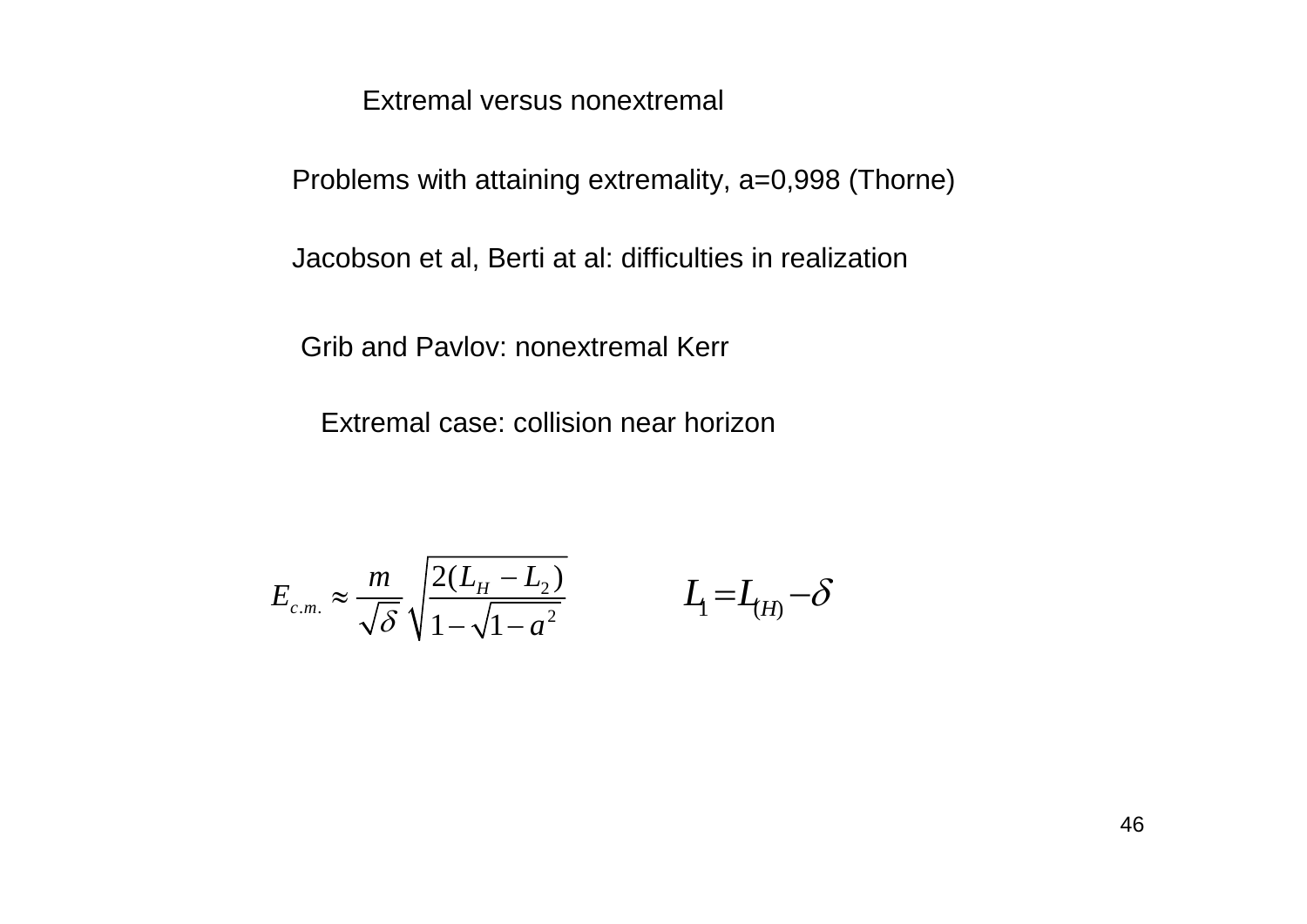

The effective potential for  $A = 0.95$  and  $l_R \approx 2.45$ ,  $l =$ 2.5,  $l_H \approx 2.76$ . Allowed zones for  $l = 2.5$  are shown by the gray color.

Multiple scattering (Grib and Pavlov)

$$
-2(1+\sqrt{1+a})=L_{\mathcal{L}}\leq L\leq L_{\mathcal{R}}=2(1+\sqrt{1-a}).\qquad a=1-\varepsilon
$$

$$
L_H - L_R = 2 \frac{\sqrt{1-a}}{a} (\sqrt{1+a} + \sqrt{1-a} - a) \approx 2(\sqrt{2}-1)\sqrt{\varepsilon}
$$
  

$$
\varepsilon \to 0
$$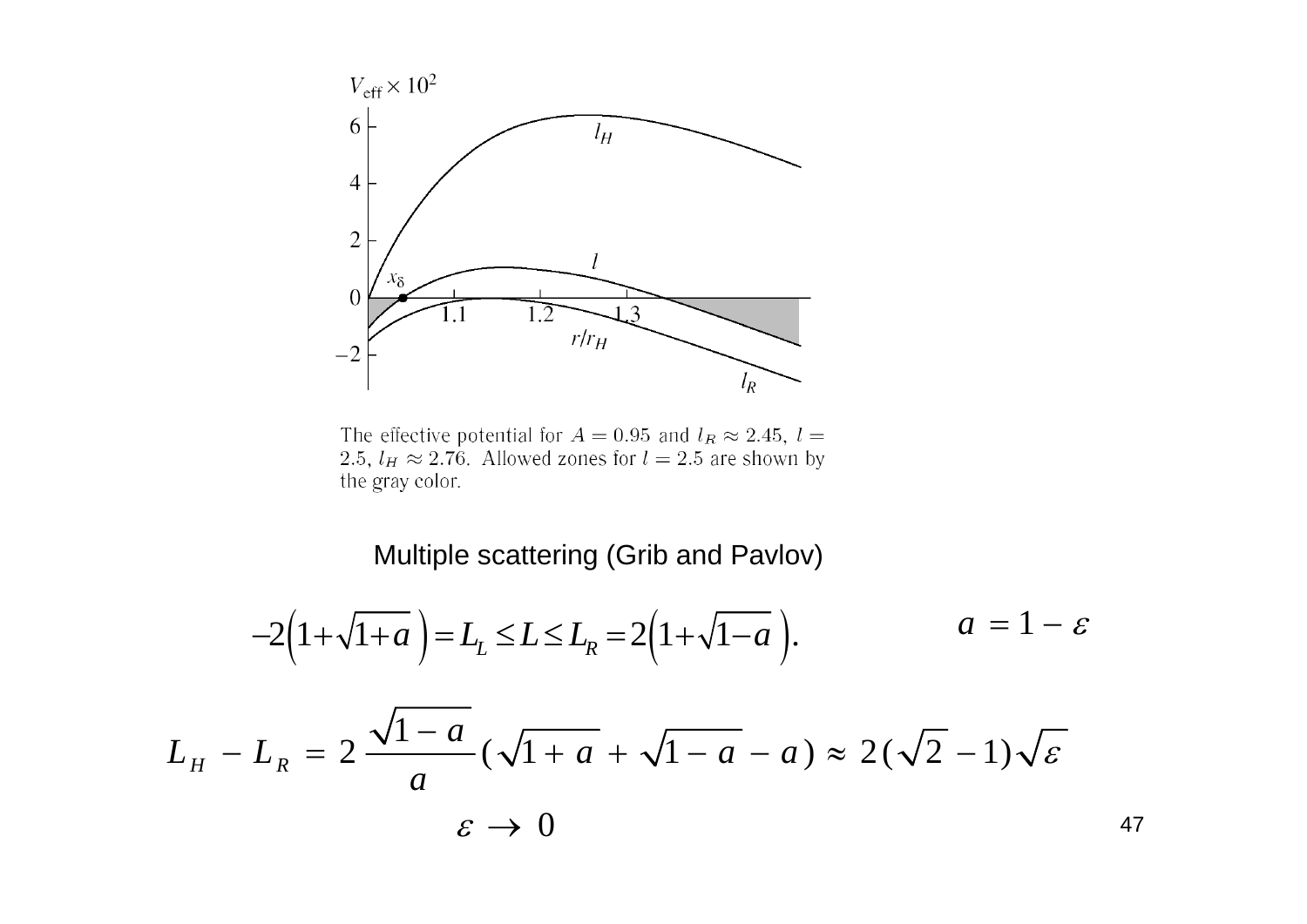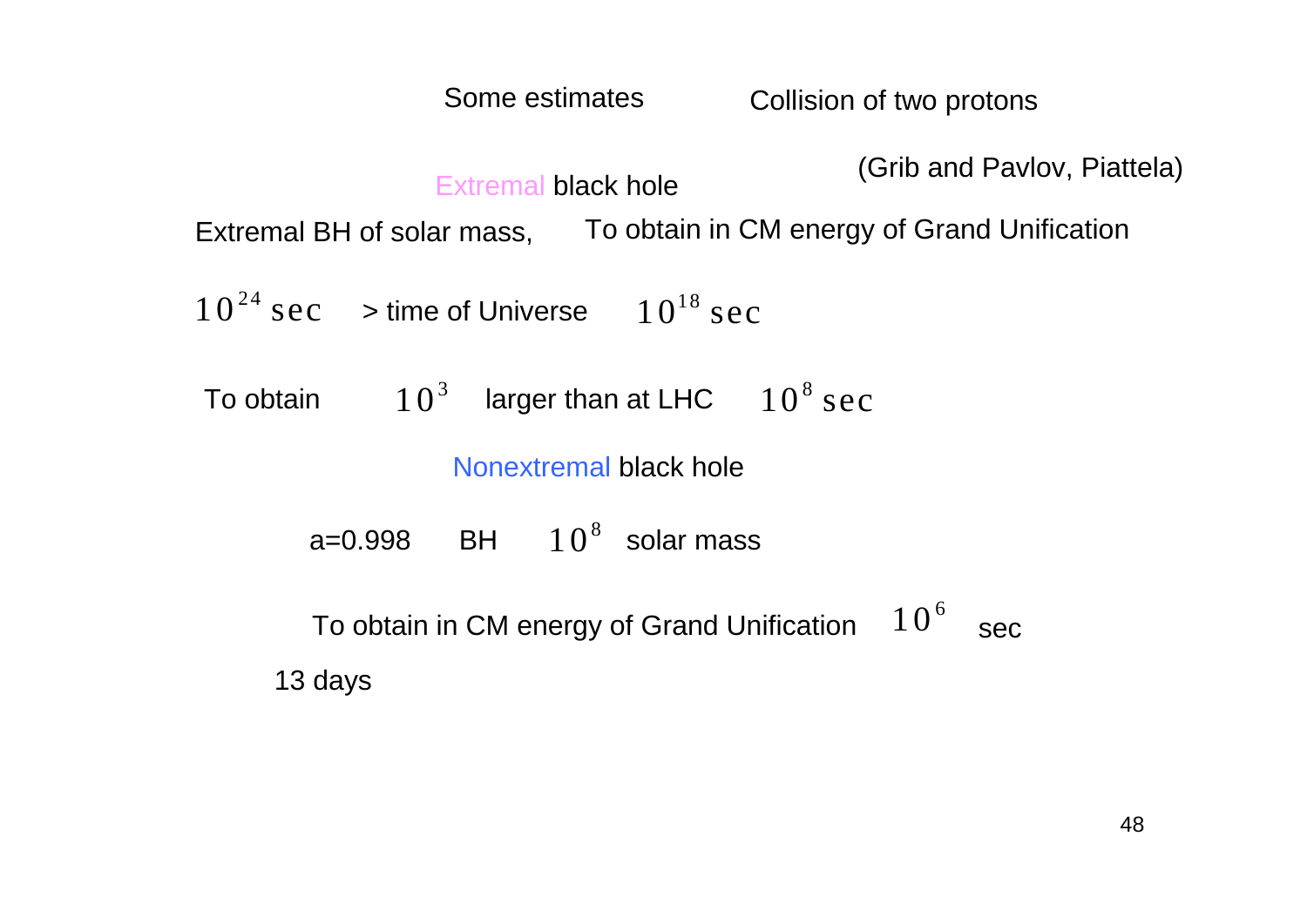Head on collisions (Piran et l) no fine tuning

BSW effect – requires fine tuning

Two issues: getting unbound energy in CM frame,measurements at infinity

Two key ingredients of BSW effect (O..Z., 2011-2012)

1) Horizon

2) Special class of trajectories (critical particles)

Collisions between 1 critical and 1 usual particle produce BSW effect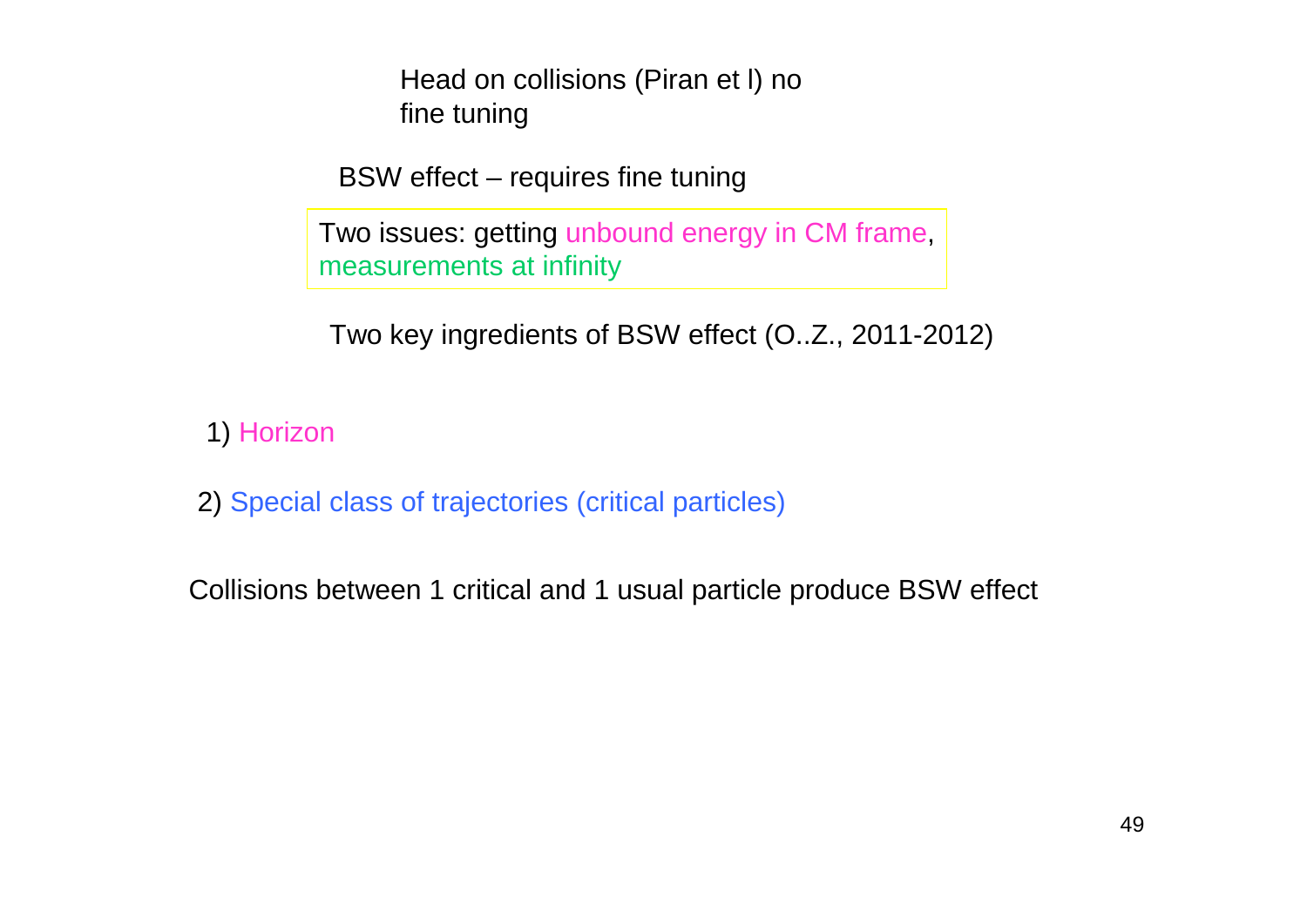## **General properties of BSW** effect for nonextremal black holes

$$
ds^{2} = -N^{2}dt^{2} + g_{\phi\phi}(d\phi - \omega dt)^{2} + dl^{2} + g_{zz}dz^{2}.
$$
  

$$
\dot{t} = u^{0} = \frac{E - \omega L}{N^{2}}.
$$

$$
\dot{\phi} = \frac{L}{g_{\phi\phi}} + \frac{\omega(E - \omega L)}{N^{2}},
$$

$$
\frac{E_{c.m.}^{2}}{2m^{2}} = h + 1 - \frac{L_{1}L_{2}}{g_{\phi\phi}}
$$

$$
h = \frac{X_1 X_2 - Z_1 Z_2}{N^2}, \qquad E_1 = \omega_+ L_1 (1 + \delta)
$$

$$
\frac{E_{c.m.}^2}{2m^2} \approx (X_2)_+ \frac{b_+}{\omega_+ L_+ \delta} f(\chi). \qquad f = \frac{1}{2 \cos^2 \frac{\eta}{2}}.
$$

$$
N \sim \sin \eta
$$
 On horizon f=1/2  
Turning point f=1

50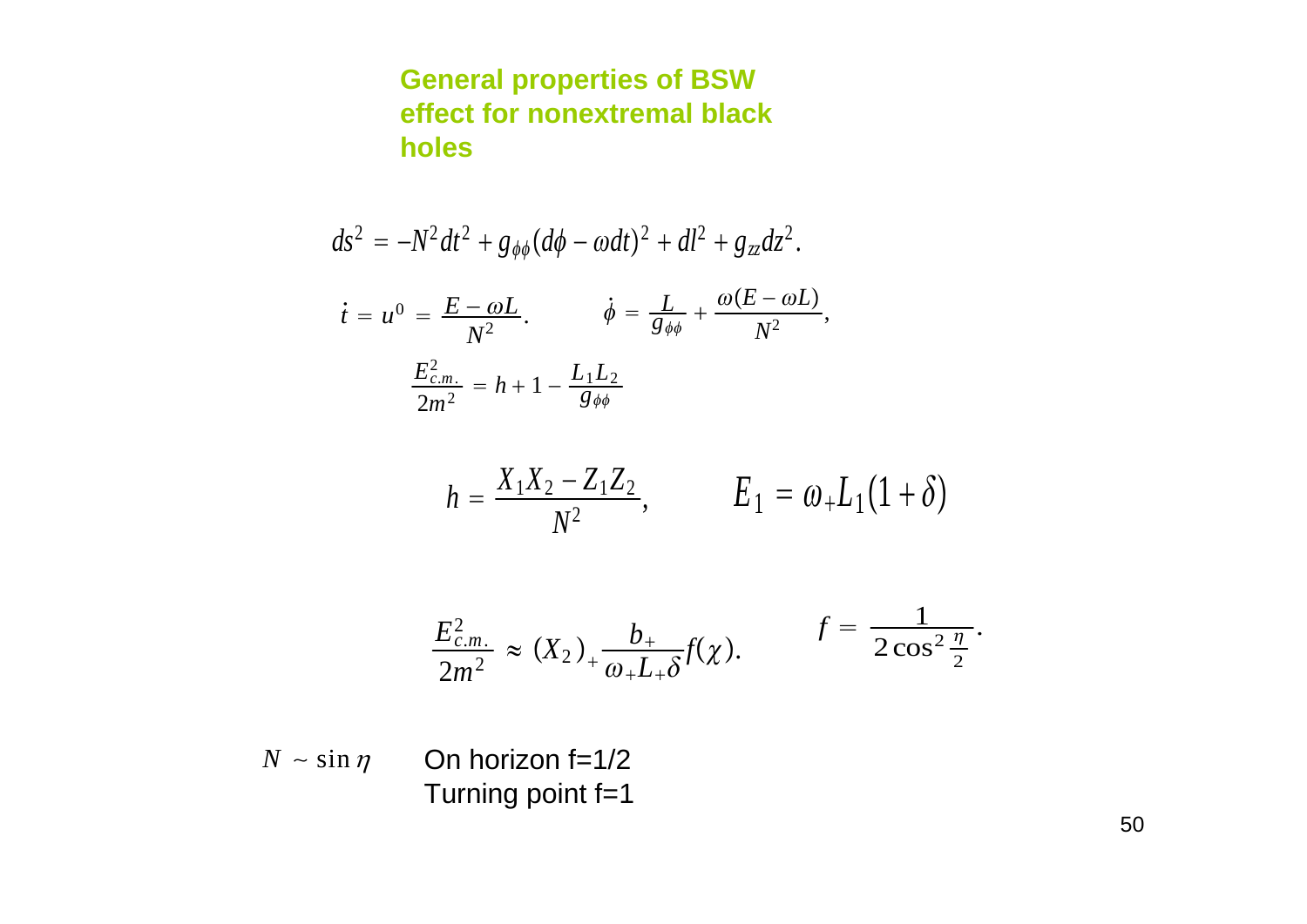Circular orbits and BSW effect

$$
V_{\text{eff}}(\rho_0) = 0, \qquad \qquad \frac{dV_{\text{eff}}}{d\rho}(\rho_0) = 0
$$

**Nonexistence of near-horizon circular orbits for generic nonextremal rotating black holes**

$$
-\frac{1}{2}\frac{dV_{\text{eff}}}{d\rho} = [-(E - \omega L)L\frac{d\omega}{d\rho} - \frac{dN}{dl}b - \frac{N^2}{2}\frac{db}{d\rho}].
$$

$$
b = 1 + \frac{L^2}{g_{\phi\phi}}
$$

Horizon limit

 $N \rightarrow 0$   $\frac{dN}{dt} \rightarrow \kappa$ . Surface gravity, constant  $-\frac{1}{2}$  $\frac{dV_{eff}}{d\rho} \rightarrow -b_+ \kappa \neq 0$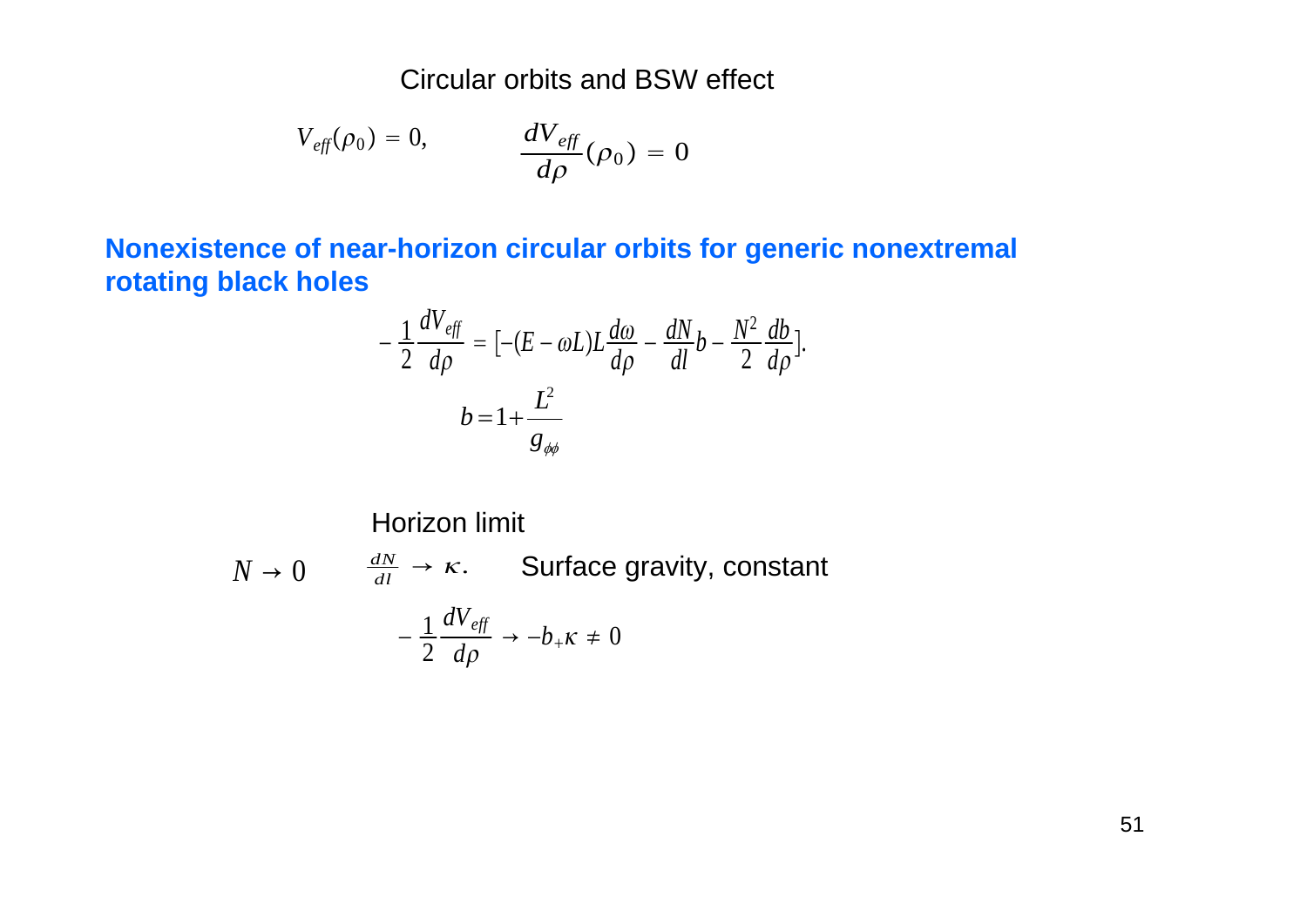*h* =  $\frac{X_1 X_2}{N^2}$ .

### **Innermost stable circular orbit (ISCO)**

$$
\frac{d^2V_{\text{eff}}(\rho_0)}{d\rho^2} = 0.
$$
\n
$$
x \approx Hk^{23}, H = \text{const.}
$$
\n
$$
x = \rho - \rho_+ \qquad X \sim N \sim \kappa^{\frac{2}{3}}.
$$

 $x = \rho - \rho_+$   $X \sim N \sim \kappa$ 

#### **O-variant of BSW effect: collisions on circular orbits**

Particle 1 on circular orbit

\n
$$
h = \frac{X_1 X_2}{N^2}.
$$
\nE<sub>c.m.</sub> ~ K<sup>-1/3</sup>.

#### **H-variant of BSW effect: collisions of particles plunging from circular orbits**

$$
E_{c.m.} \sim \kappa^{-1/2}.
$$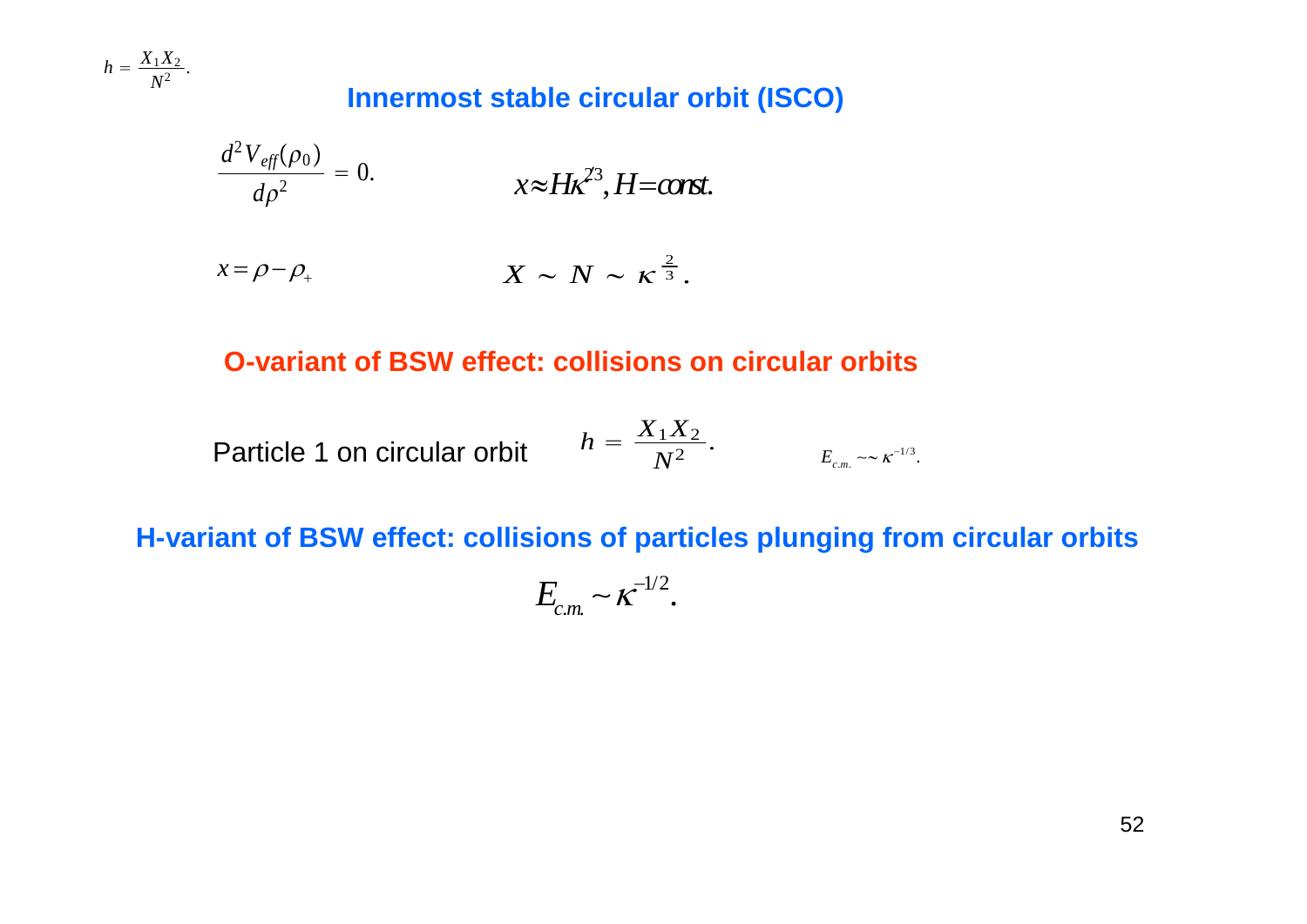## Another mechanisms



Small f in point of collision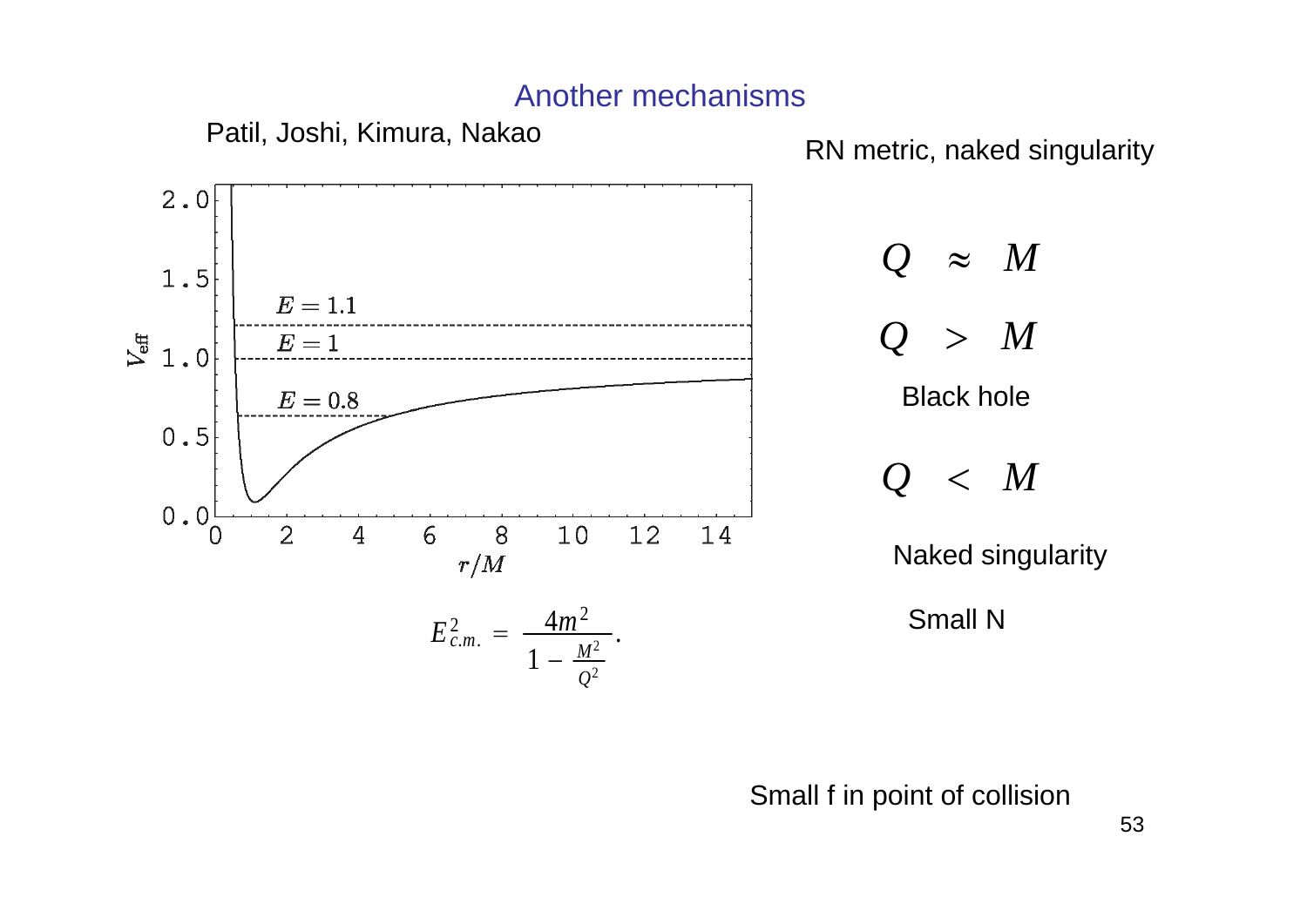No horizons, no singularities (Patil, Joshi)

Extension to rotating case O. Z.

$$
m_1 m_2 \gamma = \frac{X_1 X_2 + \delta Z_1 Z_2}{N^2} - \frac{L_1 L_2}{g_{\phi}} - g_{\theta} p_1^{\theta} p_2^{\theta}.
$$

$$
\delta = -1
$$
 motion in same direction

$$
\delta = +1
$$
 motion in opposite directions, head-on

Small N, large energy in CM frame

$$
ds^2 = -N^2dt^2 + g_{\phi}(d\phi - \omega dt)^2 + \frac{dr^2}{A} + g_{\theta}d\theta^2,
$$

Both particles usual, proper time bounded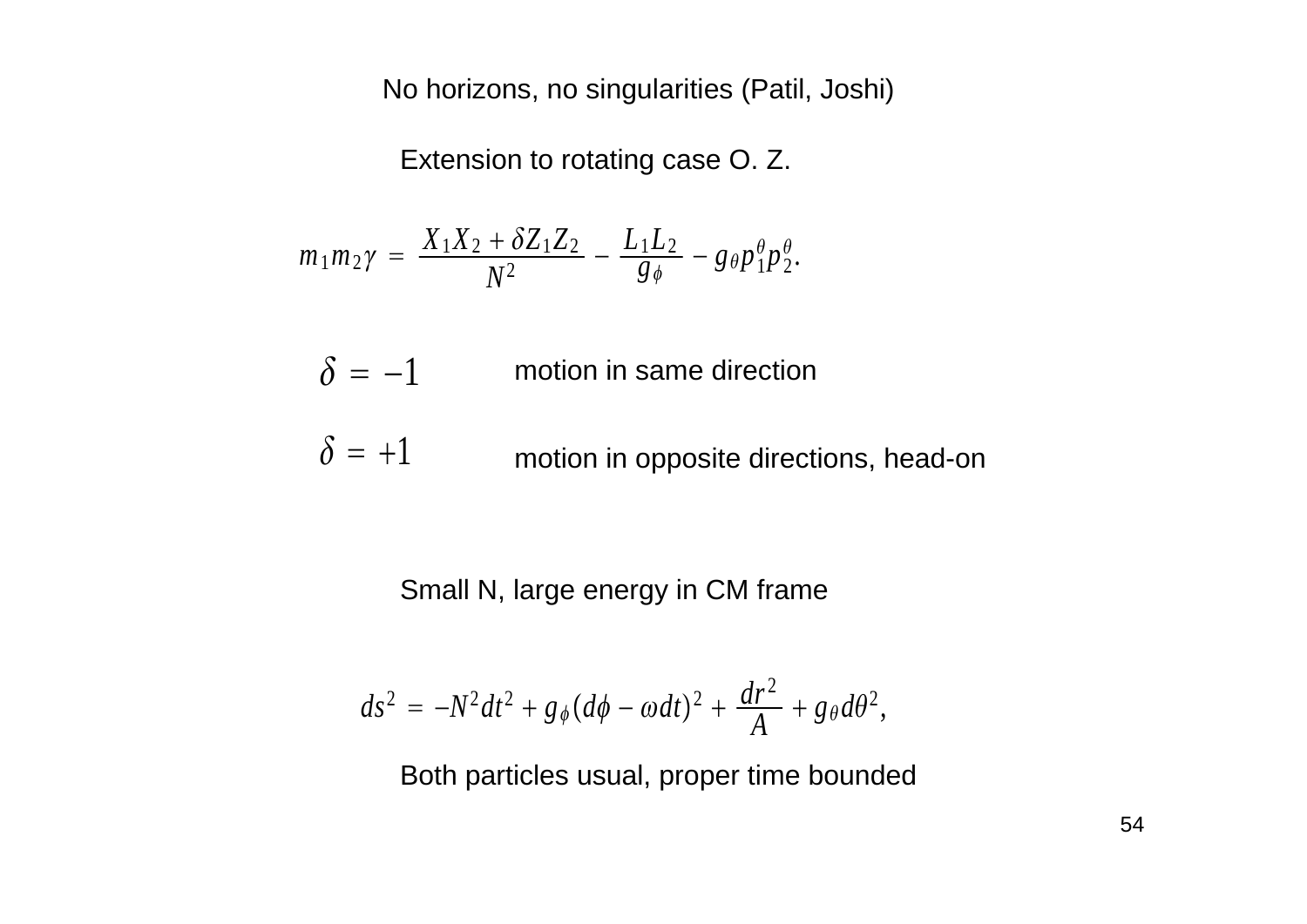Role of gravitational radiation

Naively: it bounds the growth of E in CM, restricts BSW effect

More careful inspection: under rather general assumptions (radial acceleration is finite in OZAMO frame, asimuthal force tends to zero not too slowly) the critical trajectories do exist.As a consequence, the BSW effect persists.

Details: I. V. Tanatarov and O. Z., **PRD 2013**

BSW effect survives!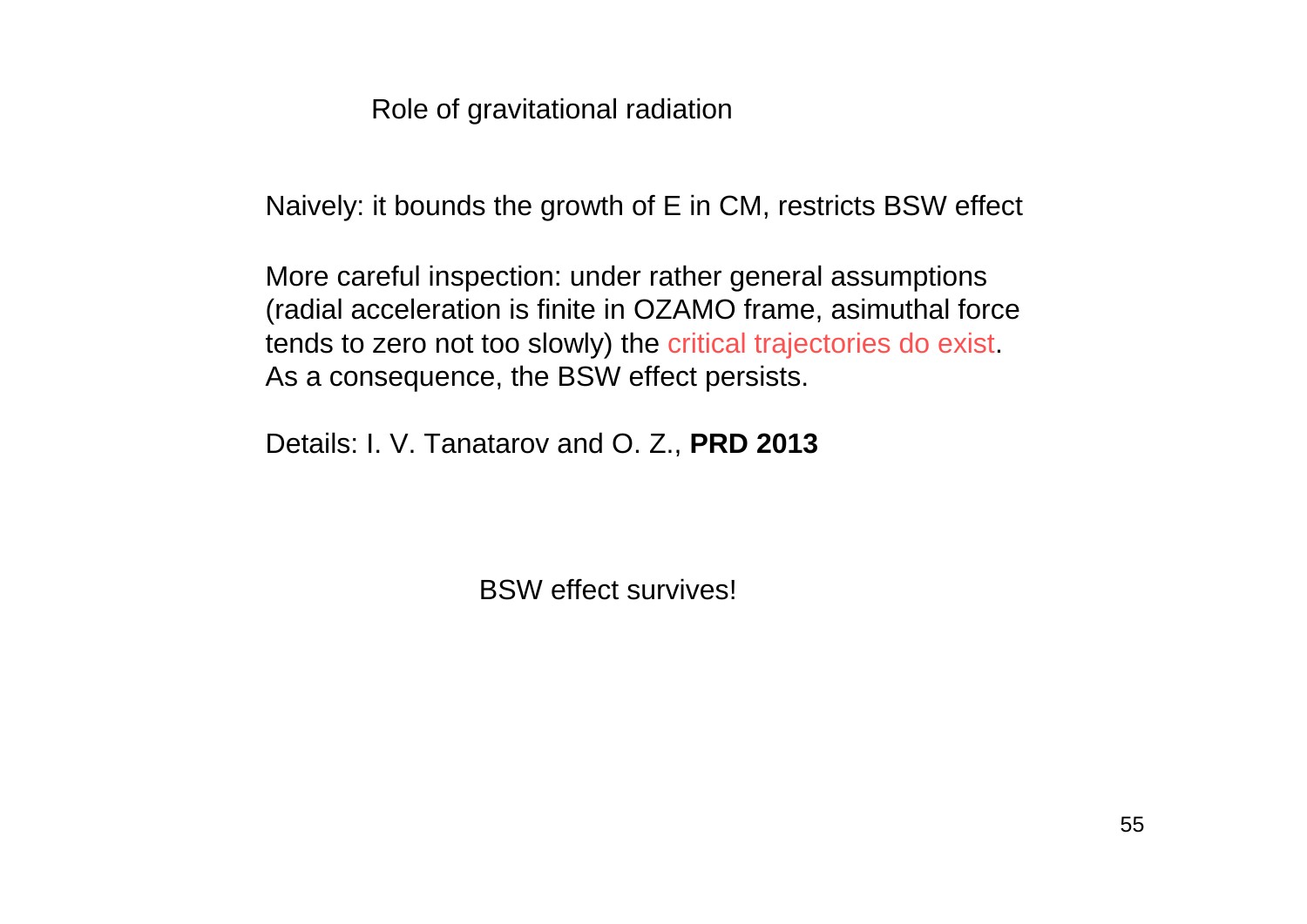BSW effect versus Penrose process

Particles 1 and 2 move towards BH, collide and produce particles 3 and 4

What energy can be observed at infinity?

Rotaing extremal black holesM. Bejger  $\qquad$  et al, Harada et al (Kerr spacetime), O. Z. (dirty BH) Large $E$ <sub>c</sub><sub>*c*</sub>*m*. . . but strong redshift 000 in static case  $\omega$   $-\theta$   $-\theta$ 

Conservation laws (energy and radial momentum)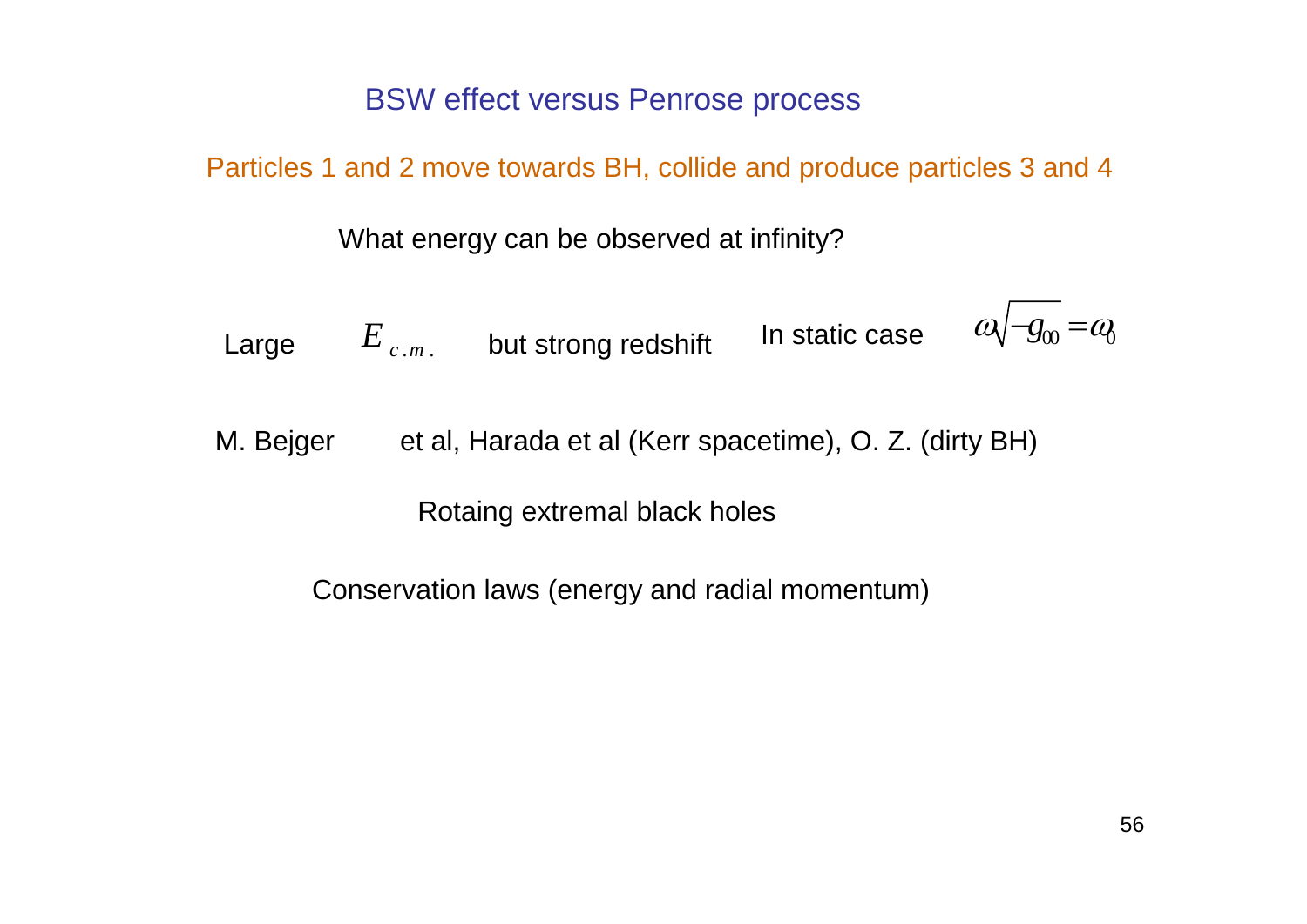# Upper limits for specific reactions

Elastic collisions 
$$
m_1 = ... m_4 = m
$$
  
\n $\lambda_+ = \max E_3 = 1.343m$   $\lambda_+ = 1.343m$   
\n $\eta = \frac{E_3}{E_1 + E_2} \le 0.67$ 

If 1=3, 2=4, we have a new free parameter

Maximal extraction  $= 1.176$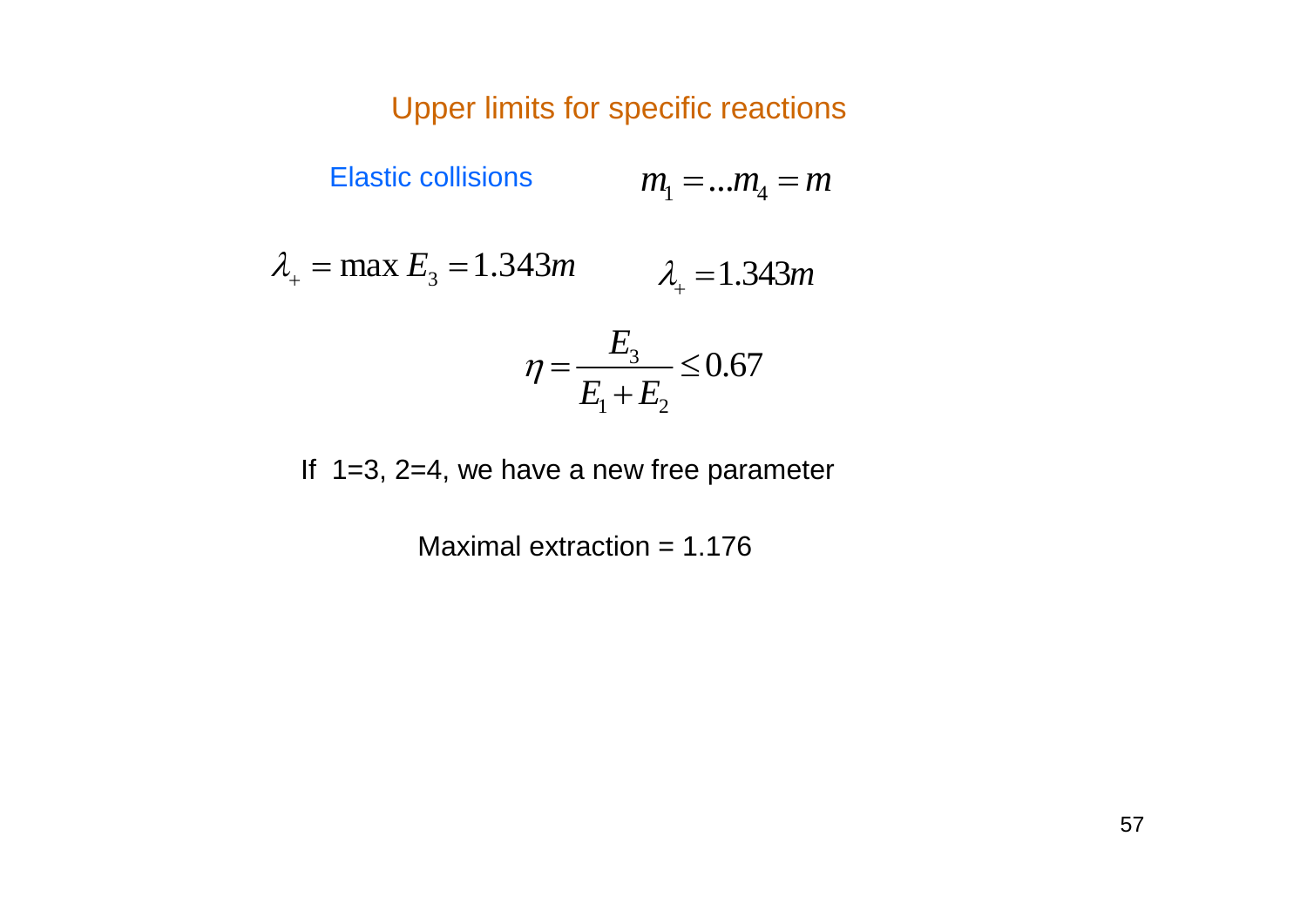$$
\text{Extraction} \qquad \eta = \frac{E_3}{E_1 + E_2}.
$$

Is it possible to achieve this inequality?

In the Kerr case

Scenario IN+

$$
\eta_m = \frac{2(2+\sqrt{3})}{q+2} \approx 1.466
$$

In two other scenarios noenergy extraction

Universal upper bound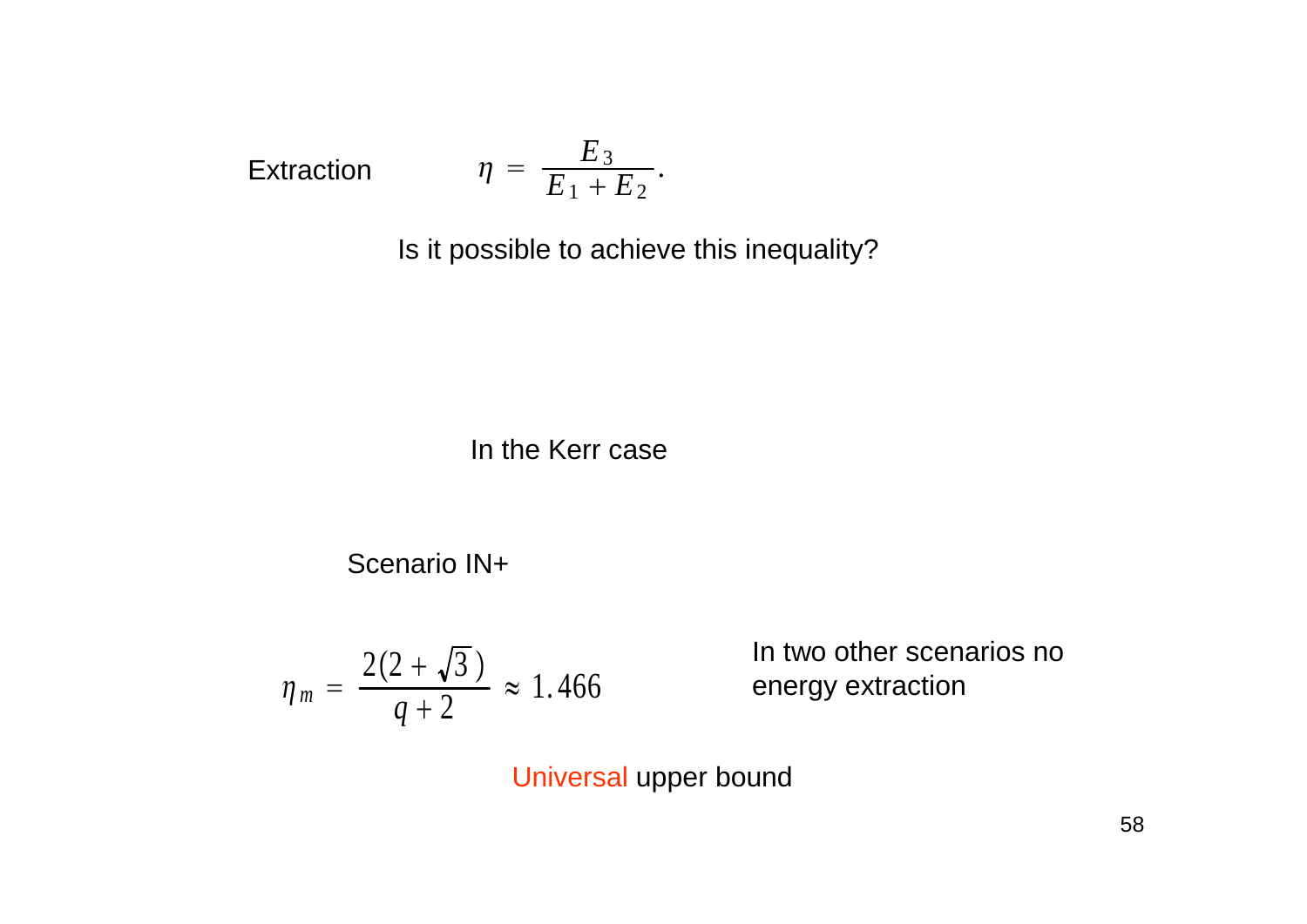# Collisions near inner horizon

Two particles collide inside black hole

$$
ds^{2} = -dt^{2} f + \frac{dr^{2}}{f} + r^{2} d\omega^{2}.
$$
 RN  $f = 1 - \frac{2M}{r} + \frac{Q^{2}}{r^{2}} = (1 - \frac{r_{+}}{r})(1 - \frac{r_{-}}{r})$ 

$$
r_{-} \leq r < r_{+} \qquad f = -g \leq 0 \qquad r \equiv -T \qquad t \equiv y
$$

$$
ds2 = -\frac{dT2}{g(T)} + g(T)dy2 + T2 d\omega2.
$$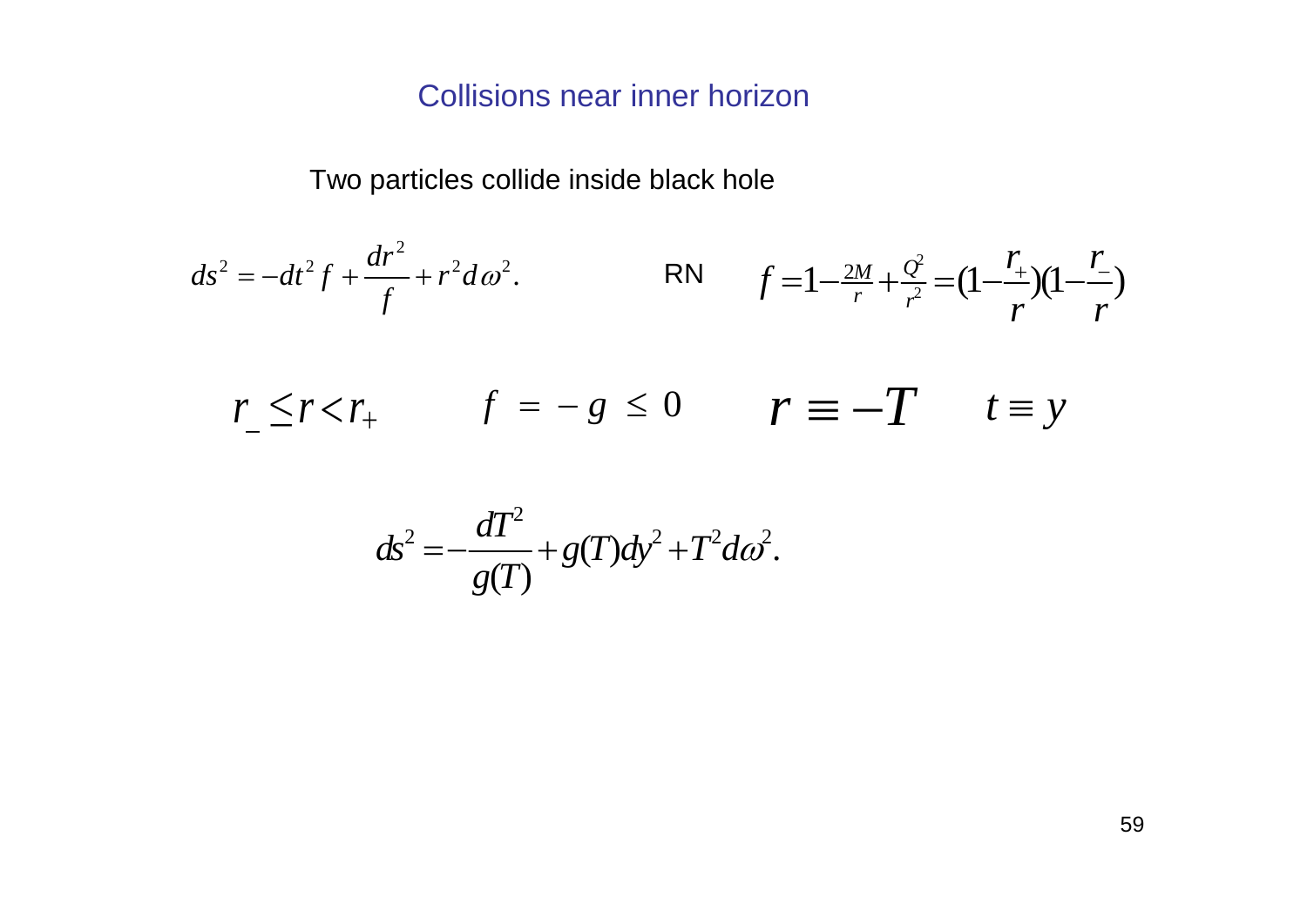Initial moment 
$$
r_- < r \le r_1 < r_+
$$
  $r \equiv -T$ 

Later, r decreases

Collisions near*r*  $r = r$ 

Formally, one can achieve $\lim_{c.m.}(r) = \infty$ when  $r \rightarrow r_{-}$ 

−−

However, by itself this does NOT mean that the effect occurs

There is also kinematic condition thatcollision does occur

−−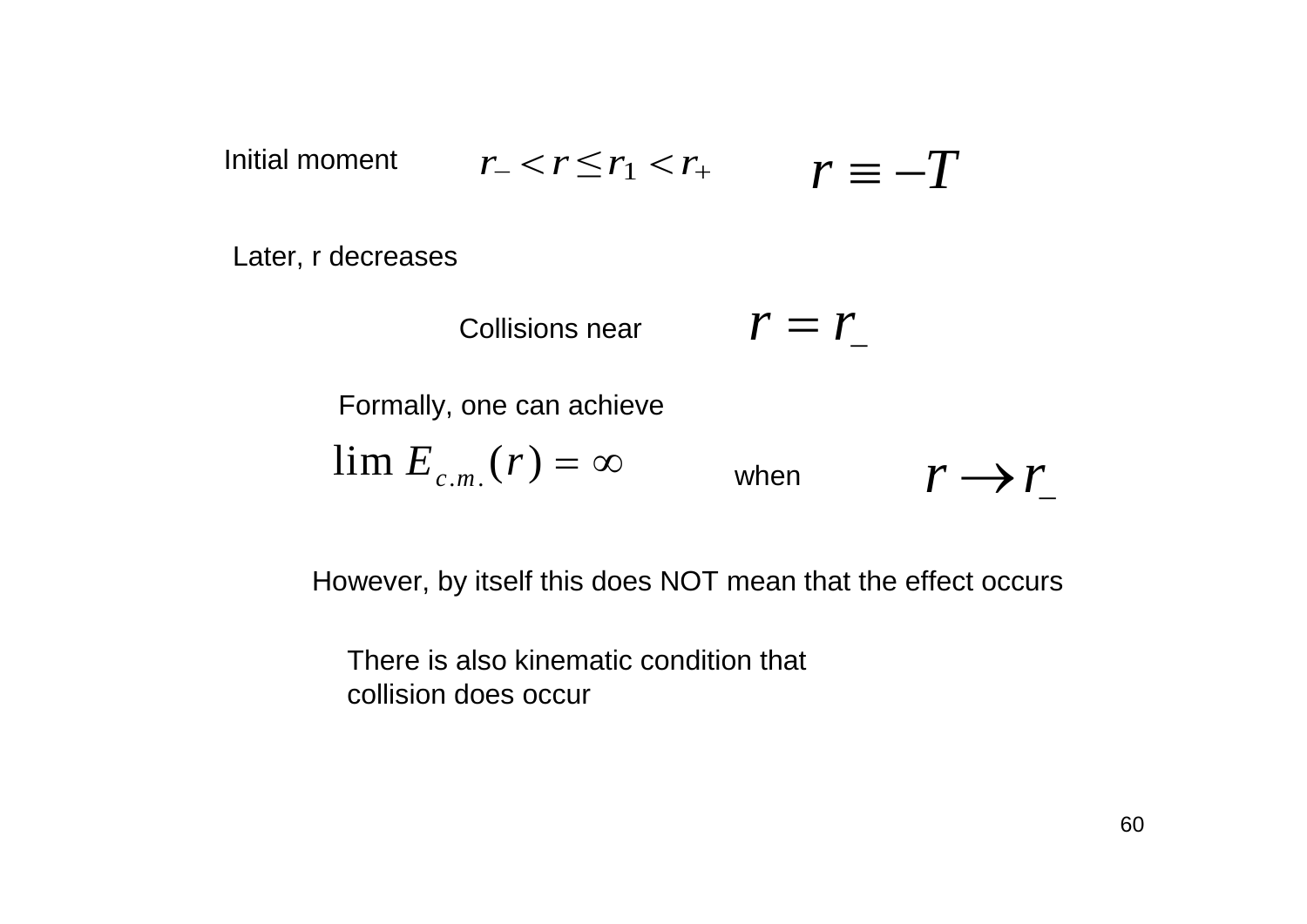## **Collision**

$$
T_1 = T_2 \qquad \qquad y_1 = y_2
$$

Carter-Penrose diagram, for fixed r different points

$$
(U_1, V_1) \t\t (U_2, V_2)
$$

Kruskal-like coordinates, analytic extension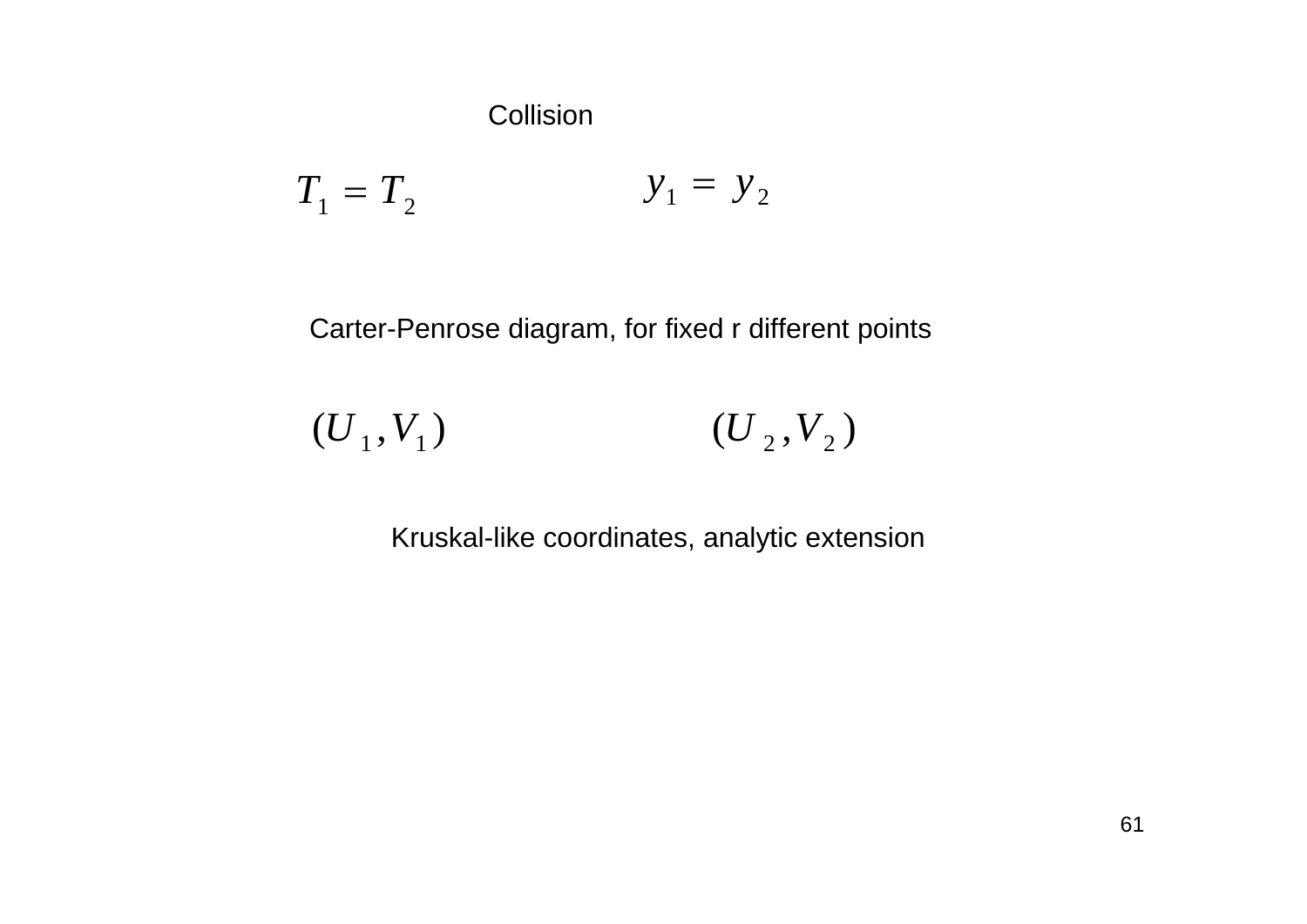# Collisions near inner horizon

Again, one of two particle should be critical. Then, the following cases arepossible.





Kinematic censorship preserved

Fig. 1. Impossibility of strong version of BSW effect. Criticalparticle 1 passes through bifurcationpoint whereas usual one 2 hits lefthorizon

Fig. 2. The weak version of BSW effect. Near-horizon collision betweenCritical particle 1 and usual one 2.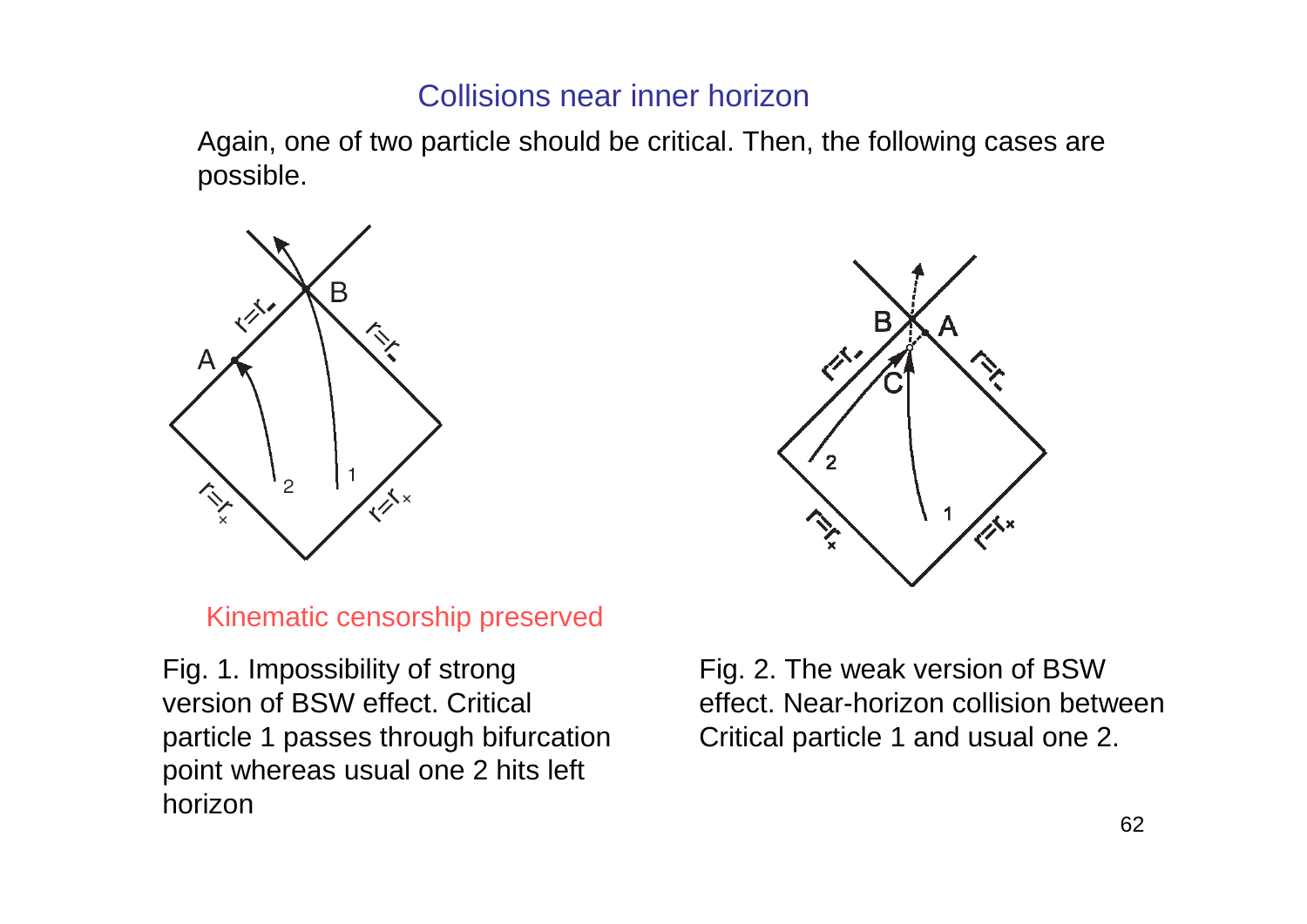



Fig. 4. Impossibility of strong version of PS effect. Two usual particles hit differentbranches of horizon.

Fig. 3. Impossibility of strong version. Critical particle 1 passes through bifurcation point, whereas a usual one 2 hits left horizon.

Kinematic censorship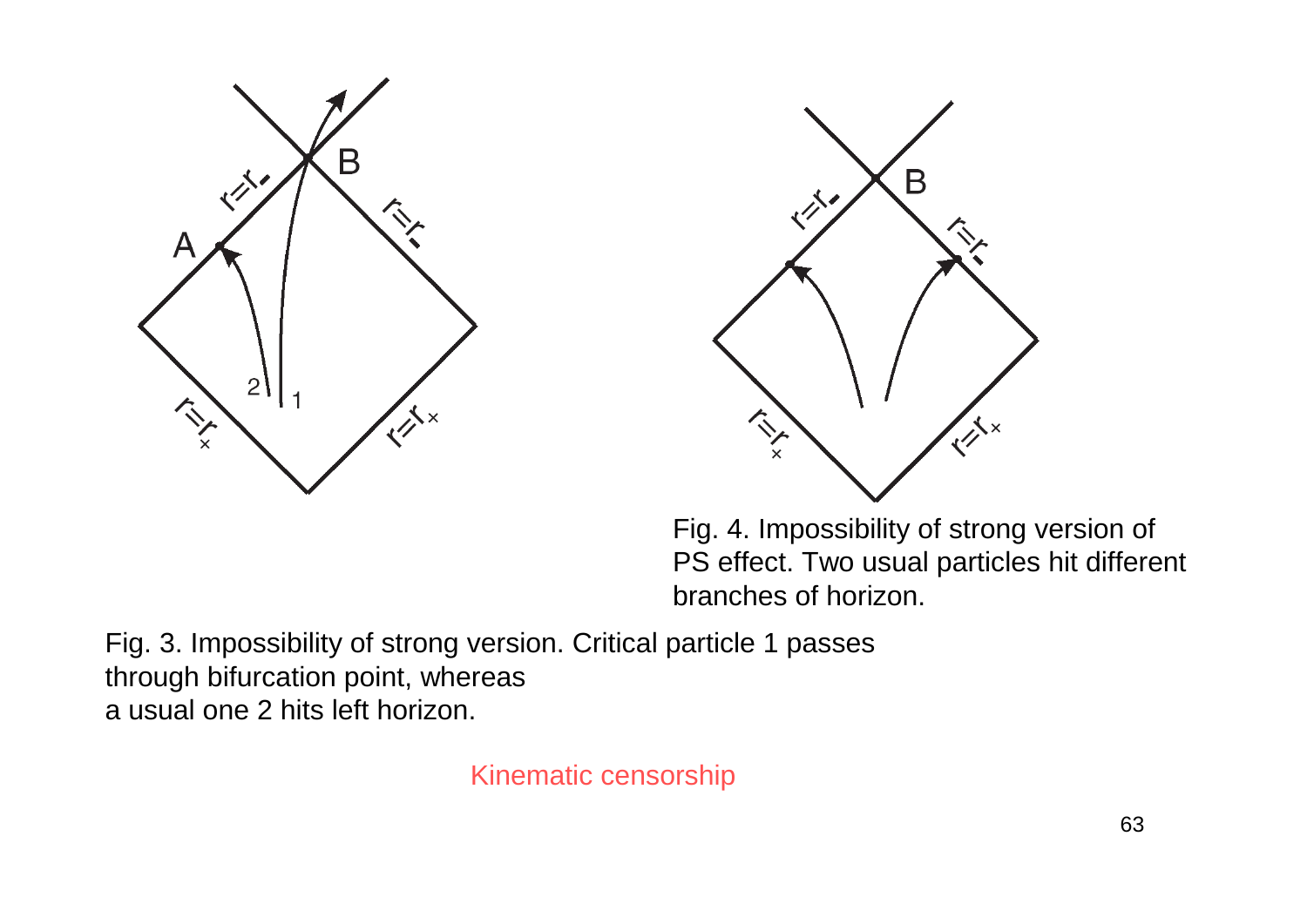

Fig. 5. Weak version of effect. Near-horizon collision between critical particle 1 and usual one 2

Fig. 6. Weak version of effect. Collisionbetween two usual particles near left horizon.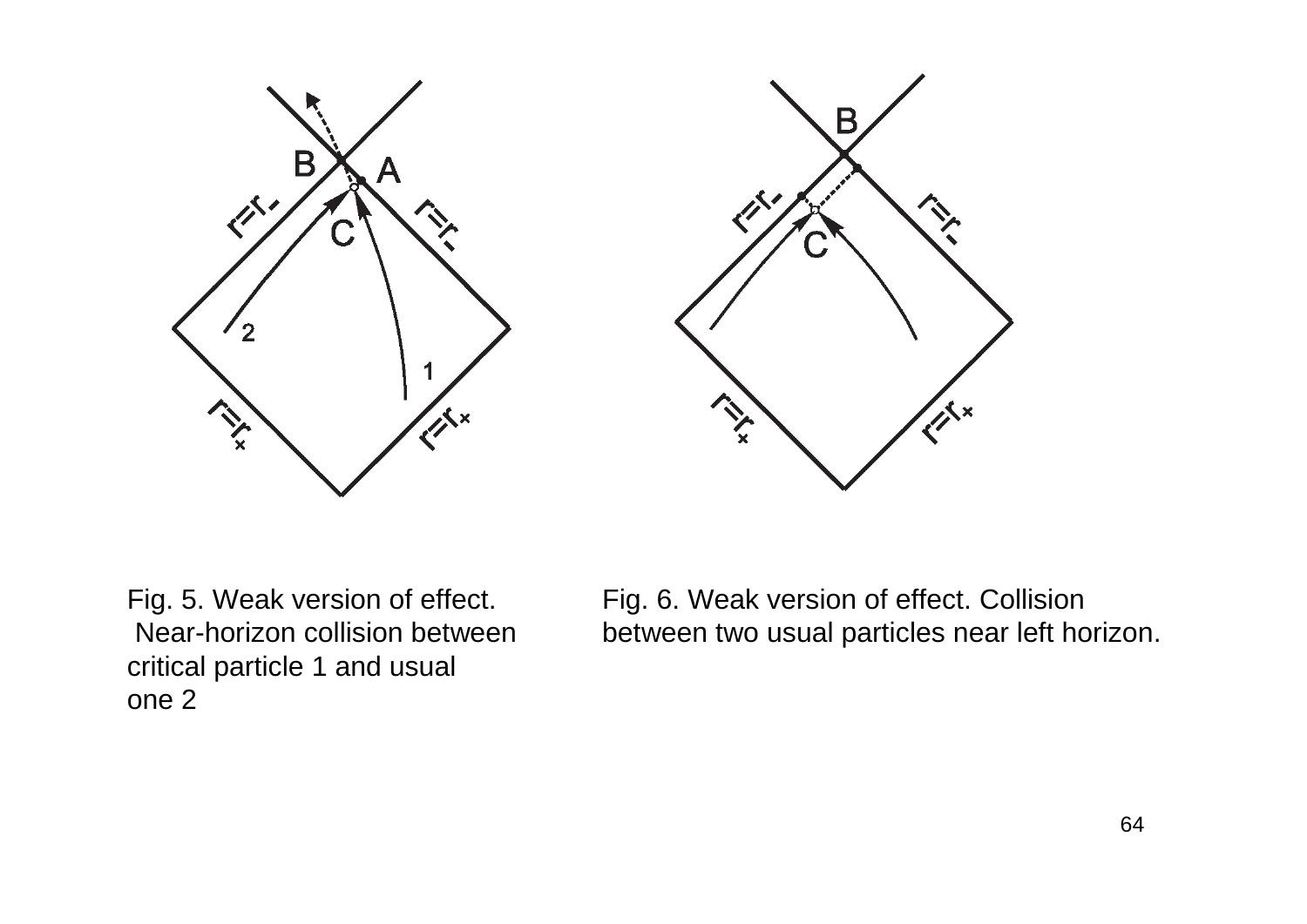

Fig. 7. Weak version of effect. Collision between two usual particles near bifurcation point.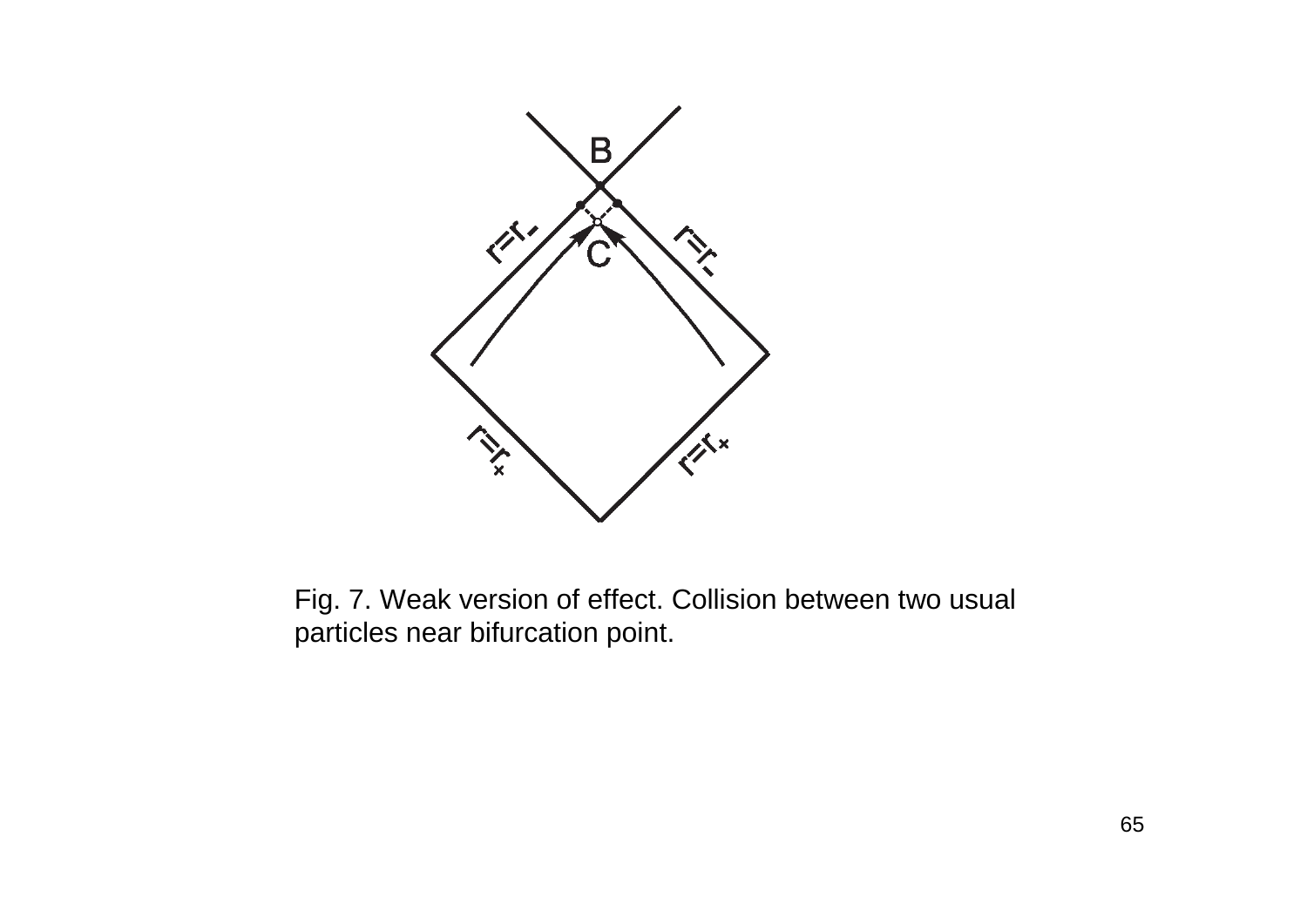#### Analog in flat space-time

## **Minkowski and Milne metrics**

 $ds^2 = -dt^2 + dx^2$ .  $x = \tilde{t} \sinh \tilde{x}$ ,  $t = \tilde{t} \cosh \tilde{x}$ ,

$$
t < 0, |x| < |t|
$$
.  $ds^2 = -d\tilde{t}^2 + \tilde{t}^2 d\tilde{x}^2$ .  $\tilde{t}^2 = t^2 - x^2$ ,  $\tanh \tilde{x} = \frac{x}{t}$ .

$$
\text{right horizon} \qquad \qquad x = -t \qquad \qquad \tilde{t} = 0, \, \tilde{x} = -\infty,
$$

| left one<br>$x = +t$ | $\tilde{t} = 0, \tilde{x} = +\infty.$ |
|----------------------|---------------------------------------|
|----------------------|---------------------------------------|

bifurcation point  $x = 0 = t$   $\tilde{t} = 0, |\tilde{x}| < \infty$ .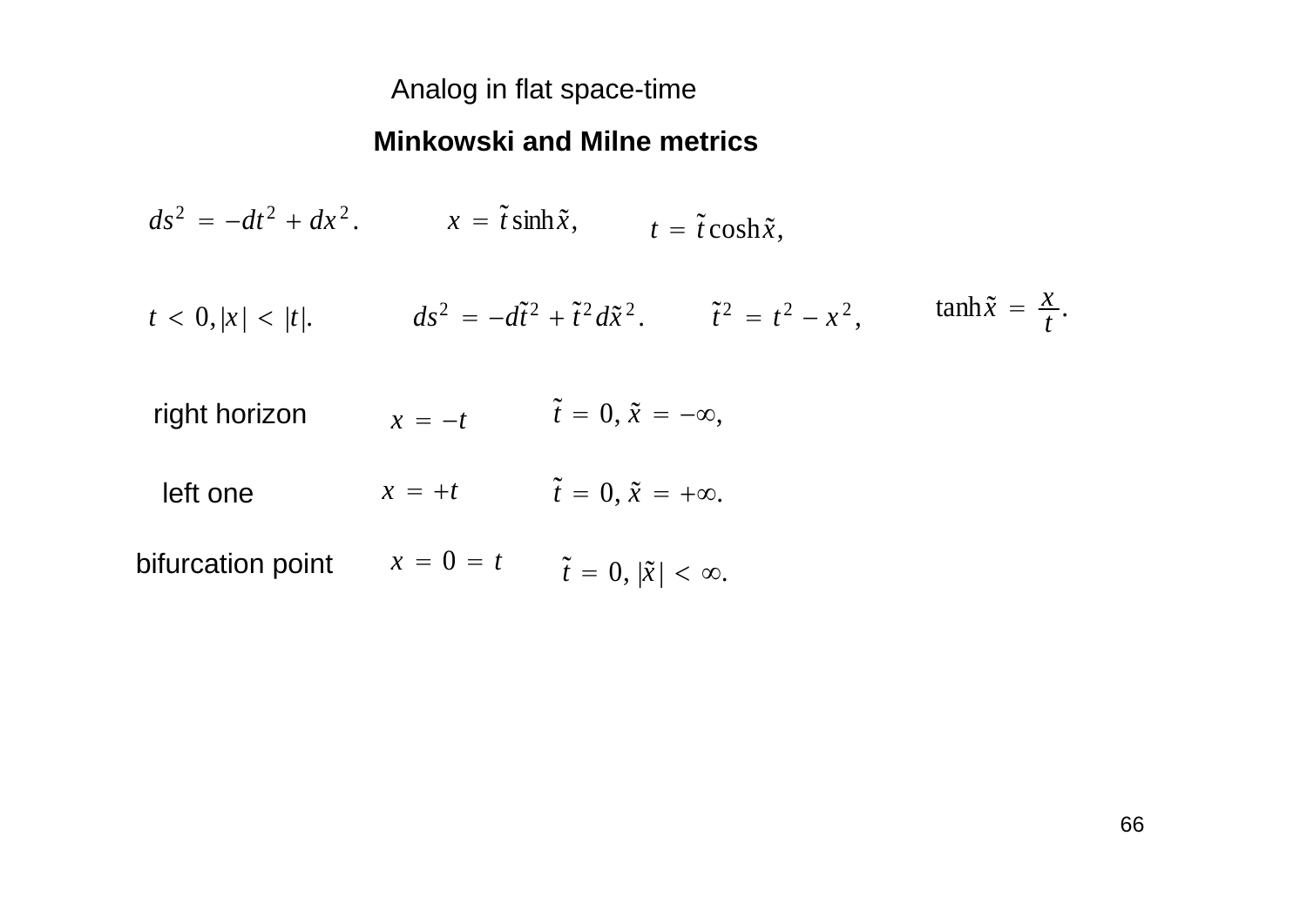$$
X = mu_{\mu}\xi^{\mu} \qquad x - Vt = x_{0}. \qquad \tilde{t} = \frac{X}{\cosh \tilde{x}_{0}(V \cosh \tilde{x} - \sinh \tilde{x})} = \frac{x_{0}}{\sinh \tilde{x} - V \cosh \tilde{x}},
$$

$$
X = -x_{0}E, E = \frac{1}{\sqrt{1 - V^{2}}}.
$$
critical if X=0 near-critical if X small usual X=O(1)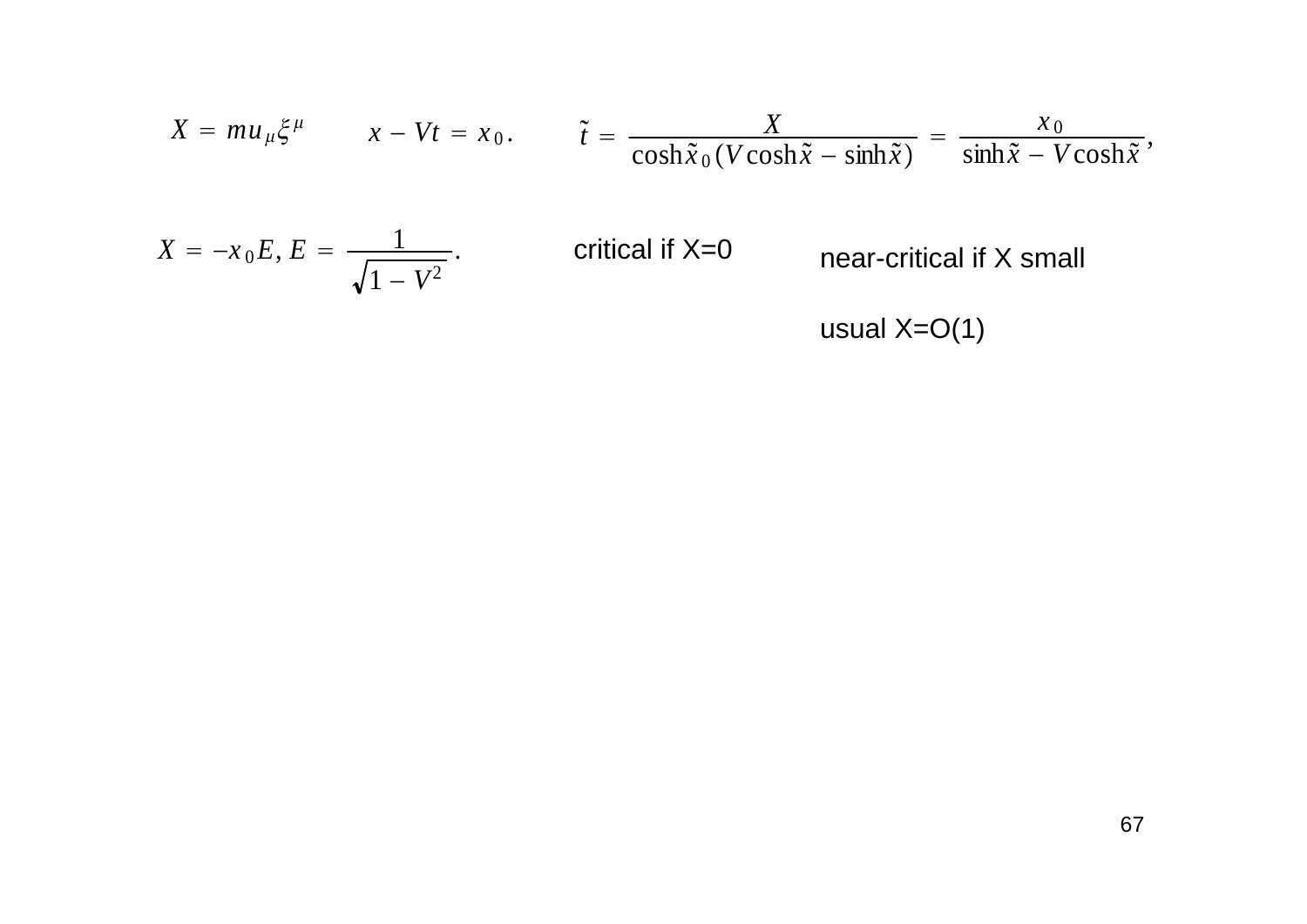| Scenario | V.           | $\scriptstyle{V_2}$ | Δ1 | $\Lambda_2$ |                   | $\beta_2$                      | Location          |
|----------|--------------|---------------------|----|-------------|-------------------|--------------------------------|-------------------|
| Aа       | $\approx +1$ | $\approx -1$        |    |             | $2 X_1$           | $\sim t_c^2 \ll \beta_1$       | Bifurcation point |
| Аb       | $\approx -1$ | $\approx +1$        |    |             | $\sim t_c^2$      | $2 X_2 \gg \beta_1$            | Bifurcation point |
| Ba       | intermediate | $\approx -1$        |    |             | $ t_c $<br>$\sim$ | $\sim t_c^2 \ll \beta_1$       | Bifurcation point |
| Bb       | intermediate | $\approx +1$        |    | $\leq 0$    | $\sim$<br>$ t_c $ | $2 X_2 \gg \overline{\beta_1}$ | Bifurcation point |
| Ca       | $\approx -1$ | intermediate        |    | € O         | $ t_c $<br>$\sim$ | $2 X_2 \gg \beta_1$            | Horizon           |
| CЬ       | $\approx +1$ | intermediate        |    |             | $ t_c $<br>$\sim$ | $\sim t_c^2 \ll \beta_1$       | Horizon           |

# Types of collisions leading to the BSW effect.

Similar effects for cosmological horizons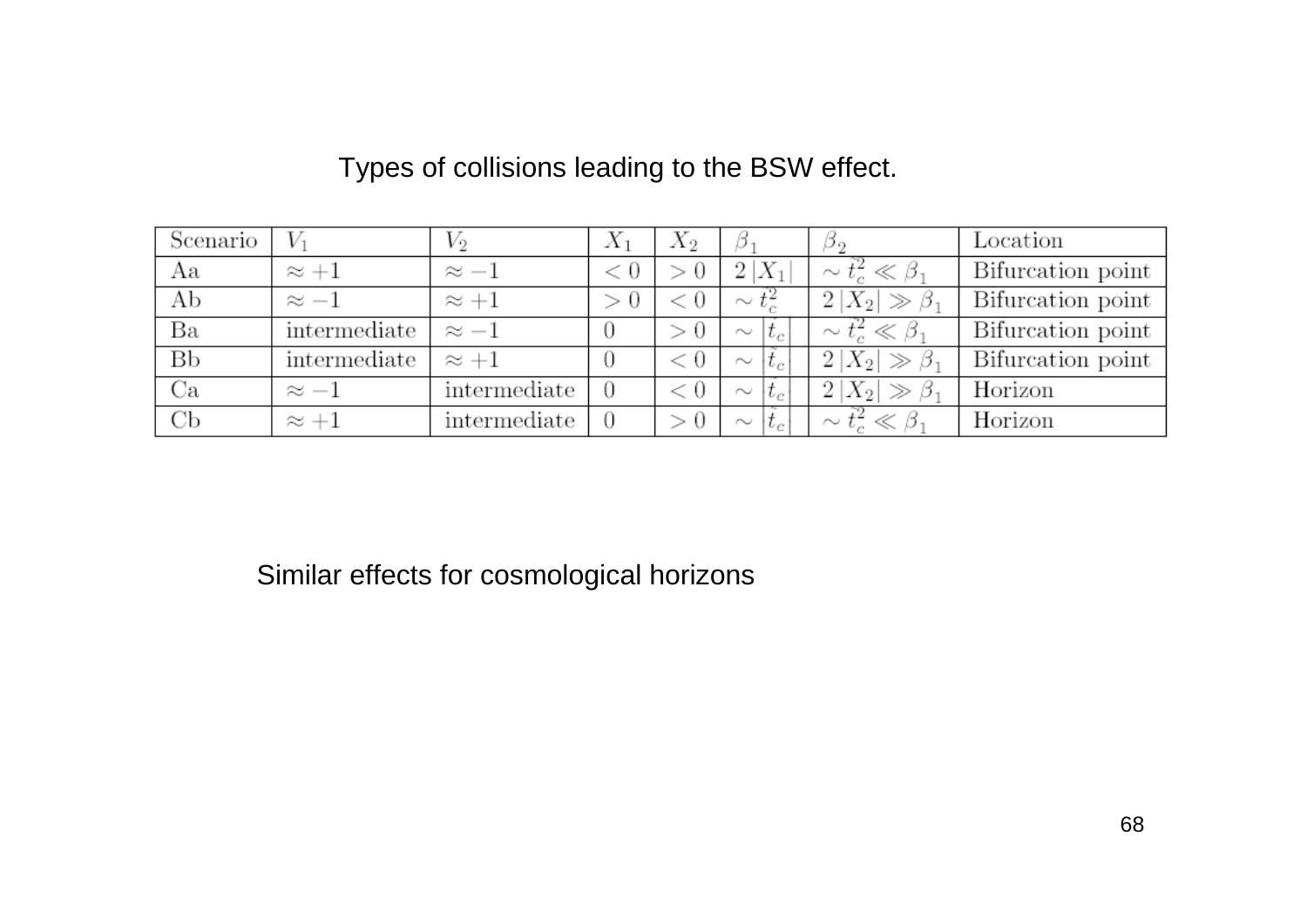

Collision between the critical particle 1 and a usual particle <sup>2</sup>near the horizon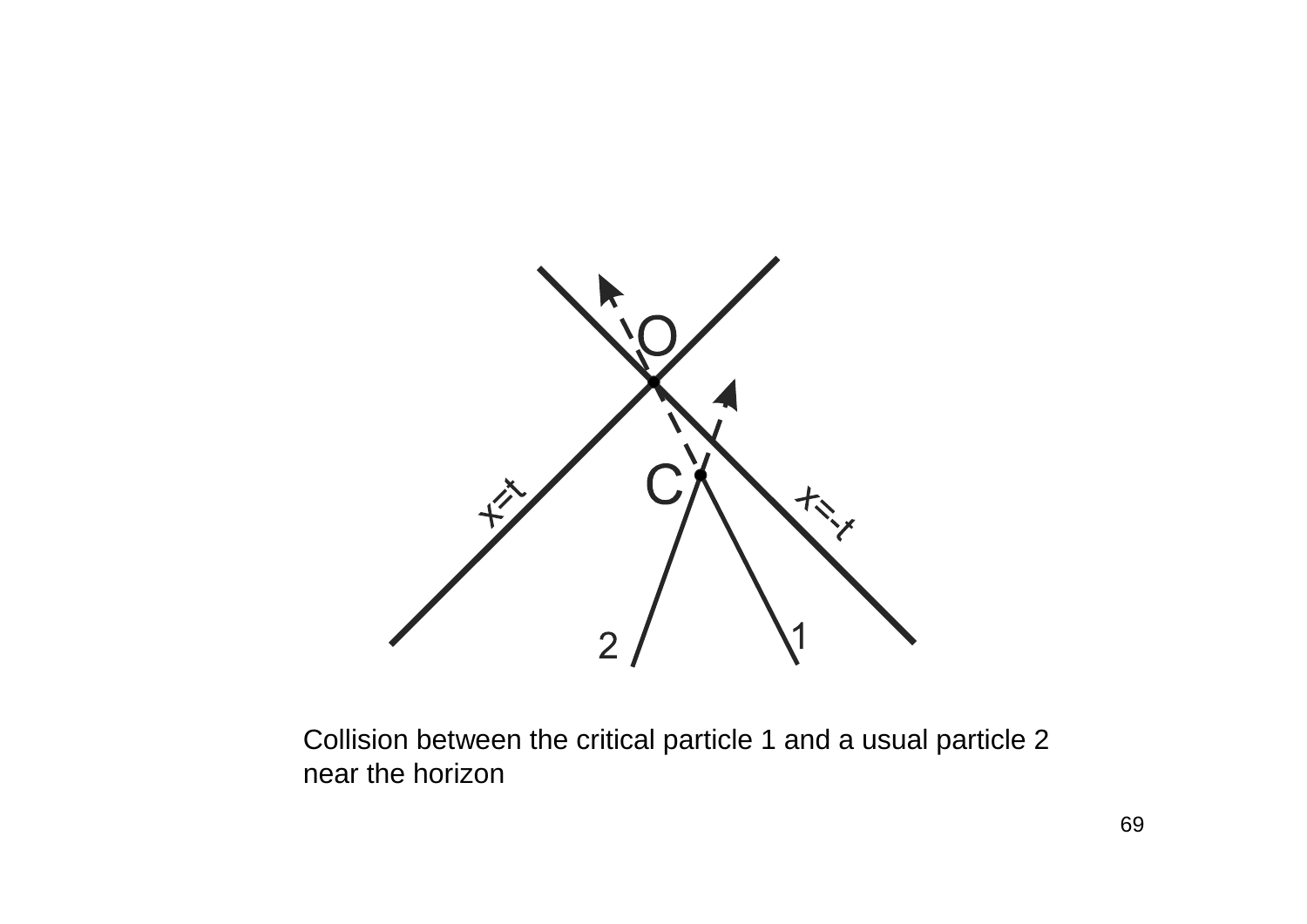

Collision between the near-critical particle 1 and a usual particle2 on the horizon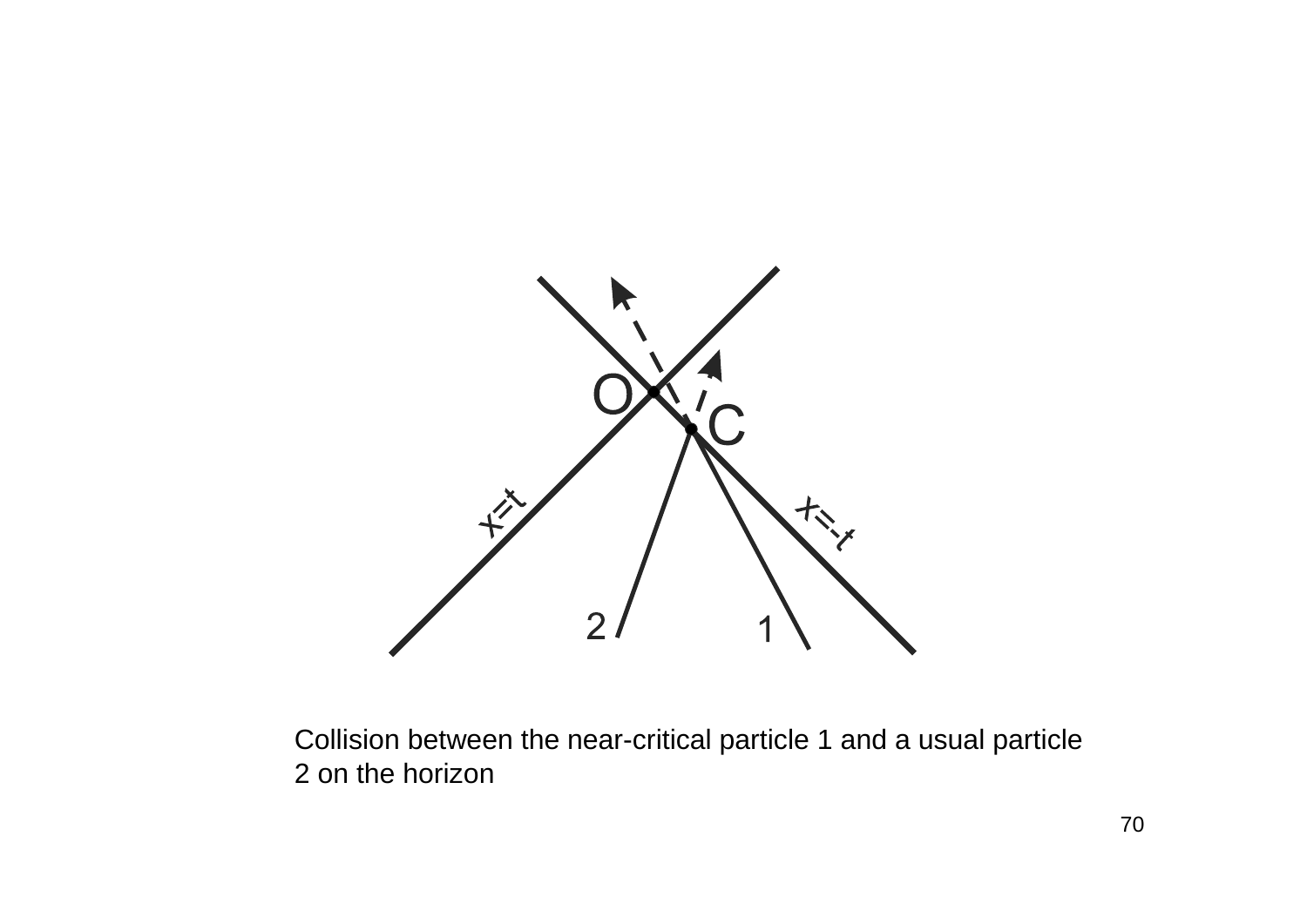Alternative mechanisms of getting unbound energies in CM frame

Collisions inside ergosphere, not near horizon

Finite Killing energy E, large negative angular momentum L

Grib and Pavlov 2013 (Kerr metric)

O. Z. 2013 (generalization)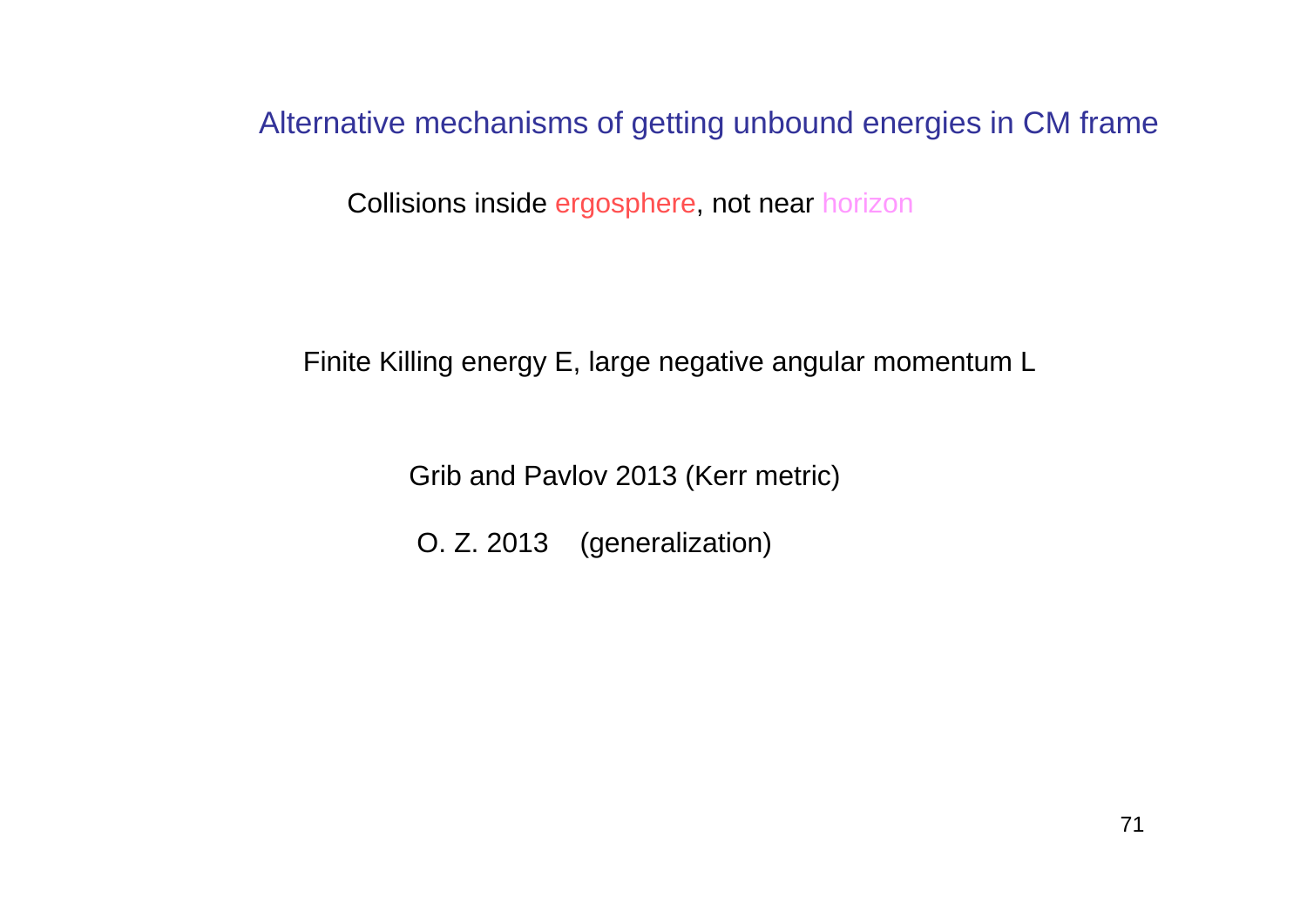$$
ds^2 = -N^2dt^2 + g_{\phi\phi}(d\phi - \omega dt)^2 + \frac{\rho^2}{\Delta}dr^2 + g_{\theta\theta}d\theta^2.
$$

 $\omega > 0$ Equatorial plane:

$$
m_1 m_2 \gamma = \frac{X_1 X_2 - \varepsilon_1 \varepsilon_2 Z_1 Z_2}{N^2} - \frac{L_1 L_2}{g}.
$$

$$
Z^2 = X^2 - N^2 (m^2 + \frac{L^2}{g}),
$$

For BSW – small denominator. Now – large numerator

Large 
$$
|L|
$$
 possible for L<0 since  $X=E-\omega L\geq 0$ 

We want E to be fixed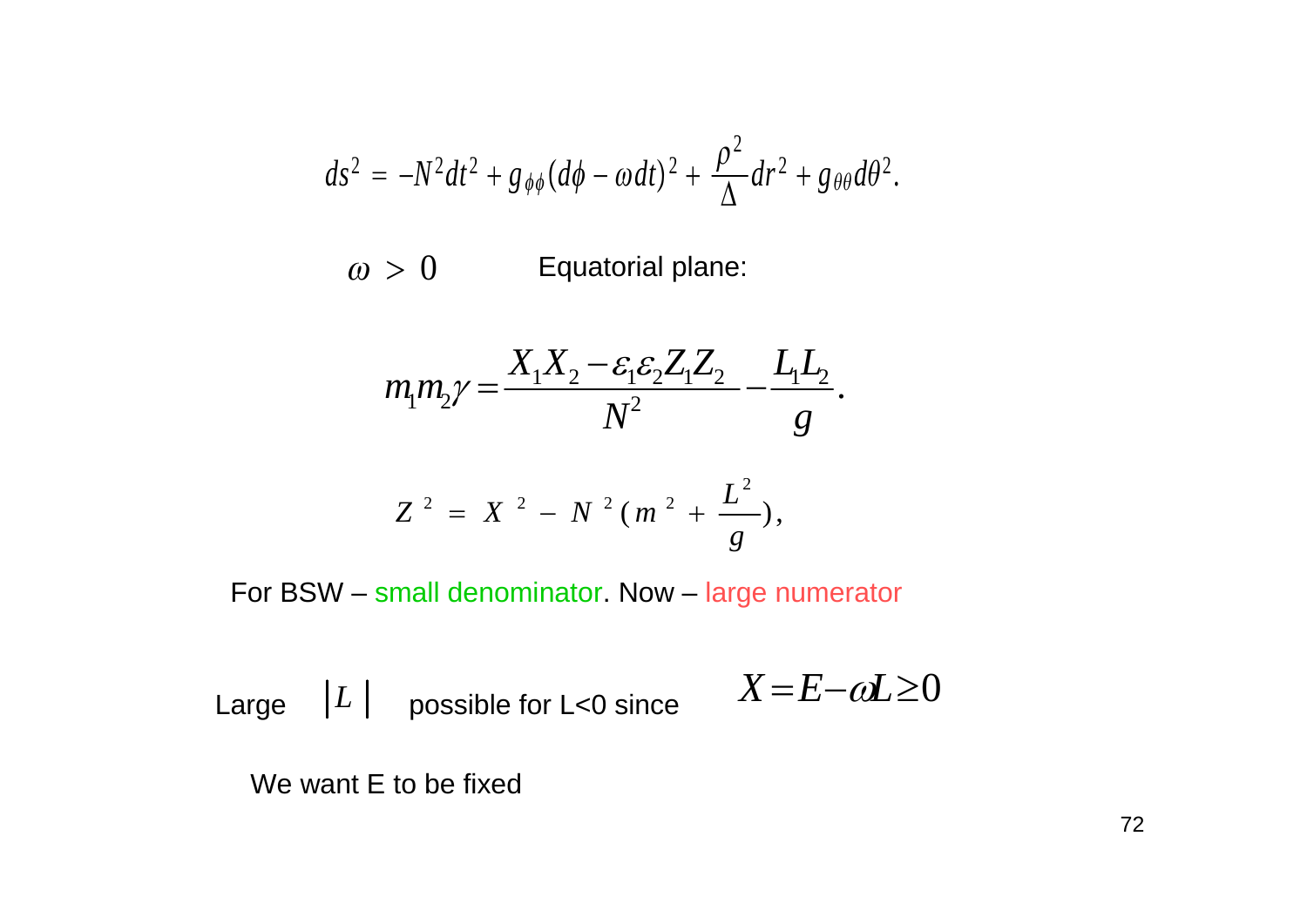From geodesic equations

$$
Z^{2} = \frac{L^{2}g_{00}}{g} - 2E\omega L + E^{2} - N^{2}m^{2}(1 + g_{\theta\theta}\dot{\theta}^{2}) \ge 0,
$$

We want to have finite E and large negative L

Outside ergosphere this is impossible sincee  $g_{\ 00} < 0$  there

So we must look what happens insideergosphere (or on boundary)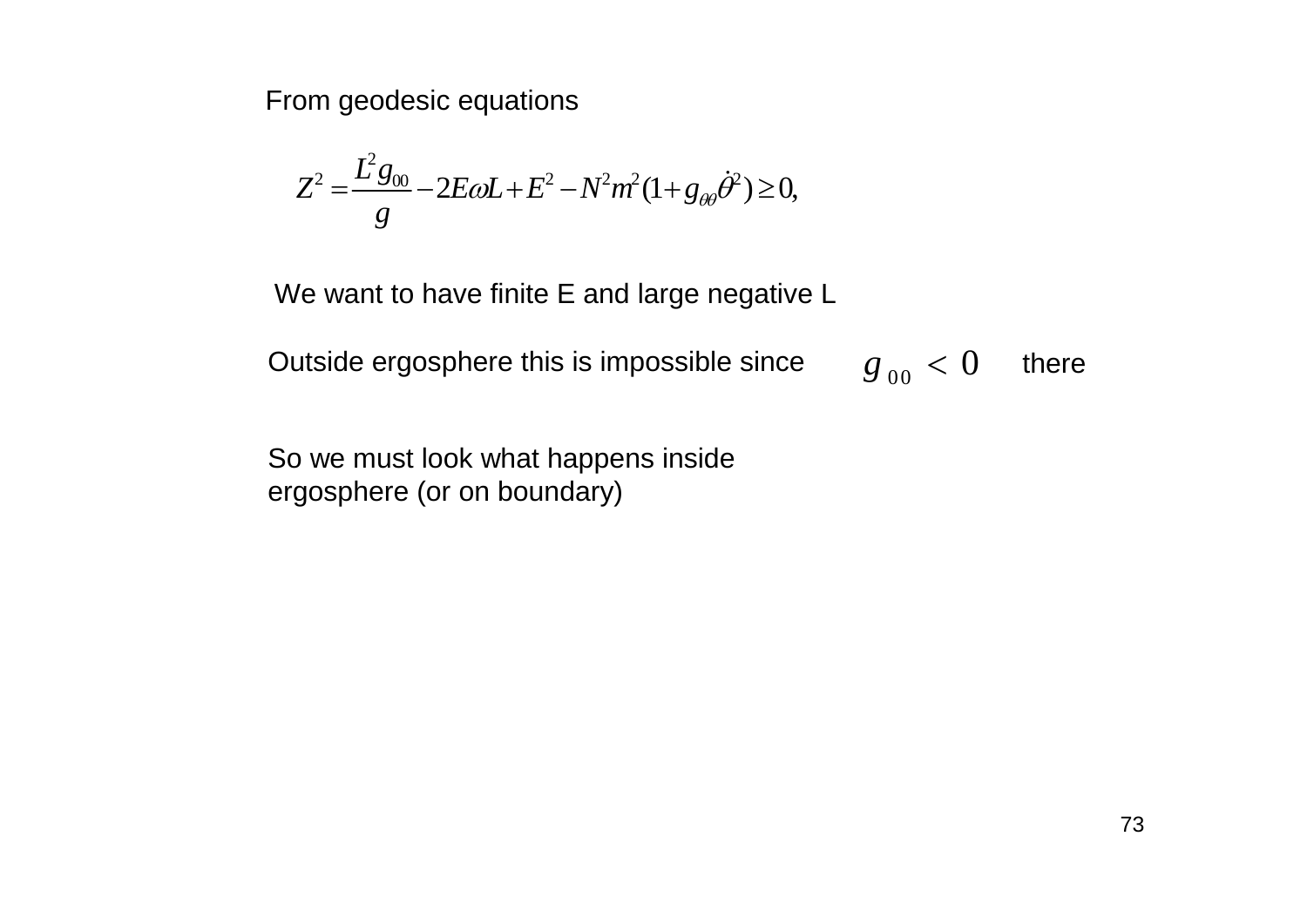$$
ds^{2} = -N^{2}dt^{2} + g_{\phi\phi}(d\phi - \omega dt)^{2} + \frac{\rho^{2}}{\Delta}dr^{2} + g_{\theta\theta}d\theta^{2}.
$$
  

$$
\omega > 0
$$

$$
m\,\phi\,=\,\frac{\omega\,\varDelta}{N^2}-L\,\frac{\delta\,00}{\,g\,N^2}\,,
$$

Inside ergosphere, 
$$
g_{00} > 0
$$

\nIf  $L = -|L| < 0$  and  $|L|$  increases

\n $\frac{d}{d} \frac{\phi}{\tau}$  also increases!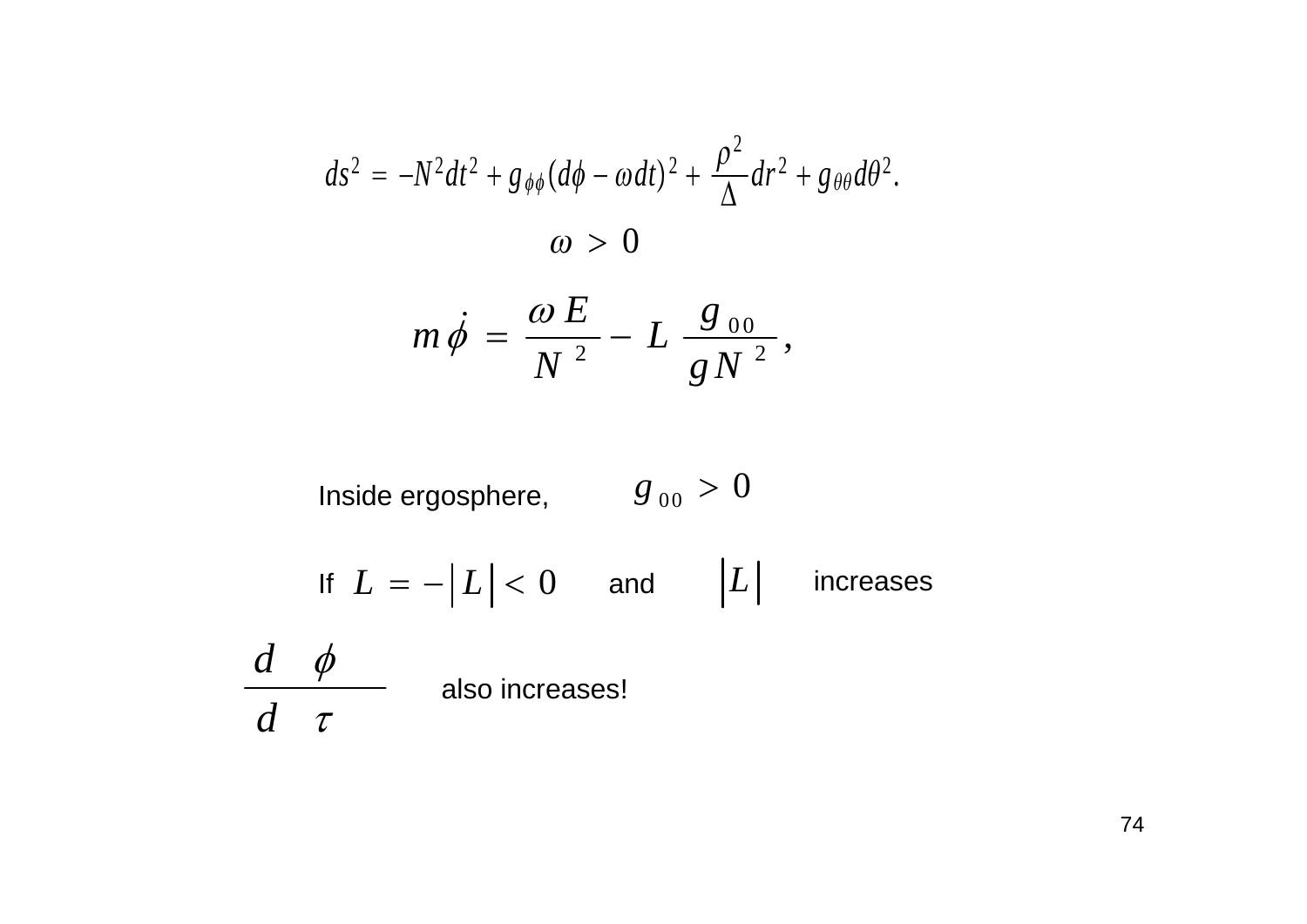Collisions inside ergosphere

$$
E_{c.m.}^2 \approx \frac{2|L_2|g_{00}}{N^2g} \left[\varepsilon_1 \sqrt{(L_1)_+ - L_1} - \varepsilon_2 \sqrt{(L_1)_- - L_1}\,\right]^2.
$$

$$
g_{00} > 0
$$
 Arbitrarily large

If 
$$
|L|
$$
 so is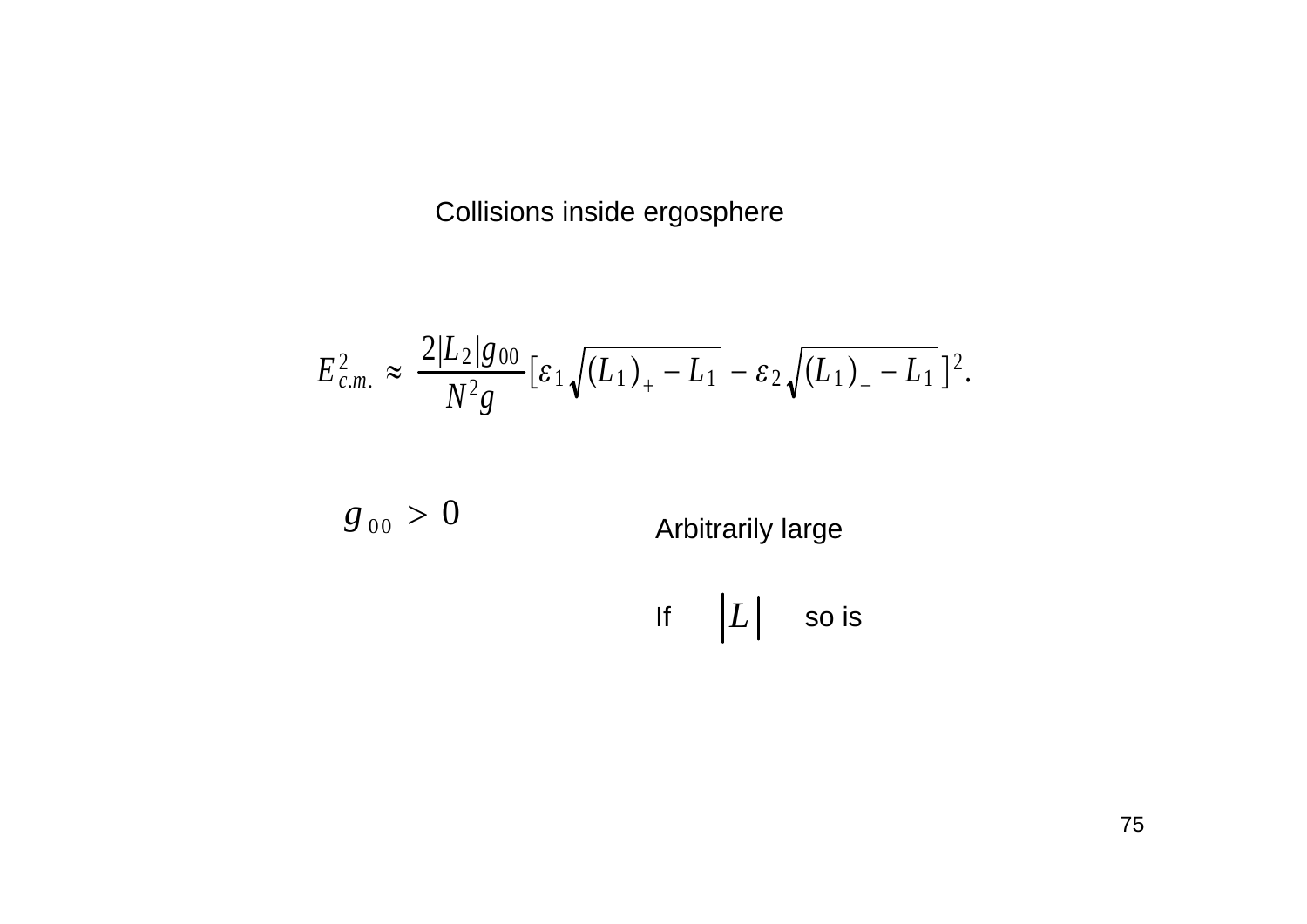Kinematic explanation

$$
E - \omega L = \frac{mN}{\sqrt{1 - V^2}},
$$

$$
\text{Horizontal limit} \quad N \to 0 \qquad V_{us} \to 1 \qquad V_{cr} < 1
$$

Inside ergosphere, large L<0 for particle 1 (critical)

$$
V_{us} < 1 \qquad V_{cr} \to 1
$$